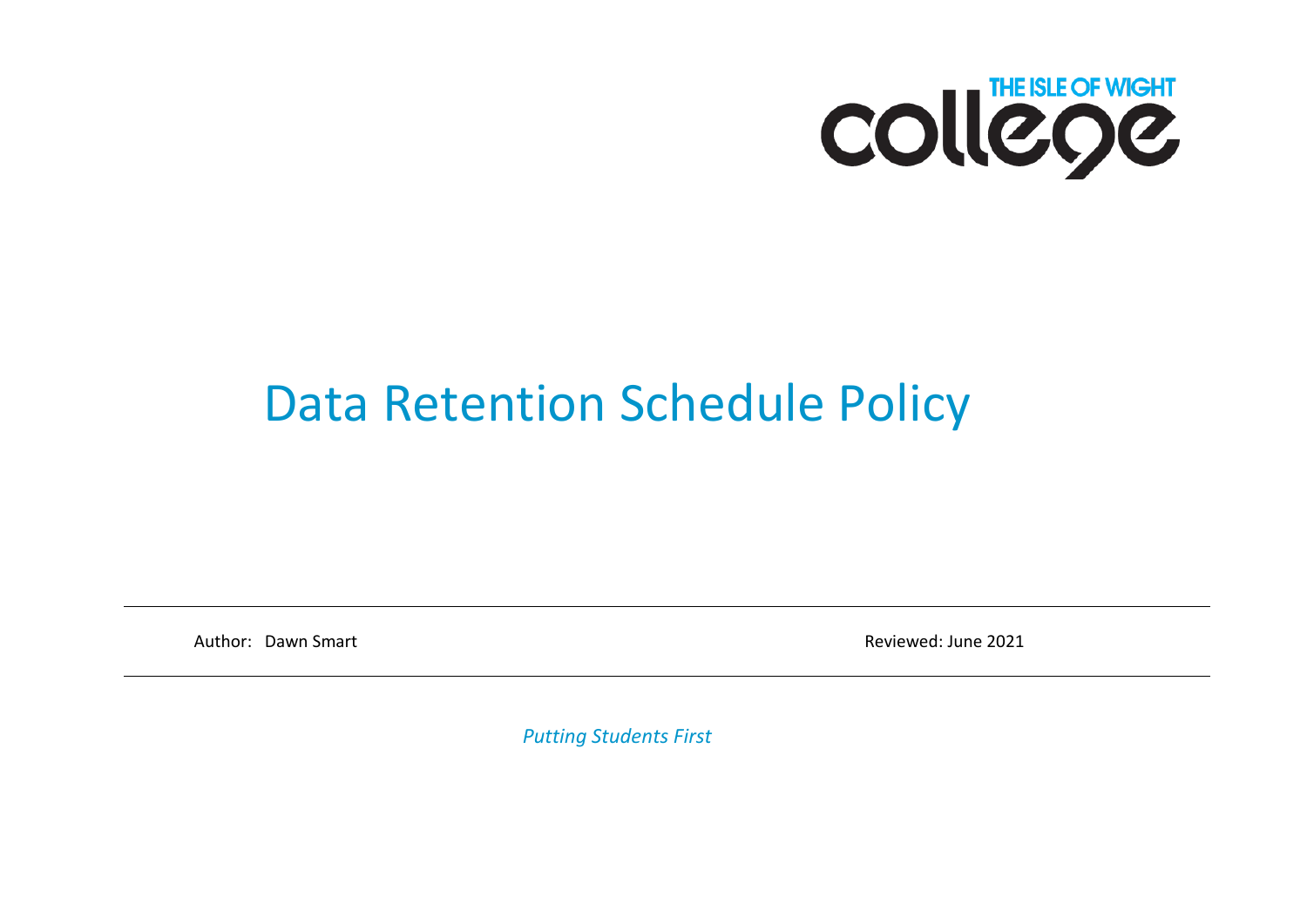| <b>Group of Classes/Class No.</b>                                  | <b>Description</b>                                                                                                                                                   | <b>Retention</b>                     | <b>Legal Reference (UK)</b>                                                             | <b>Examples</b>                                                       | <b>Notes/Comments</b>      |
|--------------------------------------------------------------------|----------------------------------------------------------------------------------------------------------------------------------------------------------------------|--------------------------------------|-----------------------------------------------------------------------------------------|-----------------------------------------------------------------------|----------------------------|
| 1. Governance/Corporate Management                                 |                                                                                                                                                                      |                                      |                                                                                         |                                                                       |                            |
| 1.1 Legal Framework                                                | Records documenting the establishment and development of the institution's<br>legal framework.                                                                       | <b>Life of institution</b>           | 1988 Northern Ireland Act 1998<br>1992 c. 13 Further and Higher<br><b>Education Act</b> | Articles of Government<br>Charter, Act of Parliament                  | Archival                   |
| 1.2 Governance Structure                                           | Records documenting the establishment and development of the institution's<br>governance structure.                                                                  | <b>Life of institution</b>           |                                                                                         |                                                                       |                            |
| 1.3 Governing Body                                                 | Records documenting the appointment of members of the institution's<br>governing body.                                                                               | Termination of appointment + 6 years | 1980 c.58 Limitation Act 1980                                                           | Standing Orders for<br>Appointments                                   | Review for archival value. |
|                                                                    | Records documenting the provision of training and development for members<br>of the institution's governing body.                                                    | Current year + 3 years               |                                                                                         |                                                                       |                            |
|                                                                    | Register of Interests of members of the Governing Body, senior staff and<br>others covered by conflict of interest policies.                                         | Termination of appointment + 6 years |                                                                                         | Codes of Conduct governing<br>conflict of interest.                   |                            |
|                                                                    | Records documenting the organisation of meetings of the institution's governing Current year + 1 year<br>body.                                                       |                                      |                                                                                         |                                                                       |                            |
|                                                                    | Records documenting the conduct and proceedings of meetings of the<br>nstitution's governing body.                                                                   | Current year + 50 years              |                                                                                         |                                                                       | Review for archival value. |
| 1.4 Management of Executive<br><b>Committees</b>                   | Records documenting the development and establishment of terms of reference Life of committee<br>for the institution's executive committees.                         |                                      |                                                                                         |                                                                       | Review for archival value. |
|                                                                    | Records documenting the provision of training and development for members<br>of the institution's executive committees.                                              | Current year + 3 years               |                                                                                         |                                                                       |                            |
|                                                                    | Records documenting the organisation of meetings of the institution's executive <b>Current year + 1 year</b><br>committees.                                          |                                      |                                                                                         | Notices of Meetings                                                   |                            |
|                                                                    | Records documenting the conduct and proceedings of meetings of the<br>institution's executive committees.                                                            | Current year + 50 years              |                                                                                         |                                                                       | Review for archival value. |
| 1.5 Appointment of Senior Officers                                 | Records documenting the appointment and designation of the institution's<br>senior officers.                                                                         | Termination of appointment + 5 years |                                                                                         |                                                                       | Review for archival value. |
| 1.6 Strategic Planning and Performance                             | Records documenting the development of the institution's policies on strategic<br>planning and performance management.                                               | Superseded + 10 years                |                                                                                         |                                                                       | Review for archival value. |
|                                                                    | Records documenting the development of the institution's overall strategic<br>plan.                                                                                  | Superseded + 10 years                |                                                                                         |                                                                       | Review for archival value. |
|                                                                    | Records containing reports on the institution's performance against its strategic <b>Current academic year + 10 years</b><br>plan.                                   |                                      |                                                                                         |                                                                       | Review for archival value. |
|                                                                    | Records documenting the conduct and results of audits and reviews of the<br>strategic planning and performance management function, and responses to<br>the results. | Current academic year + 5 years      |                                                                                         | Planning and implementation<br>of measures to improve<br>performance. | Review for archival value. |
| 1.7 Organisational Strategy,<br><b>Development and Performance</b> | Records documenting the development of the institution's organisational<br>development strategy.                                                                     | Superseded + 5 years                 |                                                                                         |                                                                       | Review for archival value. |
|                                                                    | Records documenting the development of plans for the implementation of the<br>nstitution's organisational development strategy.                                      | superseded + 5 years                 |                                                                                         |                                                                       | Review for archival value. |
|                                                                    | Records documenting the conduct and results of audits and reviews of the<br>organisational development function, and responses to the results.                       | Current year + 5 years               |                                                                                         |                                                                       | Review for archival value. |
|                                                                    | Records documenting the development of the institution's organisational<br>development procedures.                                                                   | Superseded + 3 years                 |                                                                                         |                                                                       | Review for archival value. |
|                                                                    | Records documenting the management of individual organisational<br>restructuring processes.                                                                          | Completion of process + 5 years      |                                                                                         |                                                                       | Review for archival value. |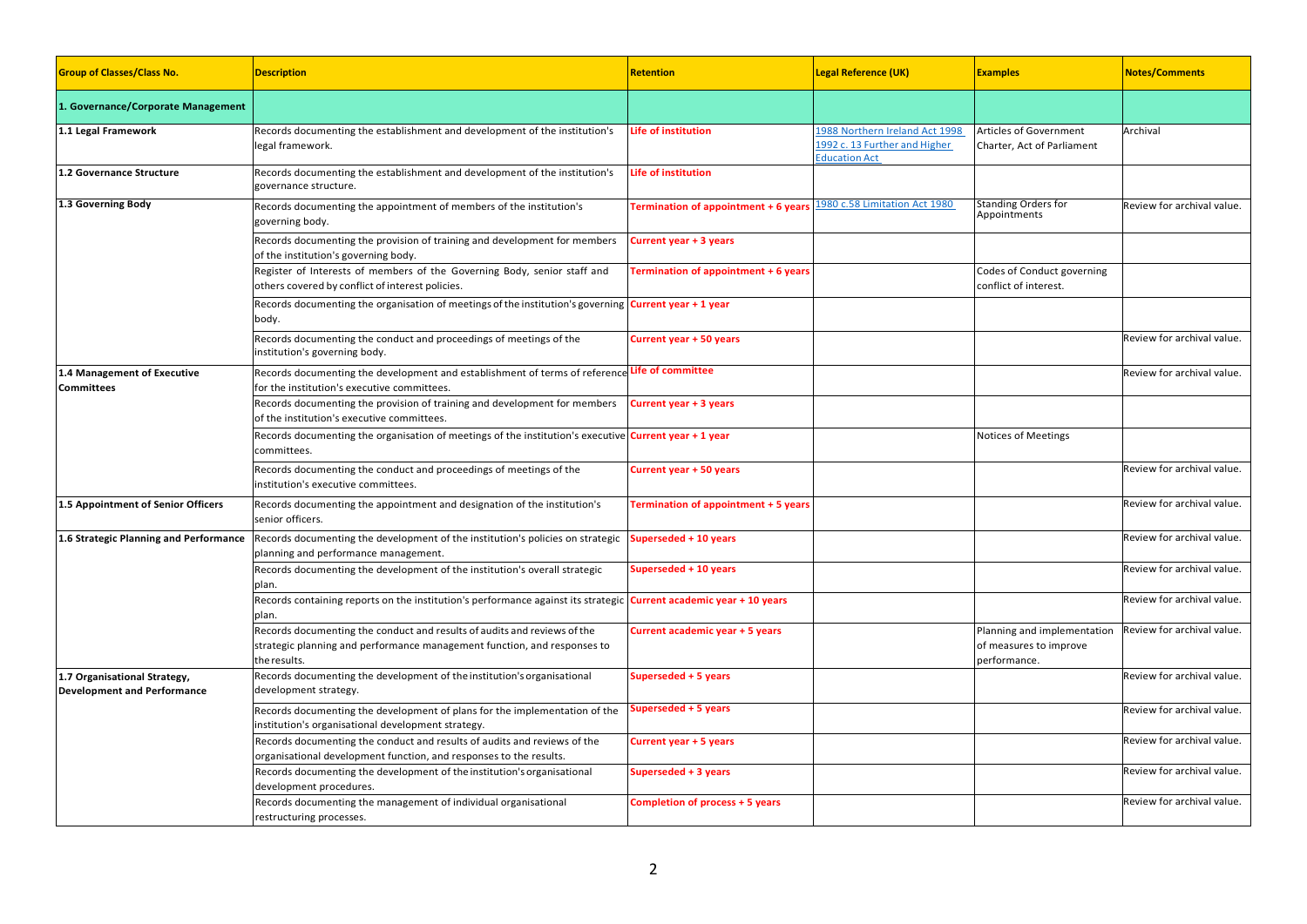| <b>Group of Classes/Class No.</b>               | <b>Description</b>                                                                                                                                                                                                                                                                                                                                                                                                                                     | <b>Retention</b>                                                  | <b>Legal Reference (UK)</b>   | <b>Examples</b>                                              | <b>Notes/Comments</b>                |
|-------------------------------------------------|--------------------------------------------------------------------------------------------------------------------------------------------------------------------------------------------------------------------------------------------------------------------------------------------------------------------------------------------------------------------------------------------------------------------------------------------------------|-------------------------------------------------------------------|-------------------------------|--------------------------------------------------------------|--------------------------------------|
| 1.8 Contingency/Risk Planning and<br>Management | Records documenting the development and testing of the institution's risk<br>management strategy.                                                                                                                                                                                                                                                                                                                                                      | <b>Current Year+10</b>                                            |                               |                                                              | Review for archival value.           |
|                                                 | Records documenting the development and establishment of the institution's<br>risk management strategy.                                                                                                                                                                                                                                                                                                                                                | Superseded + 5 years                                              |                               | Contingency Plans/Business<br>Recovery Plans/ Disaster Plans | Review for archival value.           |
|                                                 | Records documenting the development and establishment of the institution's<br>risk management procedures.                                                                                                                                                                                                                                                                                                                                              | Superseded + 3 years                                              |                               |                                                              |                                      |
|                                                 | Records documenting the conduct and results of audits and reviews of the risk<br>management function, and responses to the results.                                                                                                                                                                                                                                                                                                                    | <b>Current Year+5</b>                                             |                               |                                                              | Review for archival value.           |
|                                                 | Records documenting identified risks to the institution and assessments of<br>those risks.                                                                                                                                                                                                                                                                                                                                                             | Superseded + 1 year                                               |                               |                                                              |                                      |
| 1.9 Quality Management                          | Records documenting the development and establishment of the institution's<br>overall quality management policies.                                                                                                                                                                                                                                                                                                                                     | Superseded + 5 years                                              |                               |                                                              | Review for archival value.           |
|                                                 | Records documenting the development of the institution's quality management Superseded + 3 years<br>procedures.                                                                                                                                                                                                                                                                                                                                        |                                                                   |                               |                                                              |                                      |
|                                                 | Records documenting the conduct and results of quality audits, and action<br>taken to address issues raised.                                                                                                                                                                                                                                                                                                                                           | Completion of audit + 3 years                                     |                               |                                                              | Review for archival value.           |
|                                                 | Records documenting the attainment and maintenance of the institution's<br>accreditation under established independent quality management schemes.                                                                                                                                                                                                                                                                                                     | Fermination of accreditation + 1 year                             |                               |                                                              | Review for archival value.           |
|                                                 | Complaints System and Procedures.                                                                                                                                                                                                                                                                                                                                                                                                                      | 5 years                                                           |                               |                                                              |                                      |
|                                                 | Public Complaints.                                                                                                                                                                                                                                                                                                                                                                                                                                     | 3 years                                                           |                               |                                                              | Part of FOI/DP Monitoring            |
| 1.10 Competitor Monitoring                      | Records of the strategies, activities, and performance of the Institution's<br>competitors.                                                                                                                                                                                                                                                                                                                                                            | current year +2                                                   |                               |                                                              | A suggestion not a<br>recommendation |
| 1.11 Audit                                      | Records documenting the institution's audit strategy.                                                                                                                                                                                                                                                                                                                                                                                                  | Superseded + 5 years                                              |                               |                                                              | Review for archival value.           |
|                                                 | Records documenting the development and establishment of the institution's<br>audit policies.                                                                                                                                                                                                                                                                                                                                                          | Superseded + 5 years                                              |                               |                                                              | Review for archival value.           |
|                                                 | Records documenting the development of the institution's audit procedures.                                                                                                                                                                                                                                                                                                                                                                             | Superseded + 3 years                                              |                               |                                                              |                                      |
|                                                 | Records documenting the conduct and results of audits, and action taken to<br>address issues raised.                                                                                                                                                                                                                                                                                                                                                   | <b>Completion of audit + 5 years</b>                              |                               |                                                              | Review for archival value.           |
| 1.12 Legal Matters                              | Records documenting the development and establishment of the institution's Superseded + 5 years<br>policies on legal affairs and the acquisition/provision of legal services.                                                                                                                                                                                                                                                                          |                                                                   |                               |                                                              | Review for archival value.           |
|                                                 | Records documenting legal support for the negotiation, establishment and<br>review of contracts and agreements between the institution and third parties: -<br>agreements and contracts under seal.                                                                                                                                                                                                                                                    | Termination of contract + 12 years                                | 1980 c.58 Limitation Act 1980 |                                                              | Review for archival value.           |
|                                                 | Records documenting legal support for the negotiation, establishment and<br>review of contracts and agreements between the institution and others: - other<br>contracts and agreements.                                                                                                                                                                                                                                                                | Termination of contract + 6 years                                 | 1980 c.58 Limitation Act 1980 |                                                              | Review for archival value.           |
|                                                 | Records documenting the provision of legal support and representation for the<br>nstitution in dealing with claims by or against the institution which do not<br>proceed to litigation or settlement by an agreement.                                                                                                                                                                                                                                  | Settlement of claim + 6 years OR<br>Withdrawal of claim + 6 years | 1980 c.58 Limitation Act 1980 |                                                              | Review for archival value.           |
|                                                 | Records documenting legal advice requested by, and provided to, the institution Life of institution<br>concerning:<br>interpretation of legislation affecting the institution's legal framework,<br>governance, responsibilities or operations<br>proposals for new legislation affecting the institution's legal framework,<br>governance, responsibilities or operations<br>the institution's relationships with government bodies and HE regulators |                                                                   |                               |                                                              | Review for archival value.           |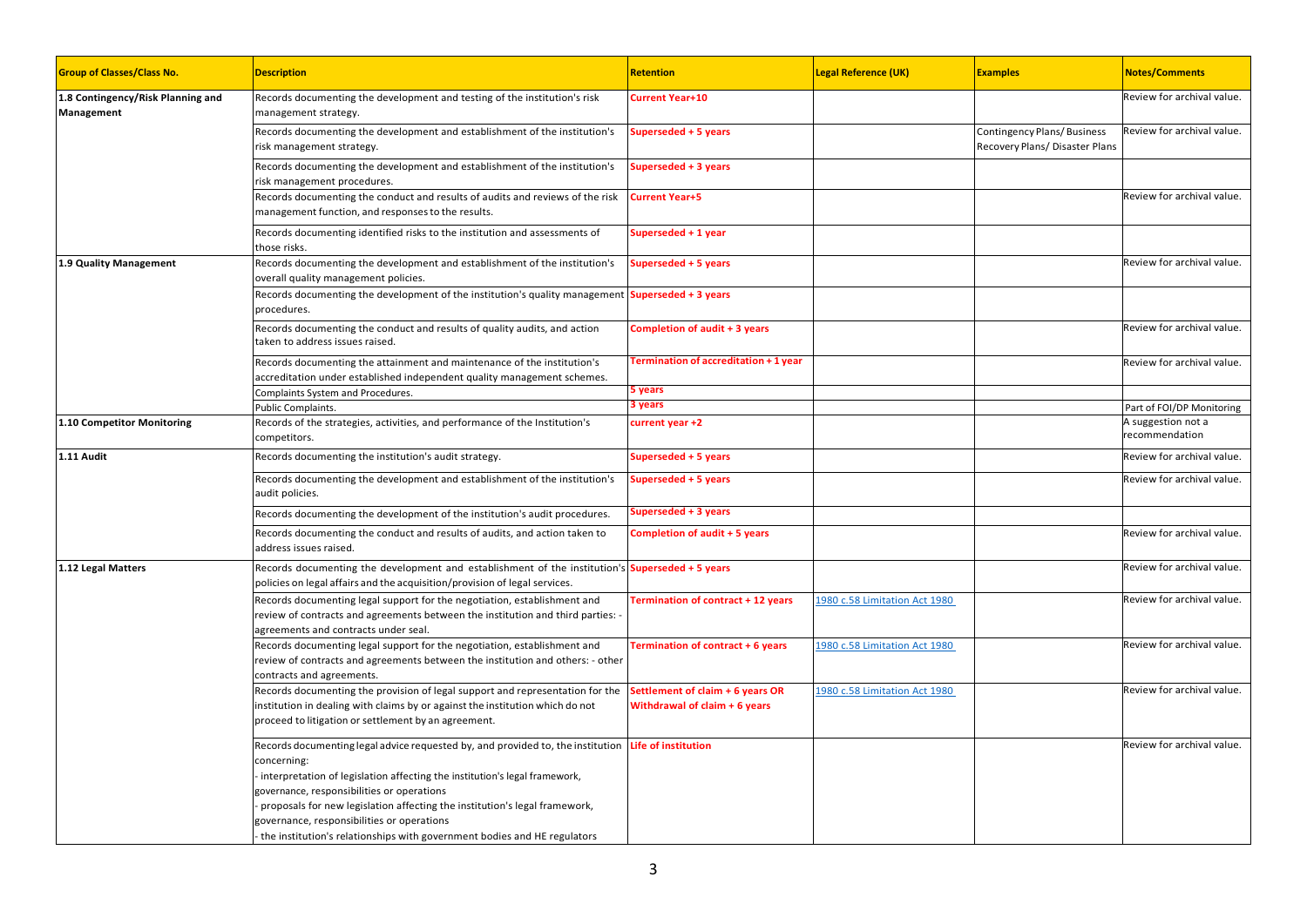| <b>Group of Classes/Class No.</b>                         | <b>Description</b>                                                                                                                          | <b>Retention</b>                         | <b>Legal Reference (UK)</b>                                                                                                                                                                                                    | <b>Examples</b> | <b>Notes/Comments</b>      |
|-----------------------------------------------------------|---------------------------------------------------------------------------------------------------------------------------------------------|------------------------------------------|--------------------------------------------------------------------------------------------------------------------------------------------------------------------------------------------------------------------------------|-----------------|----------------------------|
|                                                           | industrial relations issues<br>health, safety and environmental issues.                                                                     |                                          |                                                                                                                                                                                                                                |                 |                            |
| 2. Financial Resources                                    |                                                                                                                                             |                                          |                                                                                                                                                                                                                                |                 |                            |
| 2.1 Financial Planning, Policies and<br><b>Procedures</b> | Records documenting the formulation of plans for the implementation of the<br>institution's finance strategy.                               | Superseded + 10 years                    |                                                                                                                                                                                                                                |                 | Review for archival value. |
|                                                           | Records containing data on, and analyses of, performance against the plans for<br>the implementation of the institution's finance strategy. | Current financial year + 1 year          |                                                                                                                                                                                                                                |                 |                            |
|                                                           | Records containing reports of performance against the plans for the<br>implementation of the institution's finance strategy.                | <b>Current financial year + 10 years</b> |                                                                                                                                                                                                                                |                 |                            |
|                                                           | Records documenting the conduct and results of audits and reviews of the<br>finance management function, and responses to the results.      | Current financial year + 10 years        |                                                                                                                                                                                                                                |                 | Review for archival value. |
|                                                           | Records documenting the development and establishment of the institution's<br>finance management policies.                                  | Superseded + 10 years                    |                                                                                                                                                                                                                                |                 | Review for archival value. |
|                                                           | Records documenting the development of the institution's finance management <b>Superseded + 10 years</b><br>procedures.                     |                                          |                                                                                                                                                                                                                                |                 |                            |
| 2.2 Financial Audit                                       | Records documenting the conduct and results of financial audits, and action<br>taken to address issues raised.                              | Last action on audit + 6 years           | 1980 c.58 Limitation Act 1980                                                                                                                                                                                                  |                 |                            |
| 2.3 Financial and Management<br><b>Accounting</b>         | Records documenting the issue of sales invoices and the processing of<br>incoming payments.                                                 | Current financial year + 6 years *       | 1970 c.9 * 1970 c.9 Taxes<br><b>Management Act 1970</b><br>1980 c.58 Limitation Act 1980<br>1994 c.23 Value Added Tax Act<br>1994<br>HMCE 700/21 * HM Customs &<br>Excise Notice 700/21: Keeping<br>[VAT] records and accounts |                 |                            |
|                                                           | Records documenting the receipt and payment of purchase invoices.                                                                           | Current financial year + 6 years *       | 1970 c.9 * 1970 c.9 Taxes<br>Management Act 1970<br>1980 c.58 Limitation Act 1980<br>1994 c.23 Value Added Tax Act<br>1994<br><b>HMCE 700/21</b>                                                                               |                 |                            |
|                                                           | Records documenting the payment and/or reimbursement of employees'<br>expenses.                                                             | Current financial year + 6 years *       | 1970 c.9 * 1970 c.9 Taxes<br><b>Management Act 1970</b><br>1980 c.58 Limitation Act 1980                                                                                                                                       |                 |                            |
|                                                           | Records documenting the payment of honoraria to third parties*<br>Unless honoraria are administered through the payroll)                    | Current financial year + 6 years *       | 1970 c.9 * 1970 c.9 Taxes<br><b>Management Act 1970</b><br>1980 c.58 Limitation Act 1980                                                                                                                                       |                 |                            |
|                                                           | Records documenting the payment of expenses to third parties (e.g. honorary<br>appointees).                                                 | Current financial year + 6 years *       | 1970 c.9 * 1970 c.9 Taxes<br><b>Management Act 1970</b><br>1980 c.58 Limitation Act 1980                                                                                                                                       |                 |                            |
|                                                           | Records documenting the handling of petty cash.                                                                                             | Current financial year + 6 years *       | 1980 c.58 Limitation Act 1980<br>1994 c.23 Value Added Tax Act<br>1994                                                                                                                                                         |                 |                            |
|                                                           | Records documenting the receipt and processing of students' fees.                                                                           | Current financial year + 6 years *       | 1970 c.9 * 1970 c.9 Taxes<br><b>Management Act 1970</b><br>1980 c.58 Limitation Act 1980                                                                                                                                       |                 |                            |
|                                                           | Records documenting the preparation of annual accounts.                                                                                     | Current financial year + 6 years *       | 1970 c.9 * 1970 c.9 Taxes<br><b>Management Act 1970</b>                                                                                                                                                                        |                 |                            |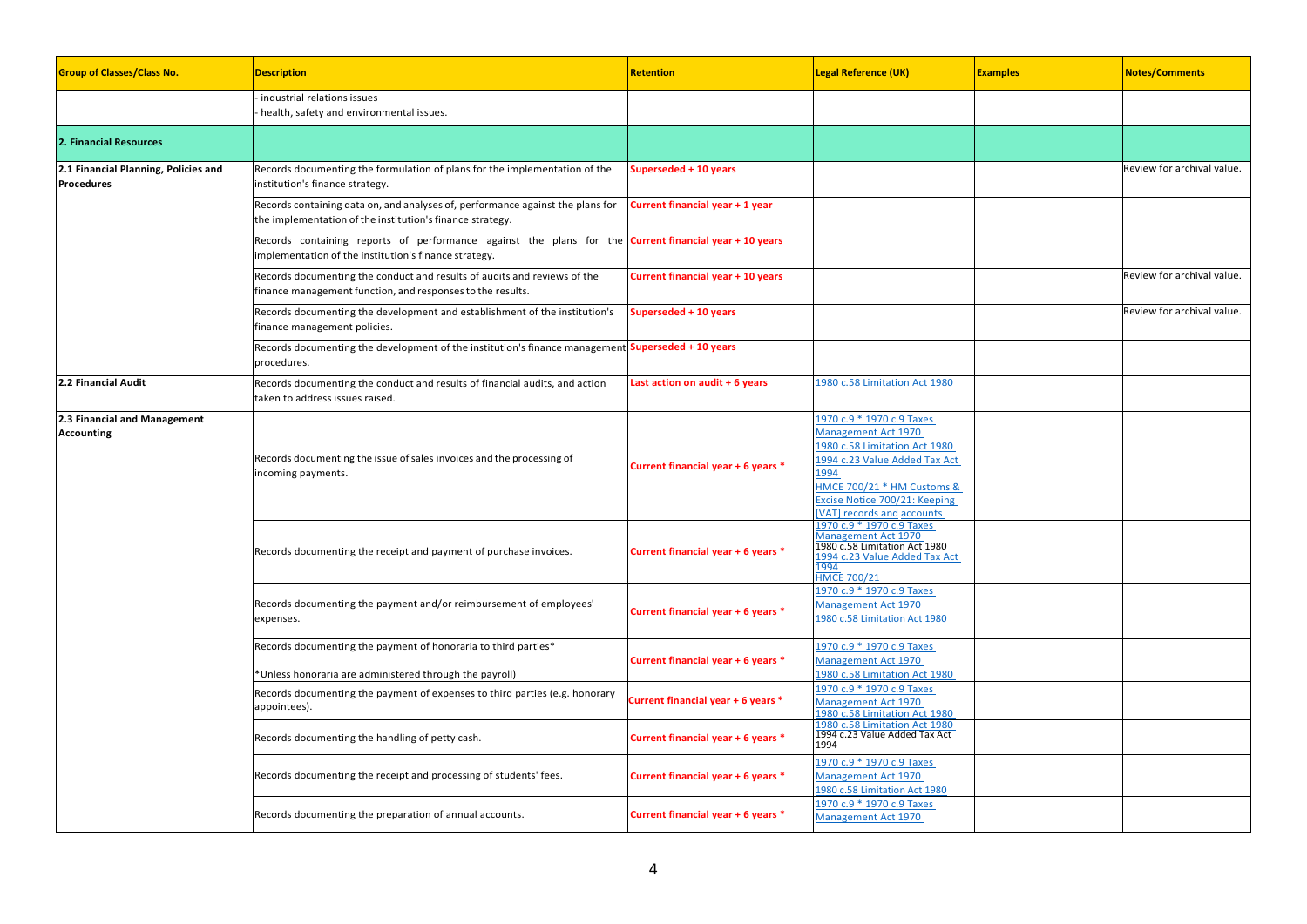| <b>Group of Classes/Class No.</b> | <b>Description</b>                                                                                                                                        | <b>Retention</b>                                                           | <b>Legal Reference (UK)</b>                                                                                                                                                                                            | <b>Examples</b> | <b>Notes/Comments</b>      |
|-----------------------------------|-----------------------------------------------------------------------------------------------------------------------------------------------------------|----------------------------------------------------------------------------|------------------------------------------------------------------------------------------------------------------------------------------------------------------------------------------------------------------------|-----------------|----------------------------|
|                                   | Annual Accounts.                                                                                                                                          | Current financial year + 6 years *                                         | 1970 c.9 * 1970 c.9 Taxes<br>Management Act 1970                                                                                                                                                                       |                 | Review for archival value. |
|                                   | Records documenting analyses of the internal deployment of the institution's<br>financial resources.                                                      | Current financial year + 1 year                                            |                                                                                                                                                                                                                        |                 |                            |
|                                   | Records documenting the preparation of the institution's statutory accounts.                                                                              | <b>Current financial year + 6 years</b>                                    | 1980 c.58 Limitation Act 1980                                                                                                                                                                                          |                 |                            |
|                                   | Records documenting the processing of internal accounting transactions<br>between operating units (i.e. cross-charges).                                   | Current financial year + 1 year                                            |                                                                                                                                                                                                                        |                 |                            |
|                                   | Records documenting the preparation and filing of the institution's tax returns.                                                                          | Current tax year + 6 years *                                               | 1970 c.9 * 1970 c.9 Taxes<br>Management Act 1970                                                                                                                                                                       |                 |                            |
| 2.4 Funding                       | Records documenting the administration of annual funding allocations from the<br>appropriate statutory funding body.                                      | Current financial year + 10 years                                          |                                                                                                                                                                                                                        |                 |                            |
|                                   | ESF Project Funding.                                                                                                                                      | <b>Funding Period+ 6 years</b>                                             | ESF Rules                                                                                                                                                                                                              |                 |                            |
| 2.5 Budgeting                     | Records documenting the preparation of annual operating budgets.                                                                                          | Current financial year + 1 year                                            |                                                                                                                                                                                                                        |                 |                            |
| 2.6 Payroll and Pensions          | Records documenting employees' authorisation for non-statutory payroll<br>deductions.                                                                     | Current tax year + 6 years                                                 | 1980 c.58 Limitation Act 1980                                                                                                                                                                                          |                 |                            |
|                                   | Records documenting calculation and payment of payroll payments to<br>employees.                                                                          | Current tax year + 3 years *<br>Recommended: Current tax year + 6<br>vears | 1970 c.9 Taxes Management Act<br>1970<br>1980 c.58 Limitation Act 1980<br>S.I. 1993 / 744 * The Income Tax<br>(Employments) Regulations 1993<br>5.1. 1999 / 584 * The National<br><b>Minimum Wage Regulations 1998</b> |                 |                            |
|                                   | Records documenting the operation of the Statutory Sick Pay scheme.                                                                                       | Current tax year + 3 years *                                               | S.I. 1982 / 894 * The Statutory<br><b>Sick Pay (General) Regulations</b><br>1982 (Amended by SI 989 2005)                                                                                                              |                 |                            |
|                                   | Records documenting the operation of the Statutory Maternity Pay scheme.                                                                                  | Current tax year + 3 years *                                               | S.I. 1986 / 1960 * The Statutory<br><b>Maternity Pay (General)</b><br><b>Regulations 1986 (Amended by SI</b><br>729 2005)                                                                                              |                 |                            |
|                                   | Records documenting payments of the institution's employers' contributions to <b>Termination of employment +75</b><br>pensions schemes for its employees. | years                                                                      | 1980 c.58 Limitation Act 1980                                                                                                                                                                                          |                 |                            |
|                                   | Records documenting payments of the institution's employees' contributions to <b>Termination of employment + 75</b><br>pension schemes.                   | years                                                                      | 1980 c.58 Limitation Act 1980                                                                                                                                                                                          |                 |                            |
| 2.7 Cash, Investments and Assets  | Records documenting the opening, closure and routine administration of bank<br>accounts.                                                                  | Closure of account + 6 years                                               | 1980 c.58 Limitation Act 1980                                                                                                                                                                                          |                 |                            |
|                                   | Records documenting standing orders,<br>direct debits etc.                                                                                                | Life of instruction $+6$ years                                             | 1980 c.58 Limitation Act 1980                                                                                                                                                                                          |                 |                            |
|                                   | Records documenting routine bank account deposits / withdrawals / transfers<br>paying-in slips, transfer instructions, bank statements etc.)              | Current financial year + 6 years *                                         | 1970 c.9 * 1970 c.9 Taxes<br>Management Act 1970<br>1980 c.58 Limitation Act 1980                                                                                                                                      |                 |                            |
|                                   | Records documenting the purchase / sale of investments.                                                                                                   | <b>Current financial year (of transaction)</b><br>+6 years*                | 1970 c.9 * 1970 c.9 Taxes<br>Management Act 1970                                                                                                                                                                       |                 |                            |
|                                   | Records documenting the overall management of the institution's financial<br>investment portfolio.                                                        | Divestment + 6 years                                                       | 1980 c.58 Limitation Act 1980                                                                                                                                                                                          |                 |                            |
|                                   | Records documenting the value of the institution's capital assets.                                                                                        | Current financial year + 6 years *                                         | 1970 c.9 * 1970 c.9 Taxes<br>Management Act 1970                                                                                                                                                                       |                 |                            |
|                                   | Records documenting decisions (and authorisations) to dispose of capital assets.                                                                          | Current financial year (of disposal) + 6<br>years *                        | 1970 c.9 * 1970 c.9 Taxes<br>Management Act 1970                                                                                                                                                                       |                 |                            |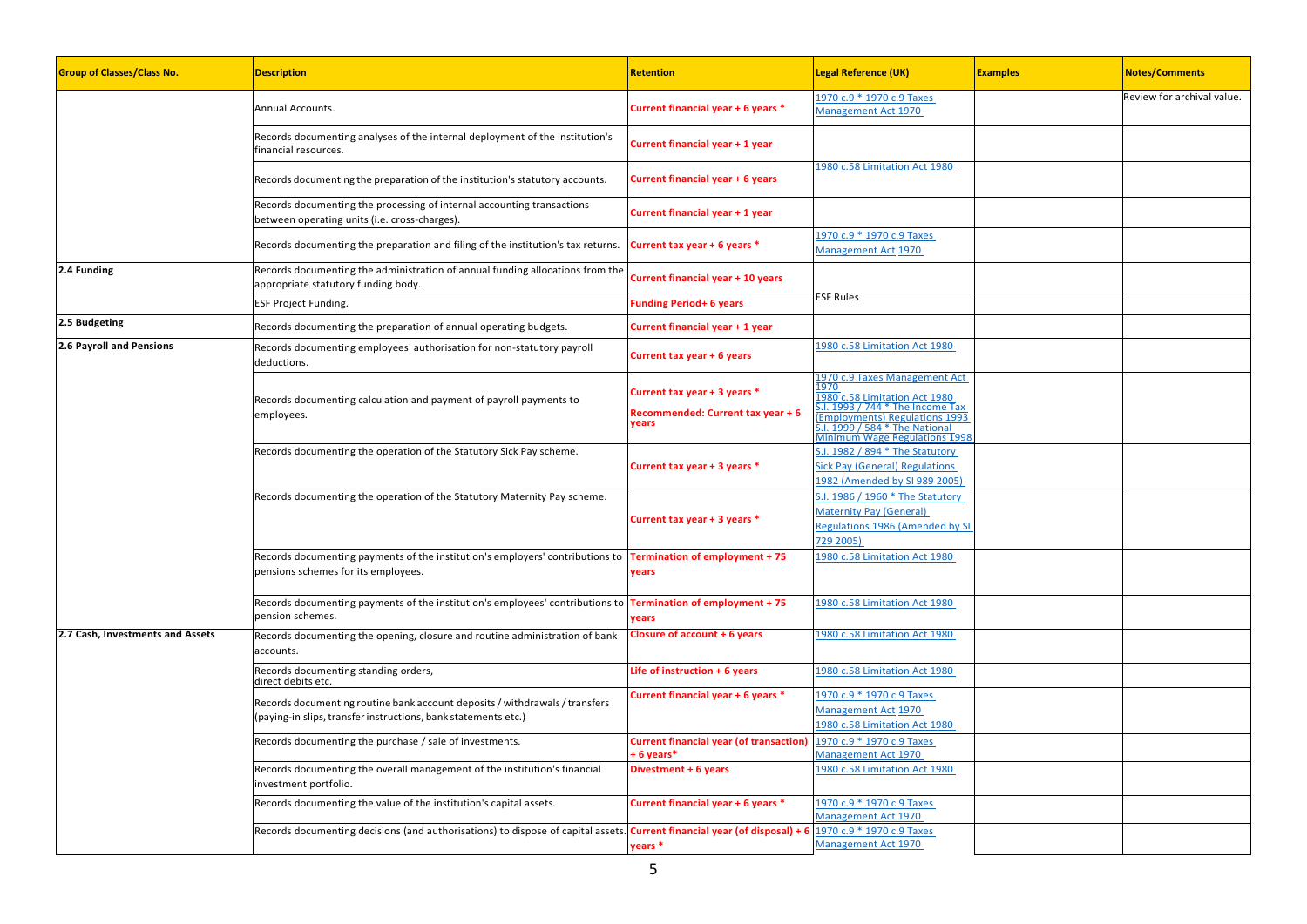| <b>Group of Classes/Class No.</b> | <b>Description</b>                                                                                                                                                                      | <b>Retention</b>                                                                                          | <b>Legal Reference (UK)</b>                                                                                                                                                                                                                                                                | <b>Examples</b> | <b>Notes/Comments</b>      |
|-----------------------------------|-----------------------------------------------------------------------------------------------------------------------------------------------------------------------------------------|-----------------------------------------------------------------------------------------------------------|--------------------------------------------------------------------------------------------------------------------------------------------------------------------------------------------------------------------------------------------------------------------------------------------|-----------------|----------------------------|
|                                   |                                                                                                                                                                                         |                                                                                                           | 1980 c.58 Limitation Act 1980                                                                                                                                                                                                                                                              |                 |                            |
| 2.8 Procurement                   | Records documenting the formulation of plans for the implementation of the<br>institution's procurement strategy.                                                                       | Superseded + 5 years                                                                                      |                                                                                                                                                                                                                                                                                            |                 | Review for archival value. |
|                                   | Records documenting the development and establishment of the institution's<br>procurement policies.                                                                                     | Superseded + 5 years                                                                                      |                                                                                                                                                                                                                                                                                            |                 | Review for archival value. |
|                                   | Records documenting the development of the institution's procurement<br>procedures.                                                                                                     | Superseded + 3 years                                                                                      |                                                                                                                                                                                                                                                                                            |                 |                            |
|                                   | Records documenting supplier evaluation criteria.                                                                                                                                       | Superseded + 5 years                                                                                      |                                                                                                                                                                                                                                                                                            |                 |                            |
|                                   | Records documenting invitations to prospective suppliers to apply for approval.                                                                                                         | <b>Expiry of invitation OR Rejection of</b><br>application + 6 months OR<br><b>Completion of approval</b> |                                                                                                                                                                                                                                                                                            |                 |                            |
|                                   | Records documenting the evaluation of applications for approval from<br>prospective suppliers, and notification of the outcome: approved suppliers.                                     | <b>Termination of approval</b>                                                                            |                                                                                                                                                                                                                                                                                            |                 |                            |
|                                   | Records documenting the evaluation of applications for approval from<br>prospective suppliers, and notification of the outcome: rejected suppliers.                                     | <b>Rejection + 1 year</b>                                                                                 |                                                                                                                                                                                                                                                                                            |                 |                            |
|                                   | Records documenting the process of inviting and evaluating pre-qualification <b>Award of supply contract + 1 year</b><br>submissions from prospective suppliers.                        |                                                                                                           | S.I. 1991 / 2680 The Public Works<br><b>Contracts Regulations 1991</b><br>S.I. 1993 / 3228 The Public<br>Services Contracts Regulations<br>1993<br>$5.1.1995/201$ The Public Supply<br><b>Contracts Regulations 1995</b>                                                                   |                 |                            |
|                                   | Records documenting Invitations to Tender and tender evaluation criteria.                                                                                                               | <b>Termination of supply contract</b><br>awarded + 6 years                                                | 1980 c.58 Limitation Act 1980<br>S.I. 1991 / 2680 The Public Works<br><b>Contracts Regulations 1991</b><br>S.I. 1993 / 3228 The Public<br><b>Services Contracts Regulations</b><br>1993<br>$5.1.1995/201$ The Public Supply<br><b>Contracts Regulations 1995</b>                           |                 |                            |
|                                   | Records documenting the issue of Invitations to Tender and handling of<br>incoming tenders.                                                                                             | Award of supply contract + 1 year                                                                         | S.I. 1991 / 2680 The Public Works<br><b>Contracts Regulations 1991</b><br>S.I. 1993 / 3228 The Public<br><b>Services Contracts Regulations</b><br>1993<br>$5.1.1995/201$ The Public Supply<br><b>Contracts Regulations 1995</b>                                                            |                 |                            |
|                                   | Records documenting the evaluation of tenders, the conduct of negotiations<br>with tenderers and the notification of the results of the tender evaluation<br>process: rejected tenders. | Award of supply contract + 1 year                                                                         | S.I. 1991 / 2680 The Public Works<br><b>Contracts Regulations 1991</b><br>5.1. 1993 / 3228 The Public<br><b>Services Contracts Regulations</b><br>993<br>5.1. 1995 / 201 The Public Supply<br><b>Contracts Regulations 1995</b>                                                            |                 |                            |
|                                   | Records documenting the evaluation of tenders, the conduct of negotiations<br>with tenderers and the notification of the results of the tender evaluation<br>process: accepted tenders. | <b>Termination of supply contract</b><br>awarded + 6 years                                                | 1980 c.58 Limitation Act 1980<br>S.I. 1991 / 2680 The Public Works<br><b>Contracts Regulations 1991</b><br>S.I. 1993 / 3228 The Public<br>Services Contracts Regulations<br>1993<br>$5.1.1995/201$ The Public Supply<br><b>Contracts Regulations 1995</b><br>1980 c.58 Limitation Act 1980 |                 |                            |
|                                   | Contract award report (as required by the Regulations cited).                                                                                                                           | <b>Termination of supply contract</b><br>awarded + 6 years                                                | 5.1. 1991 / 2680 The Public Works<br><b>Contracts Regulations 1991</b><br>S.I. 1993 / 3228 The Public<br><b>Services Contracts Regulations</b>                                                                                                                                             |                 |                            |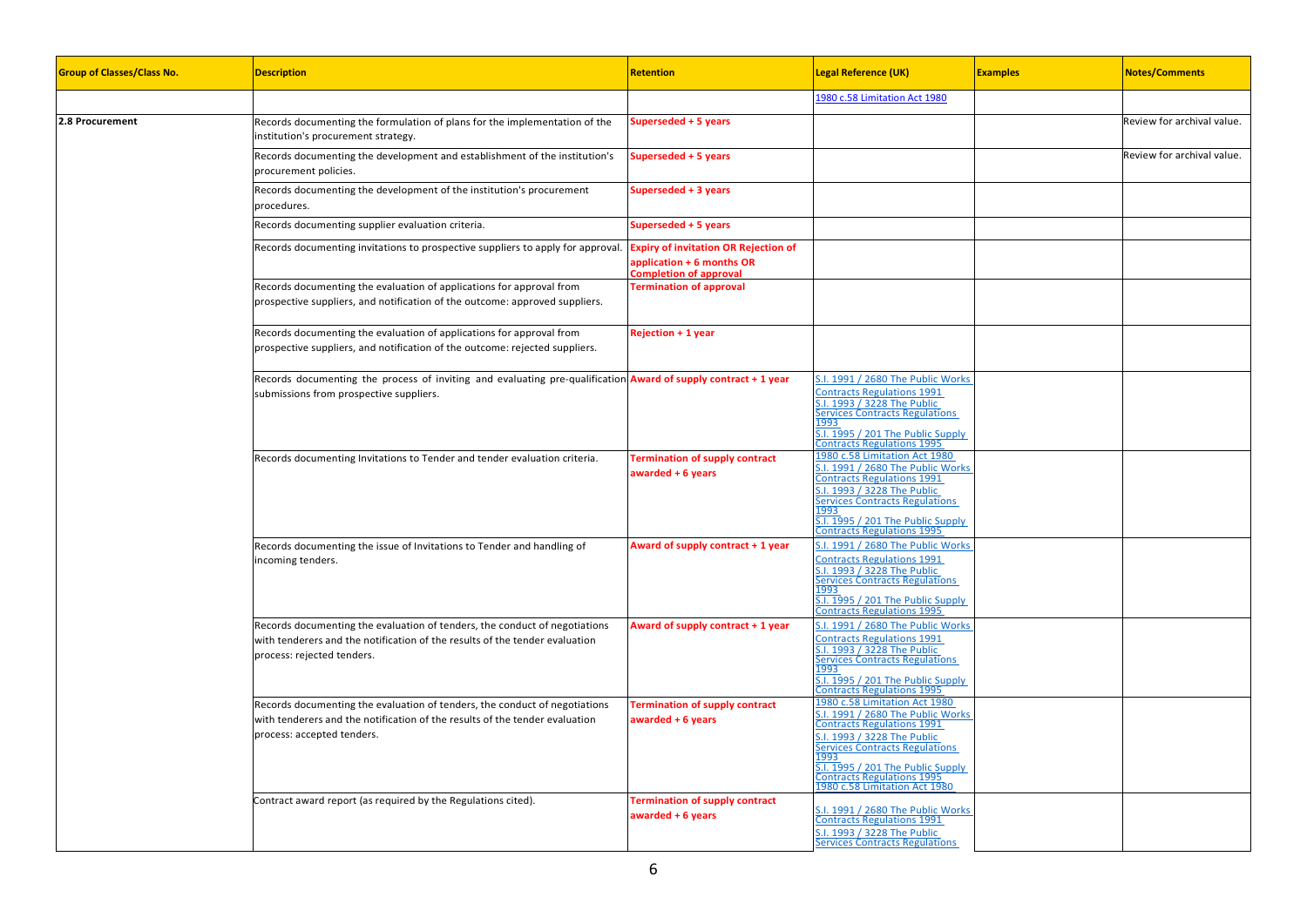| <b>Group of Classes/Class No.</b>            | <b>Description</b>                                                                                                                                           | <b>Retention</b>                                                         | <b>Legal Reference (UK)</b>                                                                                                                                                                                         | <b>Examples</b> | <b>Notes/Comments</b>      |
|----------------------------------------------|--------------------------------------------------------------------------------------------------------------------------------------------------------------|--------------------------------------------------------------------------|---------------------------------------------------------------------------------------------------------------------------------------------------------------------------------------------------------------------|-----------------|----------------------------|
|                                              |                                                                                                                                                              |                                                                          | 1993<br>.I. 1995 / 201 The Public Supply<br><b>Contracts Regulations 1995</b>                                                                                                                                       |                 |                            |
|                                              | Statistical reports to HM Treasury on contracts awarded (as required by the<br>regulations cited).                                                           | Current year + 3 years                                                   | 3.1. 1991 / 2680 The Public Works<br><b>Contracts Regulations 1991</b><br>1993 / 3228 The Public<br>Services Contracts Regulations<br>1993<br>$5.1.1995/201$ The Public Supply<br><b>Contracts Regulations 1995</b> |                 |                            |
|                                              | Records documenting variations to contracts (e.g. revisions, extensions).                                                                                    | Termination of contract + 6 years                                        | 1980 c.58 Limitation Act 1980                                                                                                                                                                                       |                 |                            |
|                                              | Records documenting the monitoring of supplier performance and action taken<br>regarding under-performance.                                                  | Termination of contract + 6 years                                        | 1980 c.58 Limitation Act 1980                                                                                                                                                                                       |                 |                            |
|                                              | Records documenting purchasing authorisation limits.                                                                                                         | Superseded + 1 year                                                      |                                                                                                                                                                                                                     |                 |                            |
|                                              | Records documenting internal authorisation<br>for procurement.                                                                                               | Current financial year + 1 year                                          |                                                                                                                                                                                                                     |                 |                            |
|                                              | Purchase Orders.                                                                                                                                             | Current financial year + 6 year *                                        | 1980 c.58 Limitation Act 1980<br>HMCE 700/21 * HM Customs &<br>Excise<br>Notice 700/21: Keeping [VAT]<br>ecords and accounts                                                                                        |                 |                            |
|                                              | Goods Received Notes / Goods Inwards Notes.                                                                                                                  | Current financial year + 6 year *                                        | 1980 c.58 Limitation Act 1980<br>HMCE 700/21 * HM Customs &<br>Excise<br>Notice 700/21: Keeping [VAT]<br>ecords and accounts                                                                                        |                 |                            |
| 2.9 Insurance                                | Records documenting the development and establishment of the institution's <b>Superseded + 5 years</b><br>insurance management policies.                     |                                                                          |                                                                                                                                                                                                                     |                 | Review for archival value. |
|                                              | Records documenting the development of the institution's insurance<br>management procedures.                                                                 | Superseded + 3 years                                                     |                                                                                                                                                                                                                     |                 |                            |
|                                              | Records documenting the arrangement and renewal of insurance policies to<br>meet defined requirements and legal obligations: employers' liability insurance. | Commencement of policy + 40 years<br>OR Renewal of policy + 40 years *   | 1969 c.57<br>1998 / 2573 * The Employers'<br>Liability (Compulsory Insurance)<br>Regulations 1998                                                                                                                   |                 |                            |
|                                              | Records documenting the arrangement and renewal of insurance policies to<br>meet defined requirements and legal obligations: all other insurance.            | Expiry of policy + 6 years                                               | 1980 c.58 Limitation Act 1980                                                                                                                                                                                       |                 |                            |
|                                              | Records documenting claims made under insurance policies.                                                                                                    | Settlement of claim + 6 years OR<br><b>Nithdrawal of claim + 6 years</b> | 1980 c.58 Limitation Act 1980                                                                                                                                                                                       |                 |                            |
| 3. Human Resources                           |                                                                                                                                                              |                                                                          |                                                                                                                                                                                                                     |                 |                            |
| 3.1 Human Resources Strategy and<br>Planning | Records documenting the development of the institution's personnel strategy.                                                                                 | Superseded + 10 years                                                    |                                                                                                                                                                                                                     |                 | Review for archival value. |
|                                              | Records documenting the formulation of plans for the implementation of the<br>institution's personnel strategy.                                              | Superseded + 10 years                                                    |                                                                                                                                                                                                                     |                 | Review for archival value. |
|                                              | Records containing data on, and analyses of, performance against the plans for<br>the implementation of the institution's personnel strategy.                | Current year + 1 year                                                    |                                                                                                                                                                                                                     |                 |                            |
|                                              | Records containing reports of performance against the plans for the<br>implementation of the institution's personnel strategy.                               | Current year + 10 years                                                  |                                                                                                                                                                                                                     |                 | Review for archival value. |
|                                              | Records documenting the conduct and results of audits and reviews of the<br>personnel management function, and responses to the results.                     | Current year + 10 years                                                  |                                                                                                                                                                                                                     |                 | Review for archival value. |
|                                              | Records documenting the development and establishment of the institution's Superseded + 10 years<br>personnel management policies.                           |                                                                          |                                                                                                                                                                                                                     |                 | Review for archival value. |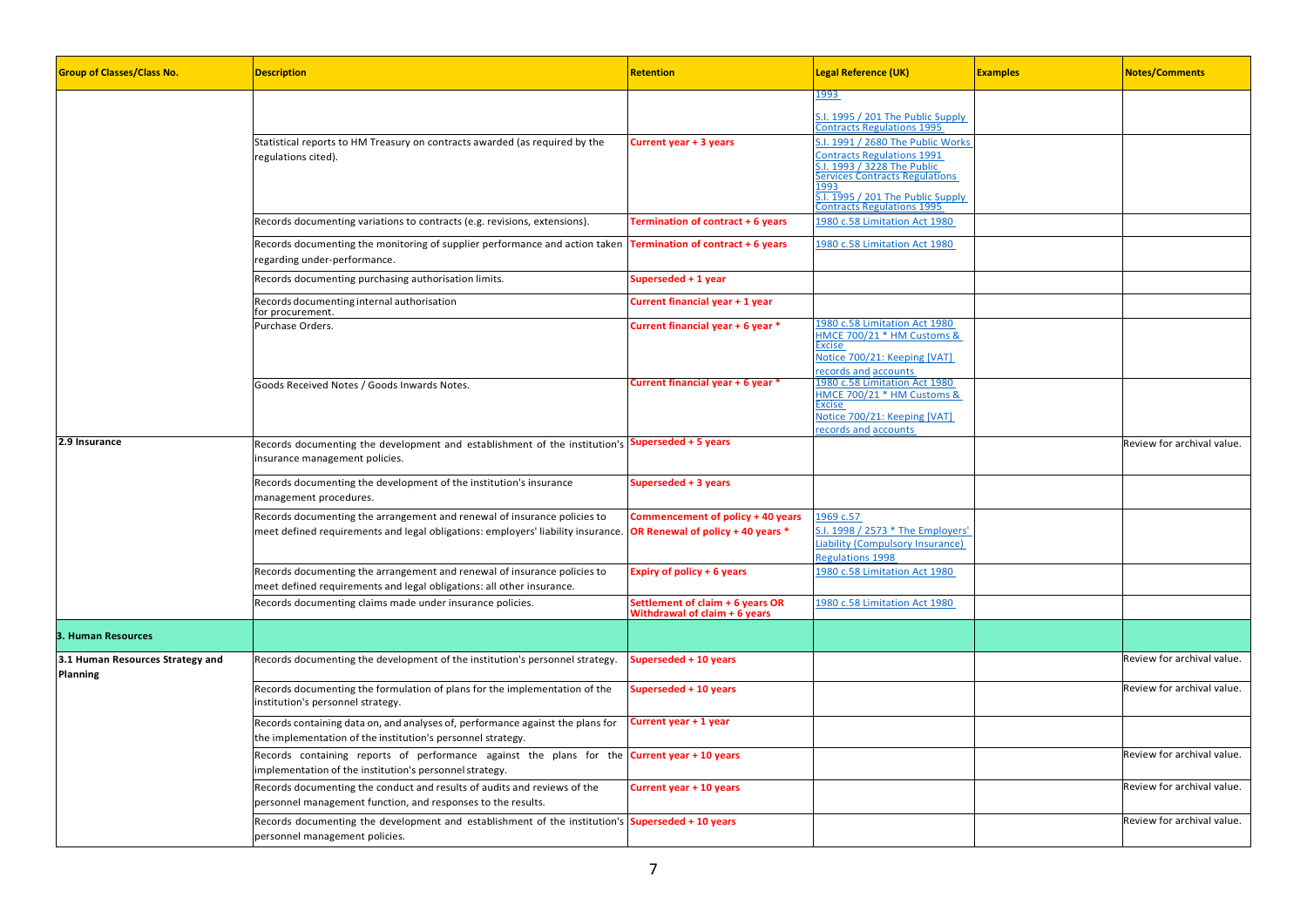| <b>Group of Classes/Class No.</b> | <b>Description</b>                                                                                                                                                                                                                                                     | <b>Retention</b>                                                            | <b>Legal Reference (UK)</b>                                                                                                             | <b>Examples</b> | <b>Notes/Comments</b>      |
|-----------------------------------|------------------------------------------------------------------------------------------------------------------------------------------------------------------------------------------------------------------------------------------------------------------------|-----------------------------------------------------------------------------|-----------------------------------------------------------------------------------------------------------------------------------------|-----------------|----------------------------|
|                                   | Records documenting the development of the institution's personnel<br>management procedures.                                                                                                                                                                           | Superseded + 10 years                                                       |                                                                                                                                         |                 |                            |
|                                   | Records documenting the assessment and analysis of workforce requirements,<br>and the identification and evaluation of options for meeting these<br>requirements.                                                                                                      | Current year + 3 years                                                      | 1980 c.58 Limitation Act 1980                                                                                                           |                 | Review for archival value. |
|                                   | Records documenting management succession plans.                                                                                                                                                                                                                       | Superseded + 5 years                                                        |                                                                                                                                         |                 | Review for archival value. |
|                                   | Records documenting the development and evaluation of job specifications.                                                                                                                                                                                              | Superseded + 5 years                                                        |                                                                                                                                         |                 |                            |
| 3.2 Recruitment                   | Records documenting internal authorisation for recruitment.                                                                                                                                                                                                            | Current year + 1 year                                                       |                                                                                                                                         |                 |                            |
|                                   | Records documenting the advertising of vacancies.                                                                                                                                                                                                                      | Completion of appointment + 6<br>months                                     | 1975 c.65 Sex Discrimination Act<br>L975<br>1976 c.74 Race Relations Act 1976<br>1995 c.50 Disability Discrimination<br><b>Act 1995</b> |                 |                            |
|                                   | Records documenting enquiries about vacancies and requests for application<br>forms.                                                                                                                                                                                   | <b>Completion of appointment</b>                                            |                                                                                                                                         |                 |                            |
|                                   | Records documenting the handling of applications for vacancies: unsuccessful<br>applications.                                                                                                                                                                          | Completion of appointment + 6<br>months                                     | 1975 c.65 Sex Discrimination Act<br>1975<br>1976 c.74 Race Relations Act 1976<br>1995 c.50 Disability<br>Discrimination Act 1995        |                 |                            |
|                                   | Records documenting the handling of applications for vacancies: successful<br>applications.                                                                                                                                                                            | <b>Termination of employment + 6 years</b>                                  | 1975 c.65 Sex Discrimination Act<br><b>1975</b><br>1976 c.74 Race Relations Act 1976<br>1995 c.50 Disability<br>Discrimination Act 1995 |                 | see employee contracts     |
|                                   | Records containing summary statistical information about job applicants e.g.<br>ethnicity/gender analyses.                                                                                                                                                             | Current year + 5 years                                                      |                                                                                                                                         |                 |                            |
|                                   | Records containing management analyses of recruitment effectiveness e.g. use<br>of advertising media.                                                                                                                                                                  | Current year + 1 year                                                       |                                                                                                                                         |                 |                            |
|                                   | Records documenting the handling of unsolicited applications for employment.                                                                                                                                                                                           | Last action on application + 1 year                                         |                                                                                                                                         |                 |                            |
|                                   | 3.3 Induction, Training and Development Records documenting the development, overall delivery and assessment of<br>induction programmes for new employees.<br>For records documenting individual employees' induction programmes, see<br>Employee Contract Management. | Current year + 5 years                                                      |                                                                                                                                         |                 |                            |
|                                   | Records documenting the administration of induction programmes.                                                                                                                                                                                                        | Completion of programme + 1 year<br>OR Termination of programme + 1<br>year |                                                                                                                                         |                 |                            |
|                                   | Records containing summary information on workforce training and<br>development needs.<br>For records documenting individual employees' training and development<br>needs, see Employee Contract Management.                                                           | Current year + 5 years                                                      |                                                                                                                                         |                 |                            |
|                                   | Records documenting the development of training and development<br>programmes to meet defined needs.                                                                                                                                                                   | Completion of programme + 5 years                                           |                                                                                                                                         |                 |                            |
|                                   | Records containing individual feedback on training and development<br>programmes.                                                                                                                                                                                      | <b>Completion of analysis of feedback</b>                                   |                                                                                                                                         |                 |                            |
|                                   | Records documenting (anonymised) workforce feedback on training and<br>development programmes.                                                                                                                                                                         | Current year + 5 years                                                      |                                                                                                                                         |                 |                            |
|                                   | Records documenting management analyses of the impact of training and<br>development programmes.                                                                                                                                                                       | Current year + 5 years                                                      |                                                                                                                                         |                 |                            |
| 3.4 Performance and Reward        | Records documenting the development of workforce performance assessment<br>systems.                                                                                                                                                                                    | Life of system + 5 years                                                    |                                                                                                                                         |                 | Review for archival value. |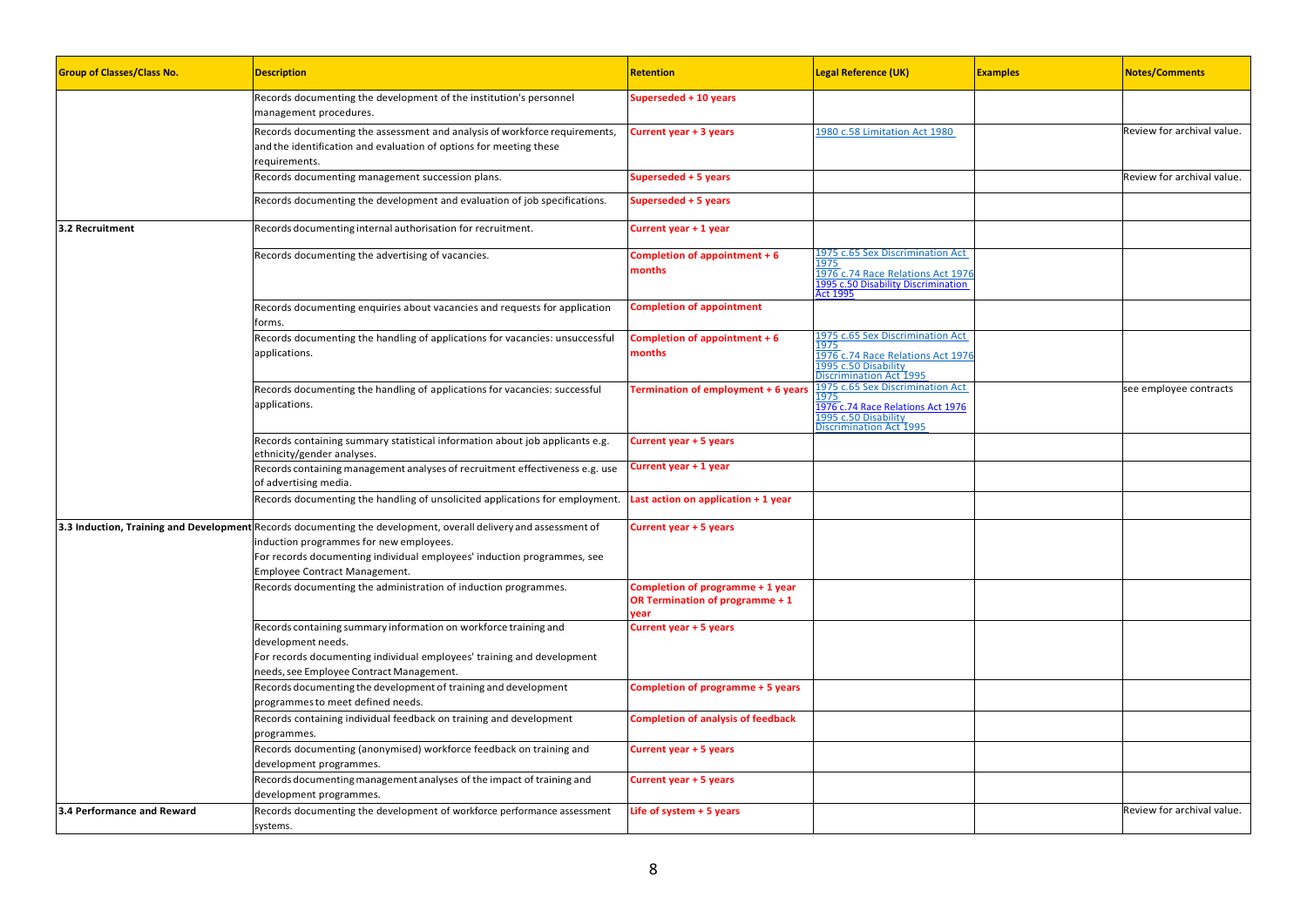| <b>Group of Classes/Class No.</b>      | <b>Description</b>                                                                                                                                                                                                                                                              | <b>Retention</b>                                             | <b>Legal Reference (UK)</b>                                       | <b>Examples</b> | <b>Notes/Comments</b>                          |
|----------------------------------------|---------------------------------------------------------------------------------------------------------------------------------------------------------------------------------------------------------------------------------------------------------------------------------|--------------------------------------------------------------|-------------------------------------------------------------------|-----------------|------------------------------------------------|
|                                        | Records containing summary (anonymised) results of employees' performance<br>assessments.                                                                                                                                                                                       | Current year + 3 years                                       |                                                                   |                 |                                                |
|                                        | Records documenting management analyses of the impact of workforce<br>performance assessment systems.                                                                                                                                                                           | Current year + 5 years                                       |                                                                   |                 |                                                |
|                                        | Records documenting the development of the institution's remuneration<br>structure.                                                                                                                                                                                             | Current year + 10 years                                      |                                                                   |                 | Review for archival value.                     |
|                                        | Records documenting pay reviews.                                                                                                                                                                                                                                                | Current year + 5 years                                       |                                                                   |                 | Review for archival value.                     |
|                                        | Records documenting special reward schemes e.g. Merit Reviews.                                                                                                                                                                                                                  | Termination of scheme + 5 years                              |                                                                   |                 | Review for archival value.                     |
| 3.5 Workforce Welfare                  | Records documenting the development of workforce welfare schemes and<br>services e.g. counselling services.                                                                                                                                                                     | Current year + 5 years                                       |                                                                   |                 | Review for archival value.                     |
|                                        | Records documenting the monitoring of hours worked by employees, as<br>required by the Regulations cited.                                                                                                                                                                       | Date of record + 2 years *                                   | S.I. 1998 / 1833 * The Working<br>Time<br><b>Regulations 1998</b> |                 |                                                |
| <b>3.6 Workforce Relations</b>         | Records documenting the design of workforce surveys and consultations.                                                                                                                                                                                                          | Completion of survey + 5 years                               |                                                                   |                 | Review for archival value.                     |
|                                        | Records containing (identifiable) individual responses to workforce surveys and<br>consultations.                                                                                                                                                                               | <b>Completion of analysis of responses</b>                   |                                                                   |                 |                                                |
|                                        | Records containing summary (anonymised) results of workforce surveys and<br>consultations.                                                                                                                                                                                      | Completion of survey + 5 years                               |                                                                   |                 | Review for archival value.                     |
|                                        | Records documenting grievances raised by staff (which do not relate directly to<br>their own contracts of employment), the institution's response, action taken<br>and the outcome.                                                                                             | Last action on case + 6 years                                | 1980 c.58 Limitation Act 1980                                     |                 |                                                |
| 3.7 Contracts/Conditions of Employment | Records documenting an employee's initial application for employment with the Termination of employment + 6 years<br>institution.                                                                                                                                               |                                                              | 1980 c.58 Limitation Act 1980                                     |                 |                                                |
|                                        | Supporting documentation (e.g. references) for an employee's initial application Completion of appointment<br>for employment with the institution. For records documenting pre-employment<br>health screening, see Health & Safety Management, Employee Health<br>Surveillance. |                                                              |                                                                   |                 |                                                |
|                                        | Records documenting an employee's subsequent applications for other jobs<br>within the institution.                                                                                                                                                                             | <b>Termination of relationship with</b><br>student + 6 years | 1980 c.58 Limitation Act 1980                                     |                 | May be included in<br>Student record 5.6 above |
|                                        | Records documenting an employee's contract(s) of employment with the<br>institution.                                                                                                                                                                                            | Termination of employment + 6 years                          | 1980 c.58 Limitation Act 1980                                     |                 |                                                |
|                                        | Records documenting changes to an employee's terms and conditions of<br>employment.                                                                                                                                                                                             | Termination of employment + 6 years                          | 1980 c.58 Limitation Act 1980                                     |                 |                                                |
|                                        | Records documenting the job descriptions of positions held by an employee<br>within the institution.                                                                                                                                                                            | Duration of job + 1 year                                     |                                                                   |                 |                                                |
|                                        | Records documenting induction programmes attended by an employee.                                                                                                                                                                                                               | Completion of induction + 1 year                             |                                                                   |                 |                                                |
|                                        | Records documenting an employee's identified training and development<br>needs, and the action taken to meet these needs.                                                                                                                                                       | <b>Completion of actions + 5 years</b>                       |                                                                   |                 |                                                |
|                                        | Records documenting job-specific statutory/regulatory training requirements for                                                                                                                                                                                                 | Expiry of certification + 6 years OR                         | 1980 c.58 Limitation Act 1980                                     |                 |                                                |
|                                        | an employee, and the training provided to meet these requirements.<br>Records documenting routine assessments of an employee's performance, and<br>any consequent action taken.                                                                                                 | Superseded + 6 years<br>Superseded + 3 years                 |                                                                   |                 |                                                |
|                                        | Records documenting disciplinary proceedings against an employee, where<br>employment continues.                                                                                                                                                                                | Closure of case + 6 years                                    |                                                                   |                 |                                                |
|                                        | Records documenting disciplinary proceedings against an employee, where<br>employment does not continue.                                                                                                                                                                        | <b>Closure of case + 6 years</b>                             |                                                                   |                 |                                                |
|                                        | Records documenting an employee's remuneration and rewards (e.g. bonuses,<br>merit awards, long service awards).                                                                                                                                                                | Current year + 3 years                                       | 1970 c.41 Equal Pay Act 1970                                      |                 |                                                |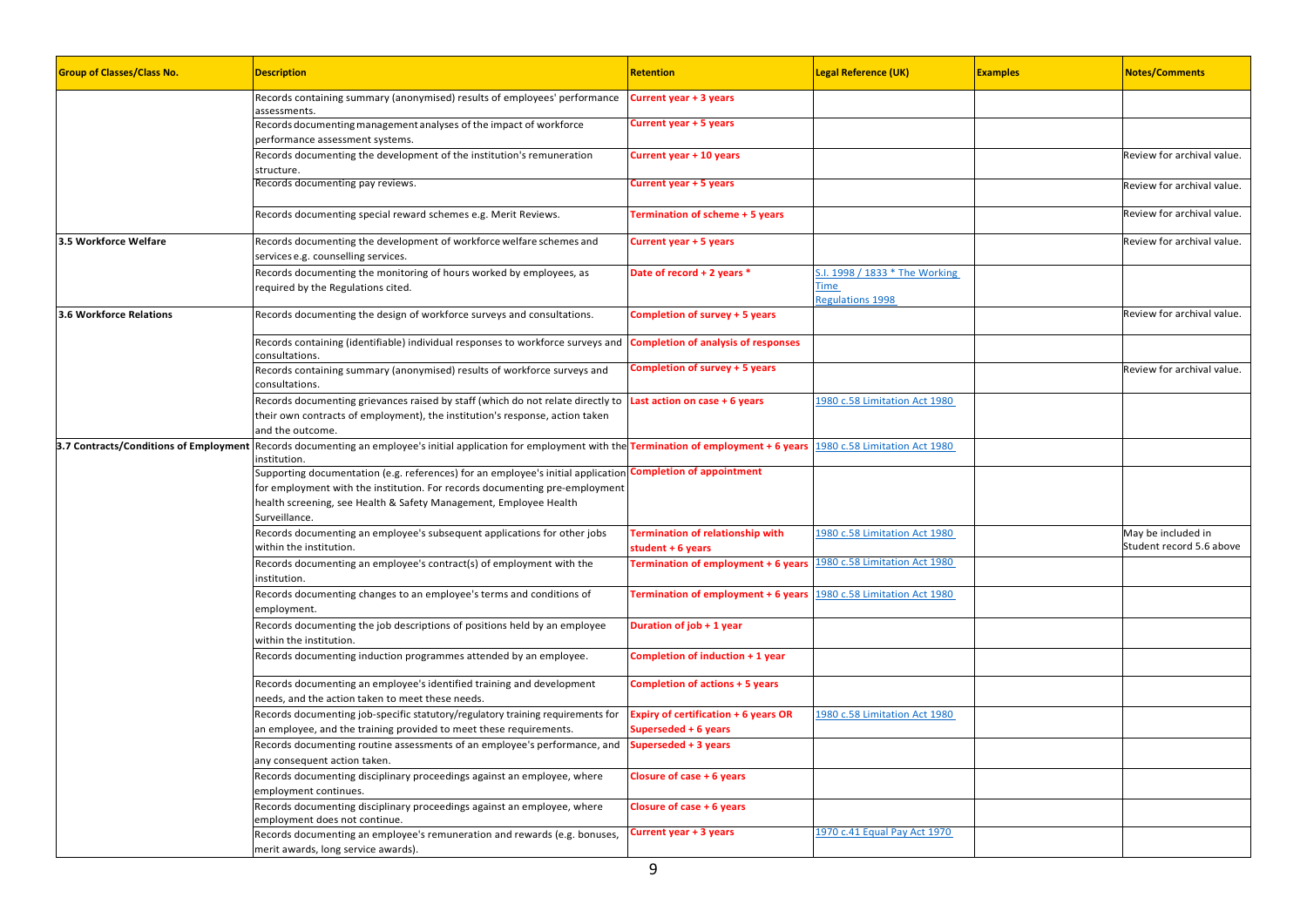| <b>Group of Classes/Class No.</b>      | <b>Description</b>                                                                                                                                                                                                                                                             | <b>Retention</b>                        | <b>Legal Reference (UK)</b>                                                                                 | <b>Examples</b> | <b>Notes/Comments</b>      |
|----------------------------------------|--------------------------------------------------------------------------------------------------------------------------------------------------------------------------------------------------------------------------------------------------------------------------------|-----------------------------------------|-------------------------------------------------------------------------------------------------------------|-----------------|----------------------------|
|                                        |                                                                                                                                                                                                                                                                                | current year +6 years                   | 1980 c.58 Limitation Act 1980                                                                               |                 |                            |
|                                        |                                                                                                                                                                                                                                                                                |                                         | S.I. 1999 / 584 * The National<br>Minimum Wage Regulations 1998                                             |                 |                            |
|                                        | Records relating to the administration of an employee's contractual holiday<br>entitlement.                                                                                                                                                                                    | Current Year+1                          |                                                                                                             |                 |                            |
|                                        | Records documenting the authorisation and administration of special leave, e.g.<br>compassionate leave, study leave.                                                                                                                                                           | Current year + 1 year                   |                                                                                                             |                 |                            |
|                                        | Records documenting an employee's absence due to sickness.                                                                                                                                                                                                                     | Termination of employment + 40<br>years | 1994 c.23 Value Added Tax Act<br>1994                                                                       |                 |                            |
|                                        |                                                                                                                                                                                                                                                                                |                                         | <b>IR CA30 Statutory Sick Pay</b><br><b>Manual for employers CA30</b>                                       |                 |                            |
|                                        | Records documenting the authorisation and administration of statutory leave<br>entitlements, e.g. parental leave.                                                                                                                                                              | Completion of entitlement + 6 years     | S.I. 1999 / 3312 The Maternity &<br>Parental Leave etc. Regulations<br>1999                                 |                 |                            |
|                                        | Records documenting entitlements to, and calculations of, Statutory Maternity<br>Pay.                                                                                                                                                                                          | Current tax year + 3 years *            | 1992 c.4 Social Security<br>Contributions & Benefits Act 1992                                               |                 |                            |
|                                        |                                                                                                                                                                                                                                                                                |                                         | S.I. 1986 / 1960 * The Statutory<br>Maternity Pay (General)<br>Regulations 1986 (Amended by SI<br>729 2005) |                 |                            |
|                                        | Records containing an employee's basic personal details (e.g. address, next of<br>kin, emergency contacts).                                                                                                                                                                    | While current                           |                                                                                                             |                 |                            |
|                                        | Records documenting pre-employment health screening of an employee:<br>employees exposed to hazardous substances during employment.                                                                                                                                            | Termination of employment + 40<br>years | S.I. 2002 / 2675 The Control of<br><b>Asbestos at Work Regulations</b><br>2002                              |                 |                            |
|                                        |                                                                                                                                                                                                                                                                                |                                         | S.I. 2002 / 2676 The Control of<br>Lead at Work Regulations 2002                                            |                 |                            |
|                                        |                                                                                                                                                                                                                                                                                |                                         | .l. 2002 / 2677 The Control of<br>Substances Hazardous to Health<br>Regulations 2002                        |                 |                            |
|                                        | Records documenting major injuries to an employee arising from accidents in<br>the workplace.                                                                                                                                                                                  | Termination of employment + 40<br>years | 1980 c.58 Limitation Act 1980                                                                               |                 |                            |
|                                        | Records documenting an employee's termination of employment by voluntary<br>resignation, redundancy, retirement (including on medical grounds) or<br>dismissal.                                                                                                                | Termination of employment + 6 years     | 1980 c.58 Limitation Act 1980                                                                               |                 |                            |
|                                        | Records documenting references provided in confidence in support of an<br>employee's application(s) for employment by another organisation.                                                                                                                                    | Provision of reference + 1 year         |                                                                                                             |                 |                            |
| 3.8 Pensions                           | Records documenting the institution's relationships with pension schemes to<br>which all or part of its workforce belong.                                                                                                                                                      | Termination of relationship + 5 years   |                                                                                                             |                 |                            |
|                                        | Records documenting routine communications with the pension schemes. For<br>administration of individual employees' relationships with the pension schemes,<br>use Employee Contract Management.<br>For administration of individual employees' relationships with the pension | Current year + 5 years                  |                                                                                                             |                 |                            |
| 3.9 Trades Unions/Industrial Relations | schemes, use Employee Contract Management.<br>Records documenting institutional recognition/derecognition of trades unions.                                                                                                                                                    | Derecognition + 6 years                 | 1980 c.58 Limitation Act 1980                                                                               |                 |                            |
|                                        | Records documenting agreements with trades unions.                                                                                                                                                                                                                             | Termination of agreement + 10 years     | (Note: CIPD = Chartered Institute<br>of Personnel & Development)                                            |                 |                            |
|                                        |                                                                                                                                                                                                                                                                                |                                         | 1980 c.58 Limitation Act 1980                                                                               |                 | Review for archival value. |
|                                        | Records documenting routine communications with trade union<br>epresentatives, including minutes of meetings.                                                                                                                                                                  | Current year + 20 years                 |                                                                                                             |                 |                            |
|                                        | Records documenting consultations/negotiations with trades unions on specific Last action on issue + 20 years<br>issues.                                                                                                                                                       |                                         |                                                                                                             |                 | Review for archival value. |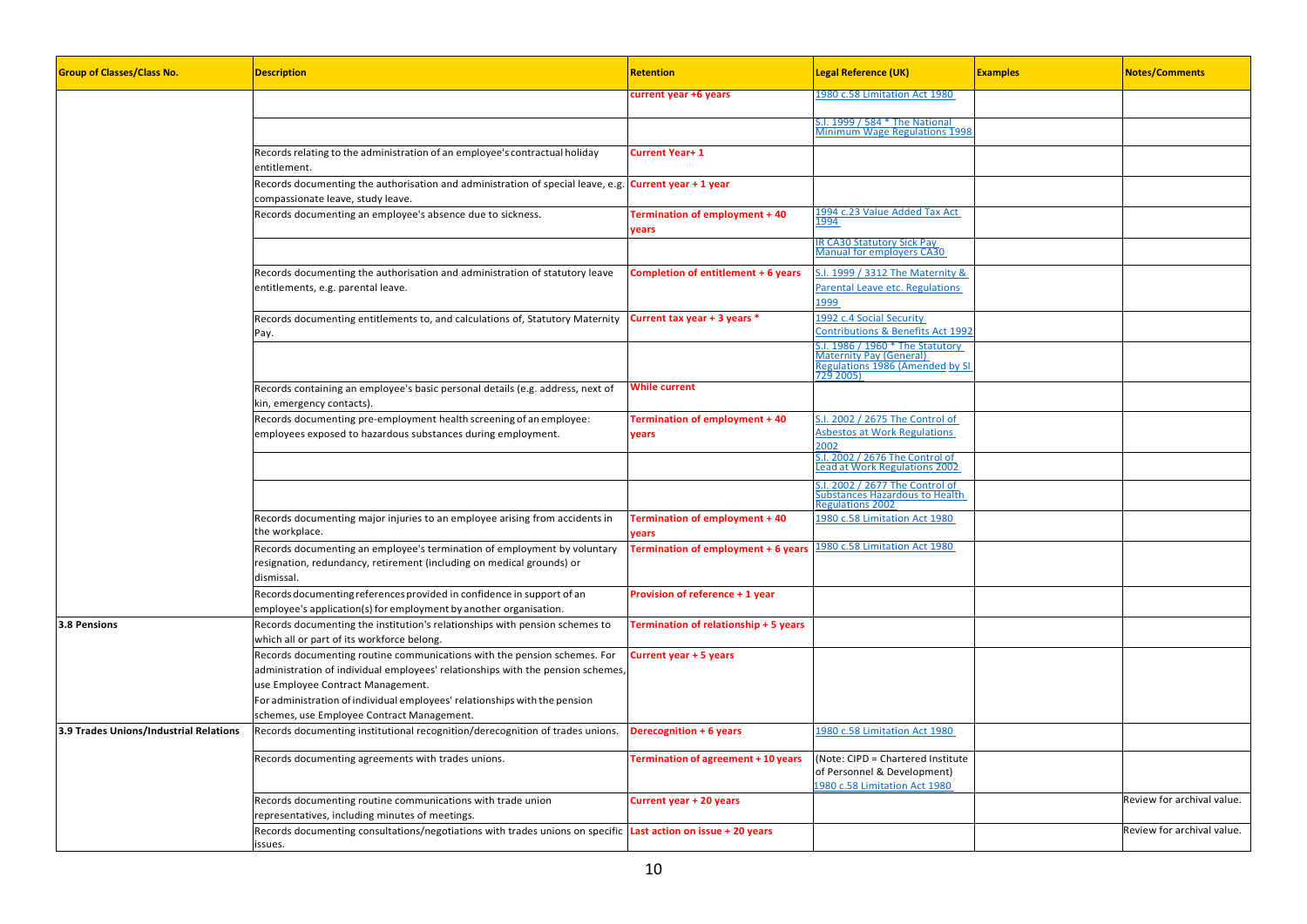| <b>Group of Classes/Class No.</b> | <b>Description</b>                                                                                                                                                                                   | <b>Retention</b>                     | <b>Legal Reference (UK)</b>                                                          | <b>Examples</b> | <b>Notes/Comments</b>                                    |
|-----------------------------------|------------------------------------------------------------------------------------------------------------------------------------------------------------------------------------------------------|--------------------------------------|--------------------------------------------------------------------------------------|-----------------|----------------------------------------------------------|
| 3.10 Health and Safety (see 4.4)  | <b>Health and Safety 4.4</b>                                                                                                                                                                         |                                      |                                                                                      |                 |                                                          |
| <b>4. Physical Resources</b>      |                                                                                                                                                                                                      |                                      |                                                                                      |                 |                                                          |
| 4.1 Estate Management             | Records documenting the development and establishment of the institution's<br>state strategy.                                                                                                        | Superseded + 10 years                |                                                                                      |                 | Review for archival value.                               |
|                                   | Records documenting the conduct and results of audits and reviews of the<br>estate management function, and responses to the results.                                                                | Current year + 10 years              |                                                                                      |                 | Review for archival value.                               |
|                                   | Records documenting the development and establishment of the institution's<br>estate management policies.                                                                                            | Superseded + 10 years                |                                                                                      |                 | Review for archival value.                               |
|                                   | Records documenting the acquisition of ownership of properties.                                                                                                                                      | <b>Ownership of property</b>         |                                                                                      |                 |                                                          |
|                                   | Deeds and certificates of title for properties owned by the institution.                                                                                                                             | <b>Ownership of property</b>         |                                                                                      |                 | Transfer to new owner<br>when property is disposed<br>of |
|                                   | Records documenting negotiations for properties where the property was not<br>acquired.                                                                                                              | Closure of negotiations + 6 years    | 1980 c.58 Limitation Act 1980                                                        |                 |                                                          |
|                                   | Records documenting the acquisition of use of properties by lease or rental.<br>Note: For retention of formal legal agreements, see Legal Affairs Management -<br>Contracts & Agreements Management. | Disposal of property + 6 years       | 980 c.58 Limitation Act 1980                                                         |                 |                                                          |
|                                   | Records documenting the development of properties.                                                                                                                                                   | <b>Ownership of property</b>         |                                                                                      |                 | Transfer to new owner<br>when property is disposed       |
|                                   | Records documenting the restoration of contaminated land.                                                                                                                                            | <b>Ownership of land</b>             |                                                                                      |                 | Transfer to new owner<br>when property is disposed<br>nf |
|                                   | Records documenting inspection, maintenance and repair of properties.                                                                                                                                | Completion of work + 2 years         | .I. 1997 / 1840 The Fire<br><b>recautions</b><br><b>Workplace</b> ) Regulations 1997 |                 |                                                          |
|                                   | Records documenting the history of major maintenance works on properties.                                                                                                                            | <b>Ownership of property</b>         |                                                                                      |                 | Transfer to new owner<br>when property is disposed<br>of |
|                                   | Records documenting inspections undertaken to assess whether asbestos is (or is <b>Review of assessment *</b><br>iable to be) present in a building or on land.                                      |                                      | S.I. 2002 / 2675 The Control of<br><b>Asbestos at Work Regulations</b><br>:002       |                 |                                                          |
|                                   | Records documenting the removal of hazardous materials from properties.                                                                                                                              | Removal of material + 5 years        |                                                                                      |                 |                                                          |
|                                   | Records documenting the disposal of properties.                                                                                                                                                      | Disposal of property + 6 years       | 1980 c.58 Limitation Act 1980                                                        |                 |                                                          |
|                                   | ire Certificates.                                                                                                                                                                                    | ssue of new certificate              |                                                                                      |                 |                                                          |
|                                   | Records documenting the conduct and results of security inspections of<br>properties, and action taken to address issued raised.                                                                     | Completion of subsequent inspections |                                                                                      |                 |                                                          |
|                                   | Records documenting property access controls to secure areas (e.g. access<br>egisters, key registers, security data logs).                                                                           | <b>Creation + 2 years</b>            |                                                                                      |                 |                                                          |
|                                   | CCTV Recordings.                                                                                                                                                                                     | <b>Creation +1 Month</b>             |                                                                                      |                 | Result of Risk Assessment<br>and local advice            |
|                                   | Records of security passes issued to visitors.                                                                                                                                                       | xpiry of pass + 1 year               |                                                                                      |                 |                                                          |
|                                   | Records of security passes issued to employees, other staff and students.                                                                                                                            | xpiry of pass + 1 year               |                                                                                      |                 |                                                          |
|                                   | Records documenting the conduct of routine security surveillance of<br>properties.                                                                                                                   | reation +1 Month                     |                                                                                      |                 |                                                          |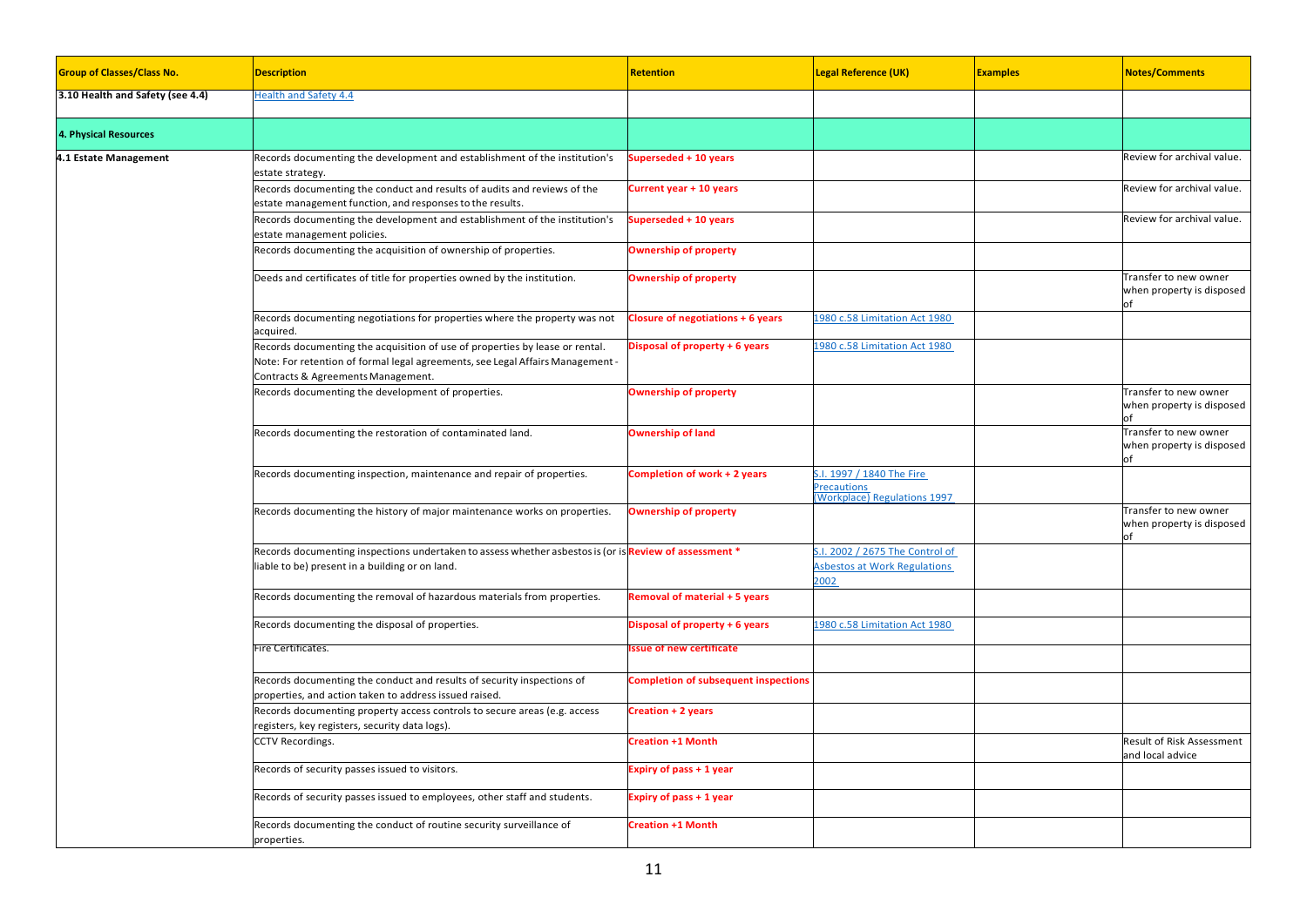| <b>Group of Classes/Class No.</b>           | <b>Description</b>                                                                                                                                                                     | <b>Retention</b>                           | <b>Legal Reference (UK)</b>                                                                 | <b>Examples</b> | <b>Notes/Comments</b>                                                                                                      |
|---------------------------------------------|----------------------------------------------------------------------------------------------------------------------------------------------------------------------------------------|--------------------------------------------|---------------------------------------------------------------------------------------------|-----------------|----------------------------------------------------------------------------------------------------------------------------|
|                                             | Records documenting security breaches or incidents, and action taken.                                                                                                                  | Last action on incident + 1 year           |                                                                                             |                 |                                                                                                                            |
|                                             | Records documenting leasing-out arrangements for properties.                                                                                                                           | <b>Termination of lease + 6 years</b>      | 1980 c.58 Limitation Act 1980                                                               |                 |                                                                                                                            |
|                                             | Records documenting the specification of requirements for facilities.                                                                                                                  | Next fit-out + 1 year                      |                                                                                             |                 |                                                                                                                            |
|                                             | Records documenting the carrying out of interior decoration and fitting-out<br>works.                                                                                                  | Next fit-out + 1 year                      |                                                                                             |                 |                                                                                                                            |
|                                             | Records documenting the conduct and results of inspections of facilities, and<br>action taken to address issues raised.                                                                | <b>Completion of subsequent inspection</b> |                                                                                             |                 |                                                                                                                            |
|                                             | Records documenting the carrying out of repairs to interior decoration, fixtures Current year + 1 year<br>and fittings.                                                                |                                            |                                                                                             |                 |                                                                                                                            |
|                                             | Records documenting the conduct and results of inspections of facilities by<br>enforcing authorities, and action taken to address issues raised.                                       | <b>Completion of subsequent inspection</b> |                                                                                             |                 | onger retention periods<br>may be required by<br>enforcing authorities<br>concerned with particular<br>types of facilities |
|                                             | Records documenting plans for the relocation of facilities within buildings or to <b>Completion of relocation + 10 years</b><br>other buildings.                                       |                                            |                                                                                             |                 |                                                                                                                            |
|                                             | Records documenting the physical relocation of facilities.                                                                                                                             | Completion of relocation + 2 years         |                                                                                             |                 |                                                                                                                            |
| 4.2 Equipment and Consumables<br>Management | Records documenting the formulation of plans for the implementation of the<br>institution's equipment and consumables management strategy.                                             | Superseded + 5 years                       |                                                                                             |                 | Review for archival value.                                                                                                 |
|                                             | Records documenting the development and establishment of the institution's Superseded + 5 years<br>equipment and consumables management policies.                                      |                                            |                                                                                             |                 | Review for archival value.                                                                                                 |
|                                             | Records documenting the development of the institution's equipment and<br>consumables management procedures.                                                                           | Superseded + 3 years                       |                                                                                             |                 |                                                                                                                            |
|                                             | Records documenting the development of specifications for, and the selection<br>of, equipment/consumables: major items.                                                                | Life of item $+6$ years                    | 1980 c.58 Limitation Act 1980                                                               |                 |                                                                                                                            |
|                                             | Records documenting the development of specifications for, and the selection<br>of, equipment/consumables: items which are safety critical or associated with<br>hazardous operations. | Life of item + 40 years                    |                                                                                             |                 |                                                                                                                            |
|                                             | Records documenting the development of specifications for, and the selection<br>of, equipment/consumables: other items.                                                                | Life of item                               |                                                                                             |                 |                                                                                                                            |
|                                             | Records documenting routine stocktaking and stock checking.                                                                                                                            | Current year + 1 year                      |                                                                                             |                 |                                                                                                                            |
|                                             | Records documenting the movement of stock into and from storage.                                                                                                                       | Current year + 1 year                      |                                                                                             |                 |                                                                                                                            |
|                                             | Records documenting the installation of equipment/consumables: major items.                                                                                                            | <b>Decommissioning</b>                     | 1980 c.58 Limitation Act 1980                                                               |                 |                                                                                                                            |
|                                             |                                                                                                                                                                                        | removal + 6 years                          | $5.1.$ 1998 / 2306 The Provision and<br>Jse of<br><b>Nork Equipment Regulations</b><br>1998 |                 |                                                                                                                            |
|                                             | Records documenting the installation of equipment/consumables: items which<br>are safety critical or associated with hazardous operations.                                             | Decommissioning                            | 1980 c.58 Limitation Act 1980                                                               |                 | Potential long-term liability                                                                                              |
|                                             |                                                                                                                                                                                        | removal + 40 years                         | 1998 / 2306 The Provision and<br>Use of Work Equipment<br>Regulations 1998                  |                 |                                                                                                                            |
|                                             | Records documenting the installation of equipment/consumables: other items.                                                                                                            | <b>Decommissioning</b>                     | S.I. 1998 / 2306 The Provision and<br>Jse of<br><b>Work Equipment Regulations</b>           |                 |                                                                                                                            |
|                                             |                                                                                                                                                                                        | removal + 1 year                           |                                                                                             |                 |                                                                                                                            |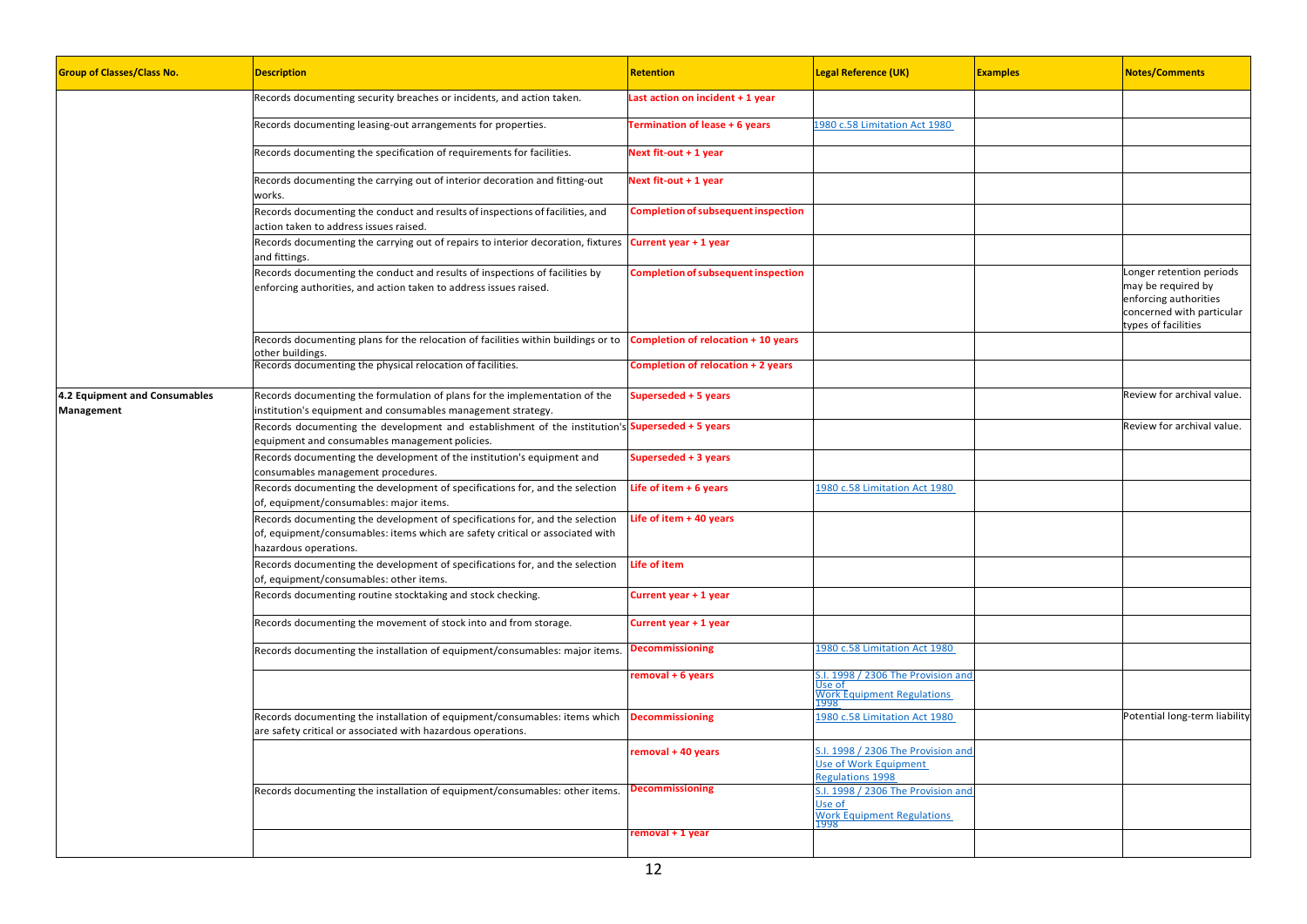| <b>Group of Classes/Class No.</b> | <b>Description</b>                                                                                                   | <b>Retention</b>                           | <b>Legal Reference (UK)</b>                     | <b>Examples</b> | <b>Notes/Comments</b>         |
|-----------------------------------|----------------------------------------------------------------------------------------------------------------------|--------------------------------------------|-------------------------------------------------|-----------------|-------------------------------|
|                                   | Reports of pre-commissioning examinations of lifting equipment, as required by <b>Decommissioning</b> *              |                                            | S.I. 1998 / 2307 * The Lifting                  |                 |                               |
|                                   | the Regulations cited.                                                                                               |                                            | <b>Operations and Lifting Equipment</b>         |                 |                               |
|                                   |                                                                                                                      |                                            | Regulations 1998                                |                 |                               |
|                                   | Reports of pre-commissioning examinations of accessories for lifting, as required <b>Issue of report + 2 years *</b> |                                            | 5.1. 1998 / 2307 * The Lifting                  |                 |                               |
|                                   | by the Regulations cited.                                                                                            |                                            | <b>Operations and Lifting Equipment</b>         |                 |                               |
|                                   |                                                                                                                      |                                            | <b>Regulations 1998</b>                         |                 |                               |
|                                   | Reports of post-installation examinations of lifting equipment, as required by                                       | Decommissioning *                          | 5.1. 1998 / 2307 * The Lifting                  |                 |                               |
|                                   | the Regulations cited.                                                                                               |                                            | <b>Operations and Lifting Equipment</b>         |                 |                               |
|                                   |                                                                                                                      |                                            | <b>Regulations 1998</b>                         |                 |                               |
|                                   | Records documenting the inspection and testing of equipment/consumables.                                             | <b>Completion of subsequent inspection</b> | S.I. 1998 / 2306 The Provision and              |                 |                               |
|                                   |                                                                                                                      | record OR Disposal of item + 1 year        | <b>Jse of Work Equipment</b>                    |                 |                               |
|                                   |                                                                                                                      |                                            | egulations 1998                                 |                 |                               |
|                                   | Records documenting the inspection and testing of equipment/consumables:                                             | Disposal of item + 5 years                 | S.I. 1997 / 1840 The Fire                       |                 |                               |
|                                   | items which are safety critical or are associated with hazardous operations.                                         |                                            | Precautions (Workplace)                         |                 |                               |
|                                   |                                                                                                                      |                                            | Regulations 1997                                |                 |                               |
|                                   |                                                                                                                      |                                            |                                                 |                 |                               |
|                                   | Records documenting the examination, testing and repair of                                                           | Date of action + 5 years *                 | 5.1. 2002 / 2677 * The Control of               |                 |                               |
|                                   | equipment/consumables provided to control exposure to hazardous                                                      |                                            | Substances Hazardous to Health                  |                 |                               |
|                                   | substances.                                                                                                          |                                            | <b>Regulations 2002</b>                         |                 |                               |
|                                   | Records documenting the examination, testing and repair of                                                           | Creation + 5 years *                       | S.I. 2002 / 2675 * The Control of               |                 |                               |
|                                   | equipment/consumables provided to                                                                                    |                                            | <b>Asbestos at Work Regulations</b>             |                 |                               |
|                                   | control exposure to asbestos.                                                                                        |                                            | 2002                                            |                 |                               |
|                                   | Records documenting the 'inspection' of lifting equipment, as defined in the                                         | <b>Completion of subsequent inspection</b> | i.l. 1998 / 2307 * The Lifting                  |                 |                               |
|                                   | Regulations cited.                                                                                                   | record *                                   | <b>Operations and Lifting Equipment</b>         |                 |                               |
|                                   |                                                                                                                      |                                            | Regulations 1998                                |                 |                               |
|                                   | Reports of inspection and 'thorough                                                                                  | <b>Completion of subsequent report OR</b>  | 5.1. 1998 / 2307 * The Lifting                  |                 |                               |
|                                   | examination' of lifting equipment, as required by the Regulations cited.                                             | Issue of report + 2 years, whichever is    | <b>Operations and Lifting Equipment</b>         |                 |                               |
|                                   |                                                                                                                      | the longer                                 | Regulations 1998                                |                 |                               |
|                                   | Records documenting the maintenance of equipment / consumables: major                                                | <b>Decommissioning</b>                     | 1980 c.58 Limitation Act 1980                   |                 |                               |
|                                   | tems.                                                                                                                |                                            |                                                 |                 |                               |
|                                   |                                                                                                                      | removal + 6 years                          | S.I. 1998 / 2306 The Provision and              |                 |                               |
|                                   |                                                                                                                      |                                            | <b>Jse of Work Equipment</b><br>egulations 1998 |                 |                               |
|                                   |                                                                                                                      |                                            | 1980 c.58 Limitation Act 1980                   |                 | Potential long-term liability |
|                                   | Records documenting the maintenance of equipment / consumables: items                                                | <b>Decommissioning</b>                     |                                                 |                 |                               |
|                                   | which are safety critical or are associated with hazardous operations.                                               |                                            |                                                 |                 |                               |
|                                   |                                                                                                                      | removal + 40 years                         | S.I. 1998 / 2306 The Provision and              |                 |                               |
|                                   |                                                                                                                      |                                            | <b>Jse of Work Equipment</b>                    |                 |                               |
|                                   |                                                                                                                      |                                            | Regulations 1998                                |                 |                               |
|                                   | Records documenting the maintenance of equipment / consumables provided                                              | Creation + 5 years                         | 5.1. 2002 / 2675 * The Control of               |                 |                               |
|                                   | to control exposure to asbestos.                                                                                     |                                            | <b>Asbestos at Work Regulations</b>             |                 |                               |
|                                   |                                                                                                                      |                                            | 2002                                            |                 |                               |
|                                   | Records documenting the maintenance of equipment provided to meet the                                                | <b>Creation + 5 years</b>                  | 5.1. 2002 / 2675 * The Control of               |                 |                               |
|                                   | requirements of the Control of Asbestos at Work Regulations 2002.                                                    |                                            | <b>Asbestos at Work Regulations</b>             |                 |                               |
|                                   |                                                                                                                      |                                            | 2002                                            |                 |                               |
|                                   | Records documenting authorisation for the disposal of equipment /                                                    | Disposal of item + 1 year                  |                                                 |                 |                               |
|                                   | consumables, and the evaluation of alternative methods of disposal.                                                  |                                            |                                                 |                 |                               |
|                                   | Records documenting the cleaning / sanitisation of equipment / consumables                                           | Disposal of item + 6 years                 | 1980 c.58 Limitation Act 1980                   |                 |                               |
|                                   | prior to disposal: items used in connection with operations involving substances                                     |                                            |                                                 |                 |                               |
|                                   | hazardous to health.                                                                                                 |                                            |                                                 |                 |                               |
|                                   | Records documenting the cleaning / sanitisation of equipment / consumables                                           | Disposal of item + 1 year                  |                                                 |                 |                               |
|                                   | prior to disposal: other items.                                                                                      |                                            |                                                 |                 |                               |
|                                   |                                                                                                                      |                                            |                                                 |                 |                               |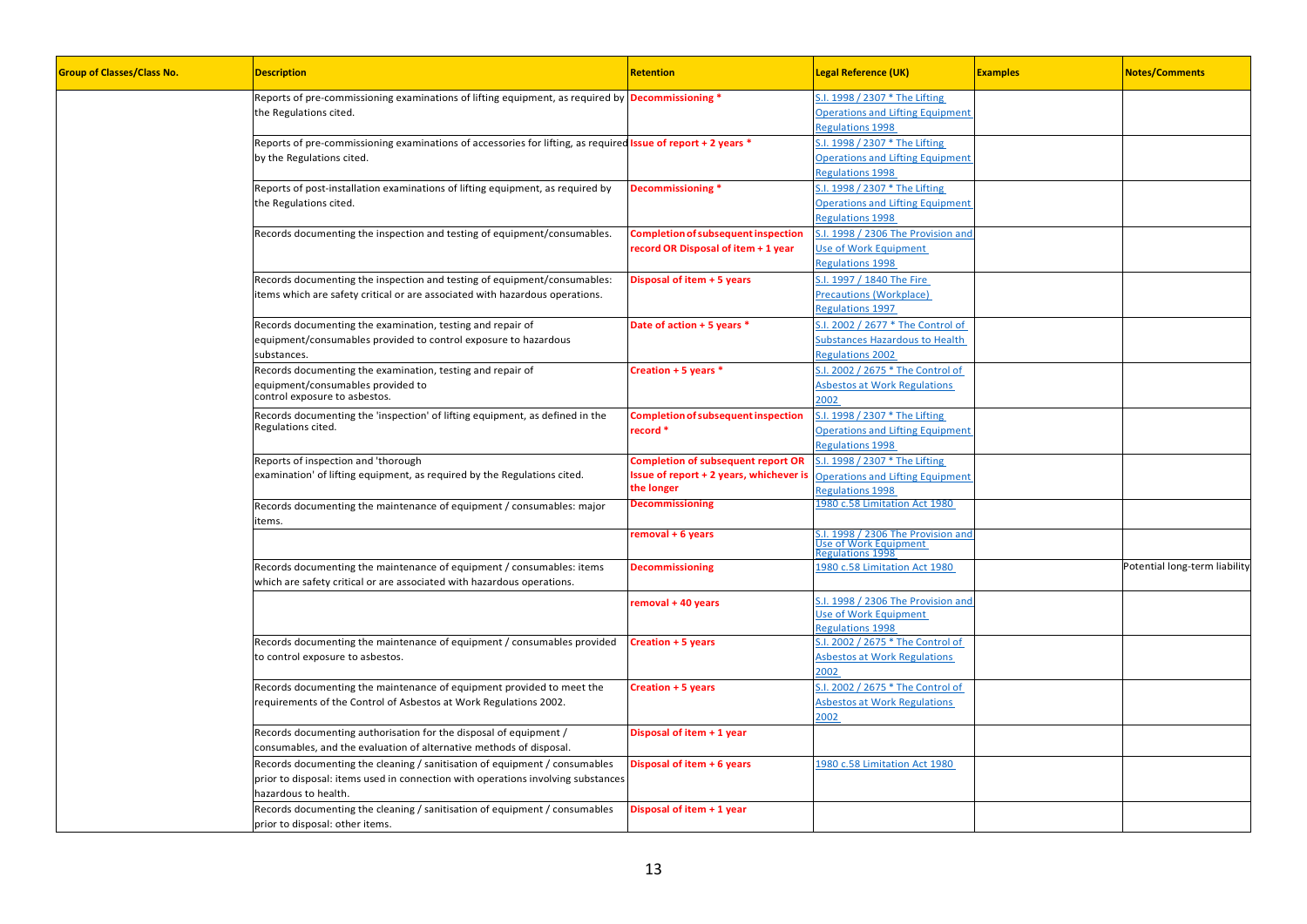| <b>Group of Classes/Class No.</b> | <b>Description</b>                                                                                                                                                                  | <b>Retention</b>                     | <b>Legal Reference (UK)</b>                          | <b>Examples</b> | <b>Notes/Comments</b>      |
|-----------------------------------|-------------------------------------------------------------------------------------------------------------------------------------------------------------------------------------|--------------------------------------|------------------------------------------------------|-----------------|----------------------------|
|                                   | Records documenting the transfer of ownership of equipment / consumables.                                                                                                           | Disposal of item + 1 year            |                                                      |                 |                            |
| 4.3 ICT Systems Management        | Records documenting the development and establishment of the institution's<br>CT systems strategy.                                                                                  | Superseded + 5 years                 |                                                      |                 | Review for archival value. |
|                                   | Records containing reports of performance against the plans for the<br>implementation of the institution's ICT systems strategy.                                                    | Current academic year + 5 years      |                                                      |                 | Review for archival value. |
|                                   | Records documenting the conduct and results of audits and reviews of the<br>ICT systems management function, and responses to the results.                                          | Current academic year + 5 years      |                                                      |                 | Review for archival value. |
|                                   | Records documenting the development and establishment of the institution's<br>ICT systems management policies.                                                                      | Superseded + 5 years                 |                                                      |                 | Review for archival value. |
|                                   | Records documenting the development of the institution's ICT systems<br>management procedures.                                                                                      | Superseded + 3 years                 |                                                      |                 |                            |
|                                   | Records documenting the initial development and post-implementation<br>modification and maintenance of ICT systems.                                                                 | Decommissioning of system + 5 years  |                                                      |                 |                            |
|                                   | Records documenting the initial development of ICT systems which are not<br>mplemented.                                                                                             | Last action on development + 5 years |                                                      |                 |                            |
|                                   | Records documenting the management of ICT systems development projects<br>i.e. project management records).                                                                         | Termination of project + 5 years     |                                                      |                 |                            |
|                                   | Records documenting the routine monitoring and testing of the operation of ICT Current year + 1 year<br>systems, and action taken to rectify problems and optimise performance.     |                                      |                                                      |                 |                            |
|                                   | Records documenting faults reported by users of ICT systems, and action<br>aken to investigate and resolve the problem.                                                             | Last action on fault + 1 year        |                                                      |                 |                            |
|                                   | Records documenting the management of system data storage, including the<br>operation of routine data backup, archiving and deletion routines.                                      | Current year + 1 year                |                                                      |                 |                            |
|                                   | Records documenting the maintenance of appropriate software licences for live Issue of new licence<br>ICT systems.                                                                  |                                      |                                                      |                 |                            |
|                                   | Records documenting the security arrangements for ICT systems.                                                                                                                      | Decommissioning of system + 5 years  |                                                      |                 |                            |
|                                   | Records documenting the opening, maintenance and closure of user accounts<br>or ICT systems.                                                                                        | Closure of account + 1 year          |                                                      |                 |                            |
|                                   | Records documenting routine monitoring of the use of ICT systems to ensure<br>compliance with legal requirements and institutional policies.                                        | Current year + 1 year                |                                                      |                 |                            |
|                                   | Records documenting attempted or actual security breaches of the institution's<br>ICT systems, and action taken.                                                                    | Last action on incident + 1 year     |                                                      |                 |                            |
|                                   | Requests for, and authorisation of, connections of third party equipment to the<br>institution's networks, either on institutional premises or via dial-up<br>communications links. | Termination of connection + 1 year   |                                                      |                 |                            |
|                                   | Records documenting the removal / return of mobile ICT systems hardware and Return of equipment + 3 months<br>software from / to the institution's premises.                        |                                      |                                                      |                 |                            |
|                                   | Records documenting arrangements for the sanitisation of institutional ICT<br>equipment prior to disposal.                                                                          | Disposal of equipment + 1 year       |                                                      |                 |                            |
|                                   | Records documenting the development of technical and application training for <b>Superseded + 1 year</b><br>ICT system users.                                                       |                                      |                                                      |                 |                            |
|                                   | Records documenting user requests for technical and application support, and<br>assistance provided.                                                                                | Last action on request + 1 year      |                                                      |                 |                            |
| 4.4 Health and Safety             | Records documenting the development and establishment of the institution's <b>Superseded + 50 years</b><br>health and safety management strategy.                                   |                                      | 1974 c.37 Health and Safety at<br>Work etc. Act 1974 |                 | Review for archival value. |
|                                   | Records documenting the conduct and results of audits and reviews of the<br>health and safety management function, and responses to the results.                                    | Current year + 10 years              | 1974 c.37 Health and Safety at<br>Work etc. Act 1974 |                 | Review for archival value. |
|                                   | Records documenting the development and establishment of the institution's Superseded + 50 years<br>health and safety management policies.                                          |                                      | 1974 c.37 Health and Safety at<br>Work etc. Act 1974 |                 | Review for archival value. |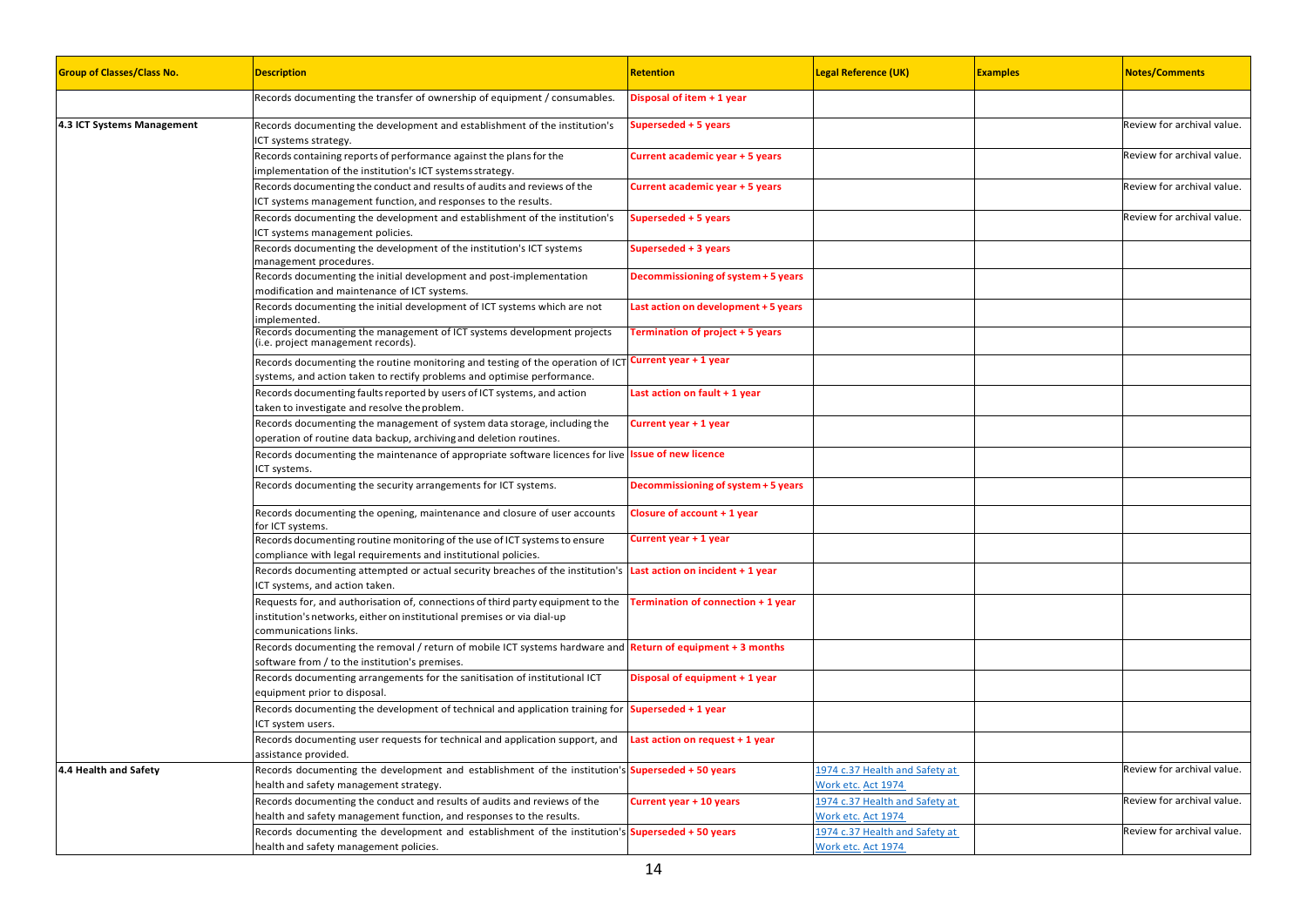| <b>Group of Classes/Class No.</b> | <b>Description</b>                                                                                                                                                                                                                                       | Retention                           | <b>Legal Reference (UK)</b>                                                                                                    | <b>Examples</b> | <b>Notes/Comments</b>      |
|-----------------------------------|----------------------------------------------------------------------------------------------------------------------------------------------------------------------------------------------------------------------------------------------------------|-------------------------------------|--------------------------------------------------------------------------------------------------------------------------------|-----------------|----------------------------|
|                                   | Records documenting the development of the institution's health and safety<br>management procedures.                                                                                                                                                     | Superseded + 50 years               | 1974 c.37 Health and Safety at<br>Nork etc. Act 1974                                                                           |                 |                            |
|                                   | Records documenting the conduct and results of health and safety audits, and<br>action taken to address issued raised.                                                                                                                                   | Completion of audit + 5 years       | 1974 c.37 Health and Safety at<br><b>Nork etc. Act 1974</b>                                                                    |                 | Review for archival value. |
|                                   | Records documenting notifications of appointments of safety representatives by<br>trade unions under the Safety Representatives and Safety Committees<br>Regulations 1977.                                                                               | Termination of appointment + 1 year | S.I. 1977 / 500                                                                                                                |                 |                            |
|                                   | Records documenting the provision of time off, and other facilities and<br>assistance, for safety representatives appointed under the Safety<br>Representatives and Safety Committees Regulations 1977.                                                  | Current year + 5 years              | S.I. 1977 / 500                                                                                                                |                 |                            |
|                                   | Records documenting consultations and other communications with safety<br>representatives appointed under the Safety Representatives and Safety<br>Committees Regulations 1977.                                                                          | Current year + 50 years             | S.I. 1977 / 500                                                                                                                |                 |                            |
|                                   | Records documenting the formation of a safety committee under the Safety<br>Representatives and Safety Committees Regulations 1977. Includes records<br>documenting the objectives, role, functions, composition and administration of<br>the committee. | Life of committee + 50 years        | S.I. 1977 / 500                                                                                                                |                 |                            |
|                                   | Records documenting the election of members of a safety committee formed<br>under the Safety Representatives and Safety Committees Regulations 1977.                                                                                                     | Termination of membership + 1 year  | S.I. 1977 / 500                                                                                                                |                 |                            |
|                                   | Records documenting the proceedings and decisions of a safety committee<br>formed under the Safety Representatives and Safety Committees Regulations<br>1977.                                                                                            | Current year + 50 years             | S.I. 1977 / 500                                                                                                                |                 |                            |
|                                   | Records documenting the election of representatives of employee safety<br>under the Health and Safety (Consultation with Employees) Regulations 1996.                                                                                                    | Termination of appointment + 1 year | S.I. 1996 / 1513 The Health and<br>Safety (Consultation with<br><b>Employees) Regulations 1996</b>                             |                 |                            |
|                                   | Records documenting consultations and other communications with<br>representatives of employee safety elected under the Health and Safety<br>Consultation with Employees) Regulations 1996, or with all employees directly.                              | Current year + 50 years             | S.I. 1996 / 1513 The Health and<br>Safety (Consultation with                                                                   |                 |                            |
|                                   | Records documenting the provision of training (specifically related to their<br>functions as representatives) for representatives of employee safety elected<br>under the Health and Safety (Consultation with Employees) Regulations 1996.              |                                     | <b>Employees) Regulations 1996</b>                                                                                             |                 |                            |
|                                   | Records documenting the provision of time off, and other facilities and<br>assistance, for representatives of employee safety appointed under the Health<br>and Safety (Consultation with Employees) Regulations 1996.                                   | Current year + 5 years              | S.I. 1996 / 1513 The Health and<br>Safety (Consultation with<br><b>Employees) Regulations 1996</b>                             |                 |                            |
|                                   | Records documenting the provision of information, instruction and training for<br>employees, students and others on health and safety in the institution's<br>premises.                                                                                  | Current year + 5 years              | S.I. 1981 / 917 The Health and<br>Safety (First Aid) Regulations 1981<br>S.I. 1989 / 1790 The Noise                            |                 |                            |
|                                   | For role-specific training for fire wardens and first-aiders, see Health & Safety<br>Emergency Planning.                                                                                                                                                 |                                     | at Work Regulations 1989<br>S.I. 1989 / 635 The Electricity at<br><b>Nork Regulations 1989</b>                                 |                 |                            |
|                                   |                                                                                                                                                                                                                                                          |                                     | S.I. 1989 / 682 The Health and<br>Safety Information for Employees<br>Regulations 1989                                         |                 |                            |
|                                   |                                                                                                                                                                                                                                                          |                                     | S.I. 1992 / 2792 The Health and<br>Safety (Display Screen<br><b>Equipment) Regulations 1992</b><br>S.I. 1992 / 2793 The Manual |                 |                            |
|                                   |                                                                                                                                                                                                                                                          |                                     | <b>Handling Operations Regulations</b><br>רמם ו<br>S.I. 1992 / 2932 The Provision and                                          |                 |                            |
|                                   |                                                                                                                                                                                                                                                          |                                     | <b>Jse of Work Equipment</b><br>Regulations 1992                                                                               |                 |                            |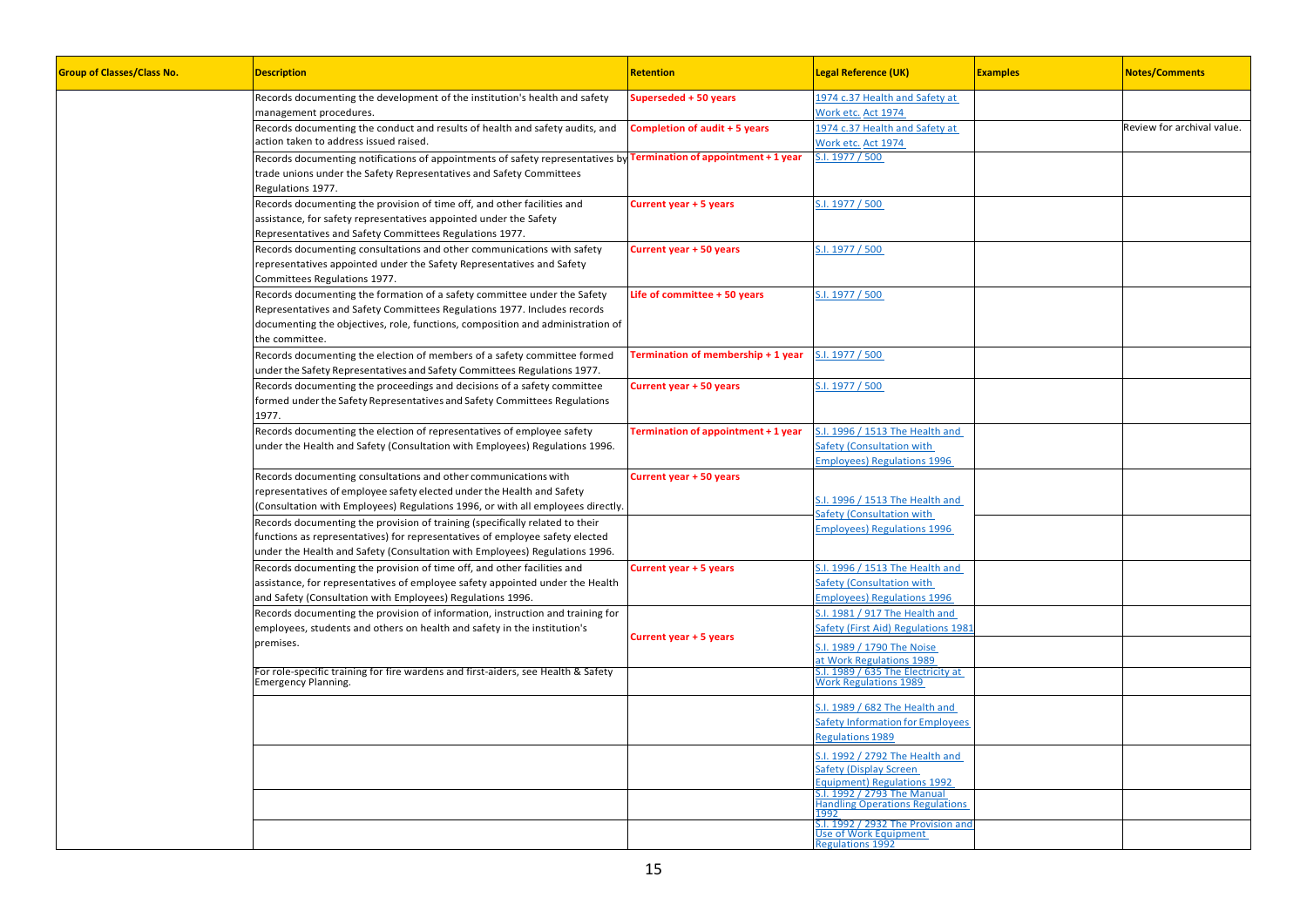| <b>Group of Classes/Class No.</b> | <b>Description</b>                                                                                                                                                                                                                                         | <b>Retention</b>                                                                     | <b>Legal Reference (UK)</b>                                                                                                                                                                                                                      | <b>Examples</b> | <b>Notes/Comments</b> |
|-----------------------------------|------------------------------------------------------------------------------------------------------------------------------------------------------------------------------------------------------------------------------------------------------------|--------------------------------------------------------------------------------------|--------------------------------------------------------------------------------------------------------------------------------------------------------------------------------------------------------------------------------------------------|-----------------|-----------------------|
|                                   |                                                                                                                                                                                                                                                            |                                                                                      | S.I. 1992 / 2966 The Personal<br><b>Protective Equipment at Work</b><br>Regulations 1992                                                                                                                                                         |                 |                       |
|                                   |                                                                                                                                                                                                                                                            |                                                                                      | S.I. 1996 / 341 The Health &<br>Safety (Safety Signs and Signals)<br>Regulations 1996                                                                                                                                                            |                 |                       |
|                                   |                                                                                                                                                                                                                                                            |                                                                                      | S.I. 1997 / 1840 The Fire<br><b>Precautions (Workplace)</b><br><b>Regulations 1997</b>                                                                                                                                                           |                 |                       |
|                                   |                                                                                                                                                                                                                                                            |                                                                                      | S.I. 1998 / 2306 The Provision and<br><b>Jse of Work Equipment</b><br>egulations 1998                                                                                                                                                            |                 |                       |
|                                   |                                                                                                                                                                                                                                                            |                                                                                      | S.I. 1999 / 3242 The Managemen<br>of Health & Safety at Work<br><b>Regulations 1999</b>                                                                                                                                                          |                 |                       |
|                                   |                                                                                                                                                                                                                                                            |                                                                                      | S.I. 2002 / 2675 The Control of<br><b>Asbestos at Work Regulations</b><br>2002                                                                                                                                                                   |                 |                       |
|                                   |                                                                                                                                                                                                                                                            |                                                                                      | S.I. 2002 / 2676 The Control of<br>Lead at Work Regulations 2002                                                                                                                                                                                 |                 |                       |
|                                   |                                                                                                                                                                                                                                                            |                                                                                      | I. 2002 / 2677 The Control of<br>ubstances Hazardous to Health<br>Regulations 2002                                                                                                                                                               |                 |                       |
|                                   | Records documenting the content of information and instruction on health and<br>safety matters provided for members of the public and others who have<br>legitimate access to the premises, and the methods of delivery.                                   | superseded+5 years                                                                   | 1957 c.31<br>1974 c.37 Health and Safety at<br>Nork etc. Act 1974<br>s.<br>I. 1999 / 3242 The Management<br>of Health & Safety at Work<br>Regulations 1999                                                                                       |                 |                       |
|                                   | Records documenting the identification of general health and safety hazards to<br>the institution's employees, and others on its premises, and the conduct and<br>results of risk assessments in relation to plant, equipment, machinery and<br>processes. | Elimination of risk + 5 years OR<br>Updating of risk assessment + 5 years            | S.I. 1989 / 1790 The Noise at<br><b>Work Regulations 1989</b><br>1992 / 2792 The Health and<br>Safety (Display Screen Equipment)<br>Regulations 1992<br>S.I. 1999 / 3242 The Management<br>of Health & Safety at Work<br><b>Regulations 1999</b> |                 |                       |
|                                   | Records documenting the institution's health and safety arrangements for the<br>planning, organisation, control, monitoring and review of preventive and<br>protective measures (as required by the Regulations).                                          | <b>Review of arrangements + 5 years</b>                                              | S.I. 1999 / 3242 The Management<br>of Health & Safety at Work<br><b>Regulations 1999</b>                                                                                                                                                         |                 |                       |
|                                   | Records documenting hazardous substances present / in use.                                                                                                                                                                                                 | <b>Updated + 40 years</b>                                                            | S.I. 2002 / 2677 The Control of<br><b>Substances Hazardous to Health</b><br><b>Regulations 2002</b>                                                                                                                                              |                 |                       |
|                                   | List of employees exposed to Group 3 or Group 4 biological agents (defined in<br>the Regulations).                                                                                                                                                         | Last entry + 40 years                                                                | S.I. 2002 / 2677 The Control of<br><b>Substances Hazardous to Health</b><br><b>Regulations 2002</b>                                                                                                                                              |                 |                       |
|                                   | Records documenting accidents and incidents involving Group 3 or Group 4<br>biological agents (defined in the Regulations).                                                                                                                                | Date of recording + 40 years *                                                       | S.I. 2002 / 2677 The Control of<br><b>Substances Hazardous to Health</b><br><b>Regulations 2002</b>                                                                                                                                              |                 |                       |
|                                   | Records documenting the conduct and results of risk assessments for work<br>involving substances hazardous to health, as defined in the Regulations cited.                                                                                                 | <b>Elimination of asbestos + 5 years OR</b><br><b>Review of assessment + 5 years</b> | .I. 2002 / 2677 The Control of<br><b>Substances Hazardous to Health</b><br><b>Regulations 2002</b>                                                                                                                                               |                 |                       |
|                                   | Records documenting the examination, testing and repair of plant and<br>equipment provided to control exposure to substances hazardous to health.                                                                                                          | <b>Date of examination</b>                                                           | S.I. 2002 / 2677 * The Control of<br><b>Substances Hazardous to Health</b><br><b>Regulations 2002</b>                                                                                                                                            |                 |                       |
|                                   | Records documenting the conduct and results of monitoring of exposure of<br>employees to substances hazardous to health: general exposure.                                                                                                                 | Date of action + 5 years *                                                           | S.I. 2002 / 2677 * The Control of<br><b>Substances Hazardous to Health</b><br><b>Regulations 2002</b>                                                                                                                                            |                 |                       |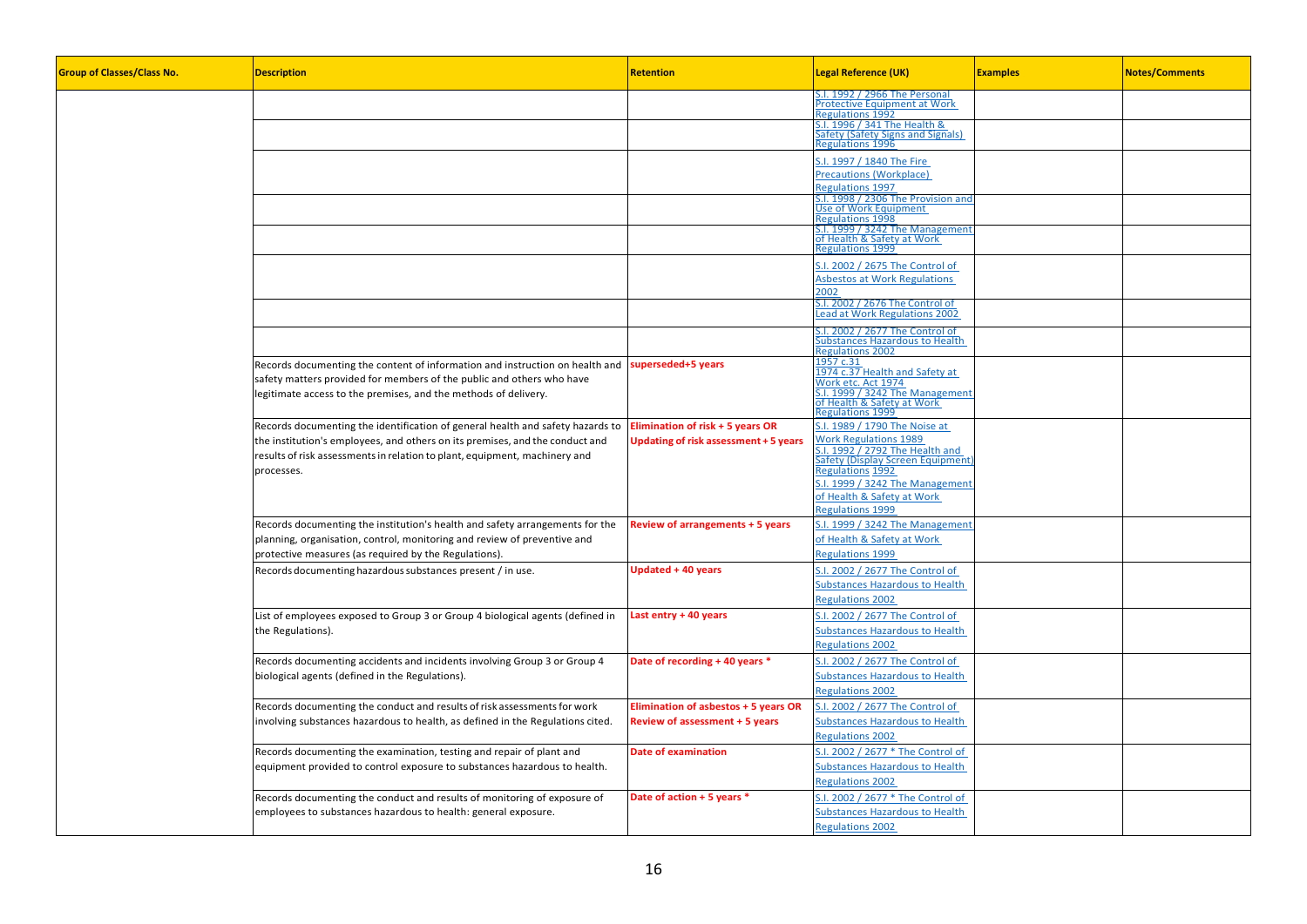| <b>Group of Classes/Class No.</b> | <b>Description</b>                                                                                                        | <b>Retention</b>                                   | <b>Legal Reference (UK)</b>                              | <b>Examples</b> | <b>Notes/Comments</b> |
|-----------------------------------|---------------------------------------------------------------------------------------------------------------------------|----------------------------------------------------|----------------------------------------------------------|-----------------|-----------------------|
|                                   | Records documenting the conduct and results of monitoring of exposure of                                                  | Date of monitoring + 40 years *                    | S.I. 2002 / 2677 * The Control of                        |                 |                       |
|                                   | employees to substances hazardous to health: exposure of identifiable                                                     |                                                    | Substances Hazardous to Health                           |                 |                       |
|                                   | individual employees.                                                                                                     |                                                    | <b>Regulations 2002</b>                                  |                 |                       |
|                                   | Records documenting the conduct and results of risk assessments of work                                                   | <b>Elimination of asbestos + 5 years OR</b>        | S.I. 2002 / 2676 The Control of                          |                 |                       |
|                                   | which exposes employees to lead.                                                                                          | <b>Review of assessment + 5 years</b>              | ead at Work Regulations 2002                             |                 |                       |
|                                   | Records documenting the examination, testing and repair of plant and                                                      | Date of examination / test / repair + 5            | S.I. 2002 / 2676 The Control of                          |                 |                       |
|                                   |                                                                                                                           |                                                    |                                                          |                 |                       |
|                                   | equipment provided to control exposure to lead.                                                                           | vears *                                            | ead at Work Regulations 2002                             |                 |                       |
|                                   | Records documenting air monitoring conducted in accordance with the                                                       | Date of monitoring + 40 years                      | S.I. 2002 / 2676 The Control of                          |                 |                       |
|                                   | requirements of the Regulations: where exposure requires individual employees                                             |                                                    | ead at Work Regulations 2002                             |                 |                       |
|                                   | to be under medical surveillance under Regulation 10.                                                                     |                                                    |                                                          |                 |                       |
|                                   | Records documenting air monitoring conducted in accordance with the                                                       | Date of monitoring + 5 years *                     | 5.1. 2002 / 2676 * The Control                           |                 |                       |
|                                   | requirements of the Regulations: in all other cases.                                                                      |                                                    | of Lead at Work Regulations                              |                 |                       |
|                                   |                                                                                                                           |                                                    | 2002                                                     |                 |                       |
|                                   | Health surveillance records of identifiable individual employees who are                                                  | Date of last entry on record + 40 years            | S.I. 2002 / 2676 * The Control                           |                 |                       |
|                                   | exposed to lead.                                                                                                          |                                                    | of Lead at Work Regulations                              |                 |                       |
|                                   |                                                                                                                           |                                                    | 2002                                                     |                 |                       |
|                                   | Records documenting assessments to determine the presence of asbestos.                                                    | Elimination of asbestos + 5 years OR               | S.I. 2002 / 2675 The Control of                          |                 |                       |
|                                   |                                                                                                                           | <b>Review of assessment + 5 years</b>              | <b>Asbestos at Work Regulations</b>                      |                 |                       |
|                                   |                                                                                                                           |                                                    | 2002                                                     |                 |                       |
|                                   | Records documenting the conduct and results of risk assessments of work which <b>Duration of work to which assessment</b> |                                                    | S.I. 2002 / 2675 * The Control of                        |                 |                       |
|                                   | exposes employees to asbestos: where the exposure of employees may exceed                                                 | relates *                                          | <b>Asbestos at Work Regulations</b>                      |                 |                       |
|                                   | the action level                                                                                                          |                                                    | 2002                                                     |                 |                       |
|                                   |                                                                                                                           | <b>Recommended: Completion of all</b>              |                                                          |                 |                       |
|                                   |                                                                                                                           | work to which the plan relates + 5<br>vears        |                                                          |                 |                       |
|                                   | Records documenting the conduct and results of risk assessments of work                                                   | Completion of work to which the                    | 5.1. 2002 / 2675 * The Control of                        |                 |                       |
|                                   | which exposes employees to asbestos: in all other cases.                                                                  | assessment relates + 5 years                       | <b>Asbestos at Work Regulations</b>                      |                 |                       |
|                                   |                                                                                                                           |                                                    | 2002                                                     |                 |                       |
|                                   | Records documenting written plans of work (as defined in the Regulations) for                                             | Duration of work to which plan                     | S.I. 2002 / 2675 * The Control of                        |                 |                       |
|                                   | undertaking work with asbestos.                                                                                           | relates *<br><b>Recommended: Completion of all</b> | <b>Asbestos at Work Regulations</b>                      |                 |                       |
|                                   |                                                                                                                           | work to which the plan relates + 5                 | 2002                                                     |                 |                       |
|                                   |                                                                                                                           | vears<br><b>Duration of work</b>                   | S.I. 2002 / 2675 The Control of                          |                 |                       |
|                                   | Records documenting notifications of work with asbestos to the enforcing                                                  |                                                    | <b>Asbestos at Work Regulations</b>                      |                 |                       |
|                                   | authorities.                                                                                                              |                                                    |                                                          |                 |                       |
|                                   |                                                                                                                           |                                                    | 2002                                                     |                 |                       |
|                                   | Records documenting air monitoring conducted in accordance with the                                                       | Date of monitoring + 40 years *                    | S.I. 2002 / 2675 * The Control of                        |                 |                       |
|                                   | equirements of the Regulations: where exposure requires health records to be                                              |                                                    | <b>Asbestos at Work Regulations</b>                      |                 |                       |
|                                   | kept for individual employees under Regulation 21.                                                                        |                                                    | 2002                                                     |                 |                       |
|                                   | Records documenting air monitoring conducted in accordance with the                                                       | Date of monitoring + 5 years *                     | S.I. 2002 / 2675 * The Control of                        |                 |                       |
|                                   | requirements of the Regulations: in all other cases.                                                                      |                                                    | <b>Asbestos at Work Regulations</b>                      |                 |                       |
|                                   |                                                                                                                           |                                                    | 2002                                                     |                 |                       |
|                                   | Health surveillance records of identifiable individual employees who are                                                  | Date of last entry on record + 40 years            | S.I. 2002 / 2675 * The Control of                        |                 |                       |
|                                   | exposed to asbestos.                                                                                                      |                                                    | <b>Asbestos at Work Regulations</b>                      |                 |                       |
|                                   |                                                                                                                           |                                                    | 2002                                                     |                 |                       |
|                                   | Certificates of medical examination of identifiable individual employees who are <b>Date of certificate + 40 years *</b>  |                                                    | S.I. 2002 / 2675 * The Control of                        |                 |                       |
|                                   | exposed to asbestos.                                                                                                      |                                                    | <b>Asbestos at Work Regulations</b>                      |                 |                       |
|                                   |                                                                                                                           |                                                    | 2002                                                     |                 |                       |
|                                   | Records documenting the conduct and results of health and safety inspections                                              | <b>Current year + 5 years</b>                      | 1974 c.37 Health and Safety at                           |                 |                       |
|                                   | of the institution's land, buildings, facilities or operations, and action taken to                                       |                                                    | Vork etc. Act 1974                                       |                 |                       |
|                                   | address issues raised.                                                                                                    |                                                    | 1999 / 3242 The Management<br>of Health & Safety at Work |                 |                       |
|                                   |                                                                                                                           |                                                    | Regulations 1999                                         |                 |                       |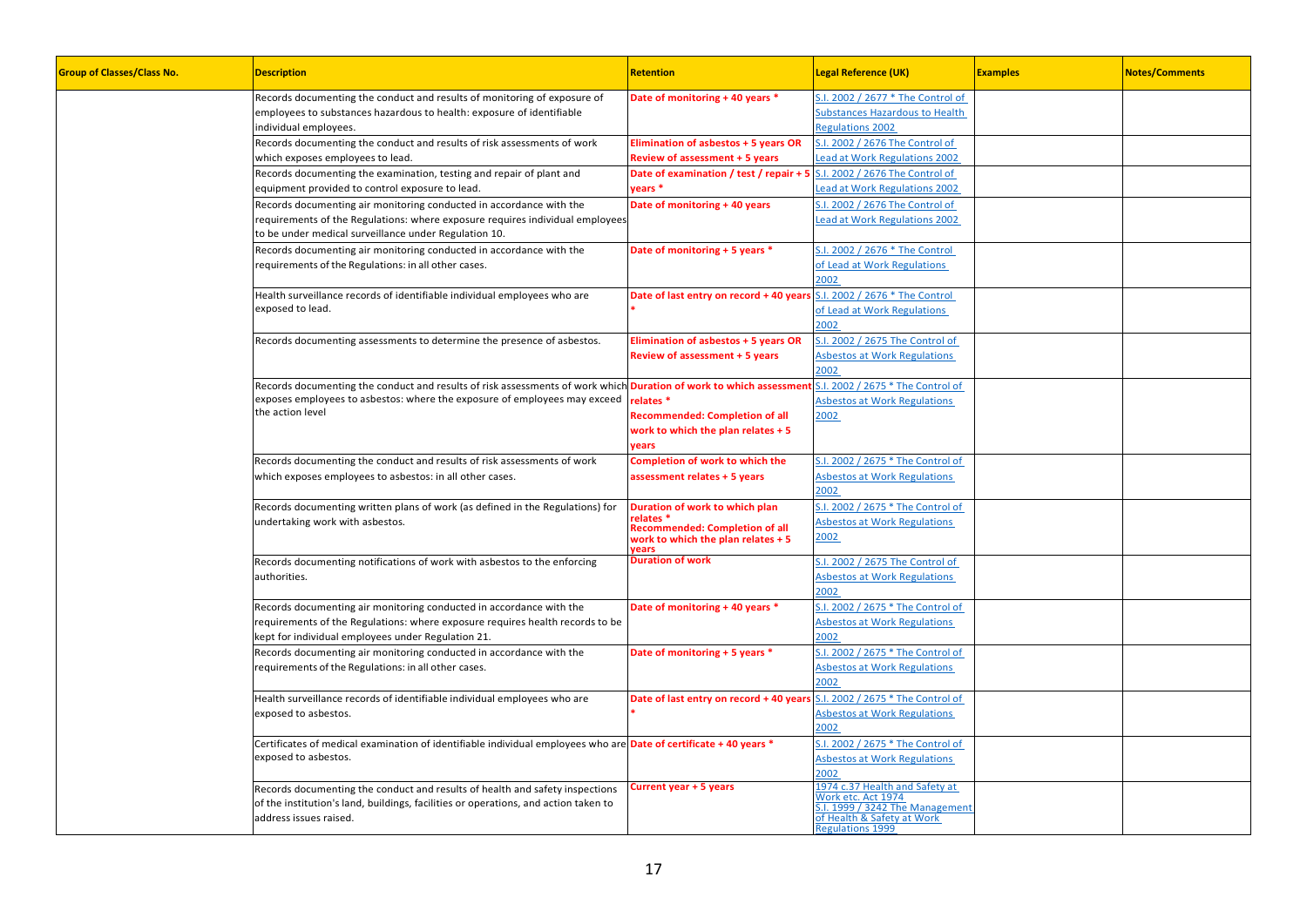| <b>Group of Classes/Class No.</b> | <b>Description</b>                                                                                                                                            | <b>Retention</b>                                                      | <b>Legal Reference (UK)</b>                                                                                                                                                                                                                                                                                                                     | <b>Examples</b> | <b>Notes/Comments</b>         |
|-----------------------------------|---------------------------------------------------------------------------------------------------------------------------------------------------------------|-----------------------------------------------------------------------|-------------------------------------------------------------------------------------------------------------------------------------------------------------------------------------------------------------------------------------------------------------------------------------------------------------------------------------------------|-----------------|-------------------------------|
|                                   | Records documenting the recording of accidents, dangerous occurrences and<br>outbreaks of notifiable diseases on the institution's premises.                  | Date of recording + 3 years *                                         | S.I. 1979 / 628 * Social Security<br><b>Claims and Payments)</b><br><b>Regulations 1979</b><br>1985 / 967 * Social Security<br>Industrial Injuries)(Prescribed<br>Diseases) Regulations 1985<br>Amended by SI 1938 1991)<br>1995 / 3163 * The Reporting<br>of Injuries, Diseases and<br><b>Dangerous Occurrences</b><br><b>Regulations 1995</b> |                 |                               |
|                                   | Records documenting the investigation of accidents, dangerous occurrences and <b>Closure of investigation +40 years</b>                                       |                                                                       | <b>NA</b>                                                                                                                                                                                                                                                                                                                                       |                 | Potential long-term liability |
|                                   | outbreaks of notifiable diseases on the institution's premises.                                                                                               |                                                                       |                                                                                                                                                                                                                                                                                                                                                 |                 |                               |
|                                   | Reporting of reportable accidents, dangerous occurrences and outbreaks of<br>notifiable diseases to enforcing authorities.                                    | Date of notification + 3 years                                        | S.I. 1995 / 3163 The Reporting of<br>njuries, Diseases and Dangerous<br><b>Occurrences Regulations 1995</b>                                                                                                                                                                                                                                     |                 |                               |
|                                   | Records documenting accidents and incidents involving Group 3 or Group 4<br>biological agents (defined in the Regulations).                                   | Date of recording + 40 years *                                        | 5.1. 2002 / 2677 * The Control of<br>Substances Hazardous to Health<br><b>Regulations 2002</b>                                                                                                                                                                                                                                                  |                 |                               |
|                                   | Records documenting pre-employment health screening of an employee.                                                                                           | <b>Termination of employment + 40</b><br>vears                        | 1980 c.58 Limitation Act 1980                                                                                                                                                                                                                                                                                                                   |                 |                               |
|                                   | Health (surveillance) records of identifiable individual employees, other than<br>those specified below.                                                      | Date of last surveillance action + 40<br>years                        | 1980 c.58 Limitation Act 1980<br><b>S.I. 1999 / 3242 The Management</b><br>of Health & Safety at Work<br><b>Regulations 1999</b>                                                                                                                                                                                                                |                 |                               |
|                                   | Health (surveillance) records of identifiable individual employees who are<br>exposed to substances hazardous to health, as defined by the Regulations cited. | Date of last entry on record + 40 years                               | S.I. 2002 / 2677 * The Control of<br><b>Substances Hazardous to Health</b><br><b>Regulations 2002</b>                                                                                                                                                                                                                                           |                 |                               |
|                                   | Health (surveillance) records of identifiable individual employees who are<br>exposed to lead, as required by the Regulations cited.                          | Date of last entry on record +40 years S.I. 2002 / 2676 * The Control | of Lead at Work Regulations<br>2002                                                                                                                                                                                                                                                                                                             |                 |                               |
|                                   | Health (surveillance) records of individual employees who are exposed to<br>asbestos, as required by the Regulations cited.                                   | Date of last entry on record + 40 years                               | S.I. 2002 / 2675 * The Control of<br><b>Asbestos at Work Regulations</b><br>2002                                                                                                                                                                                                                                                                |                 |                               |
|                                   | Certificates of medical examinations of individual employees who are exposed<br>to asbestos, as required by the Regulations cited.                            | Date of last entry on record + 40 years                               | S.I. 2002 / 2675 * The Control of<br><b>Asbestos at Work Regulations</b><br>2002                                                                                                                                                                                                                                                                |                 |                               |
|                                   | Records documenting the nomination/appointment of fire wardens.                                                                                               | <b>Termination of appointment</b>                                     | 1974 c.37 Health and Safety at<br>Vork etc. Act 1974<br>S.I. 1997 / 1840 The Fire<br>Precautions (Workplace)<br>Regulations 1997<br>5.1. 1999 / 3242 The Management<br>of Health & Safety at Work<br><b>Regulations 1999</b>                                                                                                                    |                 |                               |
|                                   | Records documenting the provision of role-specific training for fire wardens.                                                                                 | Termination of appointment + 5 years                                  | 1974 c.37 Health and Safety at<br>Work etc. Act 1974<br>5.1. 1997 / 1840 The Fire<br><b>Precautions (Workplace)</b><br>Regulations 1997                                                                                                                                                                                                         |                 |                               |
|                                   | Records documenting assessment of requirements for fire-fighting systems and Review of assessment + 5 years<br>equipment.                                     |                                                                       | S.I. 1997 / 1840 The Fire<br>Precautions (Workplace)<br><b>Regulations 1997</b>                                                                                                                                                                                                                                                                 |                 |                               |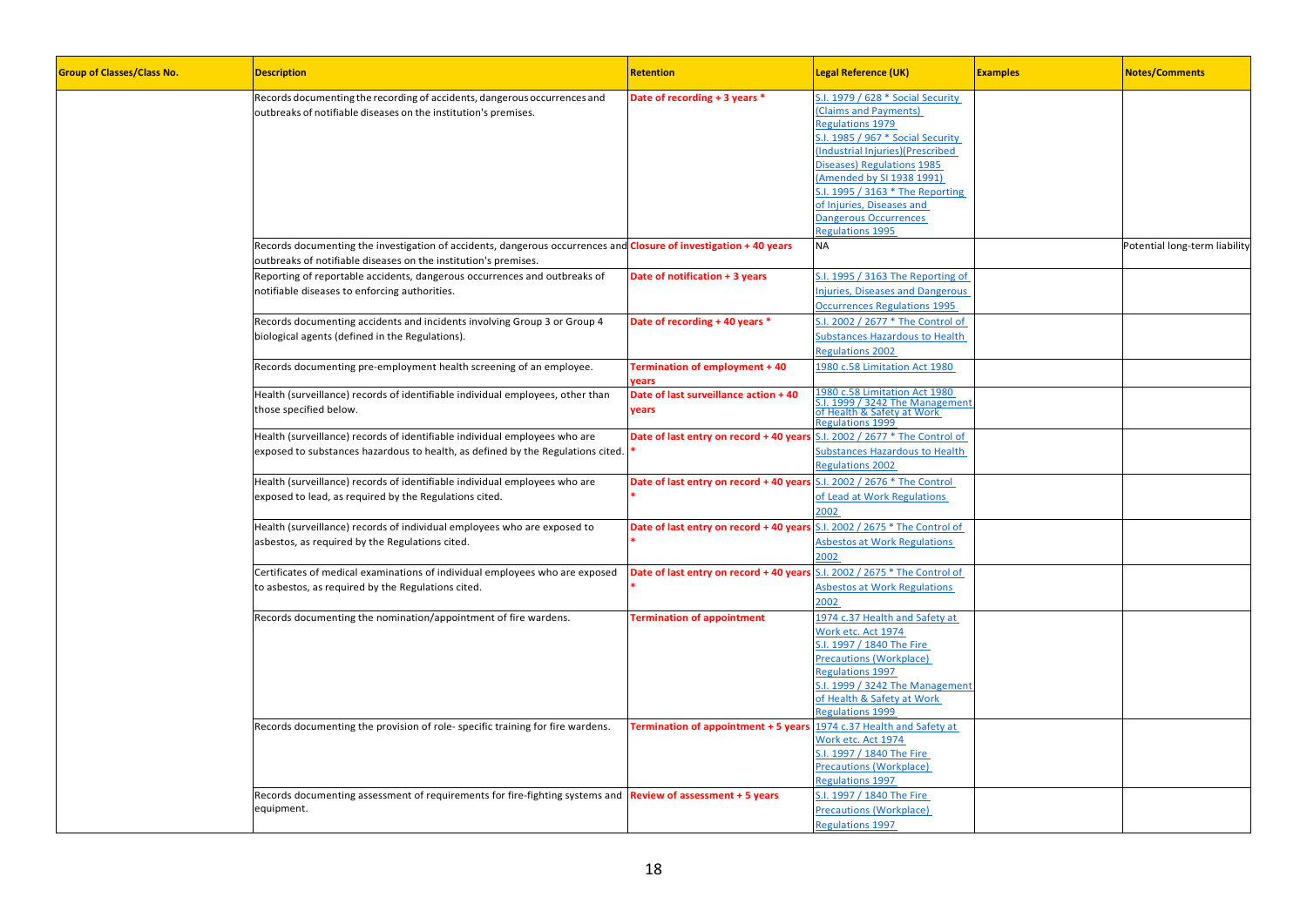| <b>Group of Classes/Class No.</b> | <b>Description</b>                                                                                                                                                 | <b>Retention</b>                                                          | <b>Legal Reference (UK)</b>                                                                                                                                  | <b>Examples</b> | <b>Notes/Comments</b>         |
|-----------------------------------|--------------------------------------------------------------------------------------------------------------------------------------------------------------------|---------------------------------------------------------------------------|--------------------------------------------------------------------------------------------------------------------------------------------------------------|-----------------|-------------------------------|
|                                   | Records documenting the appointment of official first aiders.                                                                                                      | <b>Termination of appointment</b>                                         | 1974 c.37 Health and Safety at<br>Vork etc. Act 1974<br>1981 / 917 The Health and<br>afety (First Aid) Regulations 1981                                      |                 |                               |
|                                   | Records documenting the provision of approved training (specifically related to<br>their functions as first aiders) for first aiders.                              | Termination of appointment + 5 years                                      | 1974 c.37 Health and Safety at<br>Work etc. Act 1974<br>1981 / 917 The Health and<br>Gafety (First Aid) Regulations 1981                                     |                 |                               |
|                                   | Records documenting assessment of requirements for first aid facilities and<br>equipment.                                                                          | Re-assessment + 5 years                                                   | 1974 c.37 Health and Safety at<br>Work etc. Act 1974<br>1981 / 917 The Health and<br>Safety (First Aid) Regulations 1981                                     |                 |                               |
|                                   | Records documenting specifications for first aid facilities and equipment.                                                                                         | Superseded + 5 years                                                      | 1974 c.37 Health and Safety at<br>Work etc. Act 1974<br>S.I. 1981 / 917 The Health and<br>Safety (First Aid) Regulations 1981                                |                 |                               |
|                                   | Records documenting arrangements with external emergency service<br>organisations.                                                                                 | <b>Review of arrangements + 5 years</b>                                   | S.I. 1997 / 1840 The Fire<br>Precautions (Workplace)<br>Regulations 1997<br>.I. 1999 / 3242 The Management<br>of Health & Safety at Work<br>Regulations 1999 |                 |                               |
|                                   | Off-site activity records                                                                                                                                          | 10 years e-Archive                                                        |                                                                                                                                                              |                 |                               |
|                                   | Work placement documentation                                                                                                                                       | 10 years e-Archive                                                        |                                                                                                                                                              |                 |                               |
| 4.5 Environmental Management      | Records documenting the development and establishment of the institution's<br>environmental management strategy.                                                   | superseded + 10 years                                                     |                                                                                                                                                              |                 | Review for archival value.    |
|                                   | Records documenting the conduct and results of audits and reviews of the<br>environmental management function, and responses to the results.                       | Current academic year + 5 years                                           |                                                                                                                                                              |                 | Review for archival value.    |
|                                   | Records documenting the development and establishment of the institution's<br>environmental management policies.                                                   | Superseded + 10 years                                                     |                                                                                                                                                              |                 | Review for archival value.    |
|                                   | Records documenting the development of the institution's environmental<br>management procedures.                                                                   | Superseded + 10 years                                                     |                                                                                                                                                              |                 |                               |
|                                   | Records documenting the conduct and results of environmental audits, and<br>action taken to address issues raised.                                                 | Completion of audit + 5 years                                             |                                                                                                                                                              |                 | Review for archival value.    |
|                                   | Records documenting identified environmental hazards to the institution, or<br>created by its operations, and the conduct and results of risk assessments.         | Elimination of risk + 5 years OR<br>Updating of risk assessment + 5 years |                                                                                                                                                              |                 |                               |
|                                   | Records documenting the attainment and maintenance of the institution's<br>accreditation under established environmental management schemes.                       | <b>Termination of accreditation + 1 year</b>                              |                                                                                                                                                              |                 | Review for archival value.    |
|                                   | Records documenting action taken by the institution to raise awareness of<br>environmental issues among its employees, other staff and students.                   | Current year + 5 years                                                    |                                                                                                                                                              |                 | Review for archival value.    |
|                                   | Records documenting the recording of environmental incidents on the<br>institution's premises or caused by its operations.                                         | Last action on incident + 40 years                                        |                                                                                                                                                              |                 | Potential long-term liability |
|                                   | Records documenting the investigation of environmental incidents on the<br>nstitution's premises or caused by its operations.                                      | <b>Closure of investigation + 40 years</b>                                |                                                                                                                                                              |                 | Potential long-term liability |
|                                   | Records documenting the notification and reporting of reportable<br>environmental incidents to enforcing authorities.                                              | Date of notification + 5 years                                            |                                                                                                                                                              |                 |                               |
|                                   | Records documenting routine monitoring of the institution's use and<br>consumption of energy.                                                                      | Current year + 5 years                                                    |                                                                                                                                                              |                 |                               |
|                                   | Records documenting the conduct and results of formal reviews of the<br>institution's use and consumption of energy, and action taken to address issues<br>raised. | Completion of review + 5 years                                            |                                                                                                                                                              |                 |                               |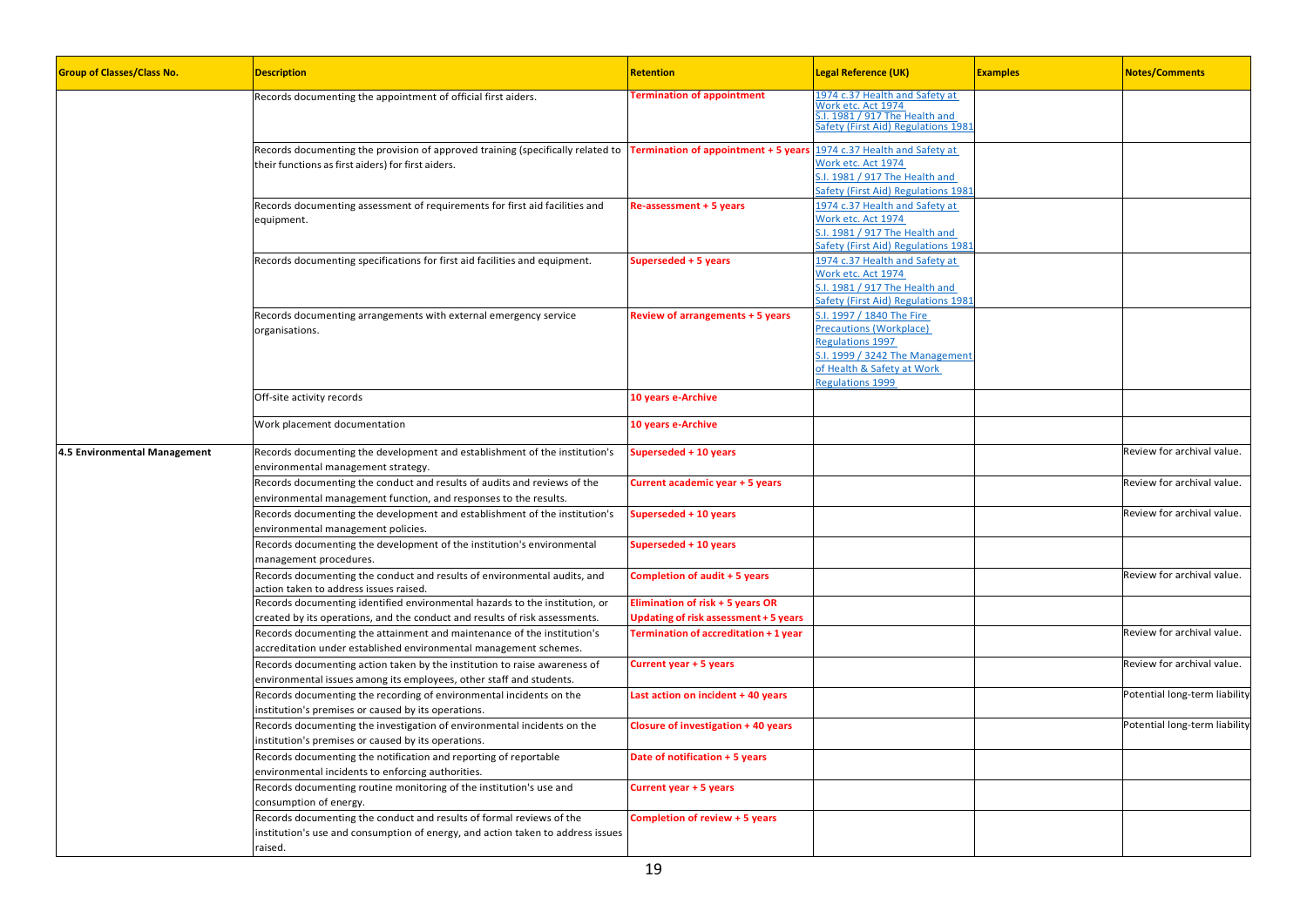| <b>Group of Classes/Class No.</b>                             | <b>Description</b>                                                                                                                                     | Retention                                                             | <b>Legal Reference (UK)</b>                                                                     | <b>Examples</b>                                                                                                                                                                                                                                                | <b>Notes/Comments</b>                                                                        |
|---------------------------------------------------------------|--------------------------------------------------------------------------------------------------------------------------------------------------------|-----------------------------------------------------------------------|-------------------------------------------------------------------------------------------------|----------------------------------------------------------------------------------------------------------------------------------------------------------------------------------------------------------------------------------------------------------------|----------------------------------------------------------------------------------------------|
|                                                               | Records documenting the classification, collection and storage of 'controlled<br>waste' prior to removal from the premises for disposal.               | Removal of waste consignment + 2<br>years                             | S.I. 1991 / 2839 Environmental<br><b>Protection (Duty of Care)</b><br><b>Regulations 1991</b>   |                                                                                                                                                                                                                                                                |                                                                                              |
|                                                               | Register of 'controlled waste' removed from the premises for disposal by<br>registered/licensed contractors.                                           | Removal of waste consignment + 2<br>years <sup>*</sup>                | S.I. 1991 / 2839 * Environmental<br><b>Protection (Duty of Care)</b><br><b>Regulations 1991</b> |                                                                                                                                                                                                                                                                |                                                                                              |
|                                                               | Records documenting the classification, collection and storage of 'special<br>waste' prior to removal from the premises for disposal.                  | Removal of waste consignment + 3<br>vears                             | S.I. 1996 / 972 * The Special<br><b>Waste Regulations 1996</b>                                  |                                                                                                                                                                                                                                                                |                                                                                              |
|                                                               | Register of 'special waste' removed from the premises for disposal by<br>registered/licensed contractors.                                              | Removal of waste consignment + 3<br>vears *                           | S.I. 1996 / 972 * The Special<br><b>Waste Regulations 1996</b>                                  |                                                                                                                                                                                                                                                                |                                                                                              |
| 4.6 Internal Services                                         | Records documenting the development and establishment of the institution's<br>internal services strategy.                                              | Superseded + 5 years                                                  |                                                                                                 |                                                                                                                                                                                                                                                                | Review for archival value.                                                                   |
|                                                               | Records documenting the conduct and results of audits and reviews of the<br>overall management of internal services, and the responses to the results. | <b>Current year + 5 years</b>                                         |                                                                                                 |                                                                                                                                                                                                                                                                | Review for archival value.                                                                   |
|                                                               | Records documenting the development and establishment of the institution's<br>policies on the overall management and development of internal services. | Superseded + 5 years                                                  |                                                                                                 |                                                                                                                                                                                                                                                                | Review for archival value.                                                                   |
|                                                               | Records documenting the development of the institution's procedures for the<br>overall management and development of internal services.                | uperseded + 3 years                                                   |                                                                                                 |                                                                                                                                                                                                                                                                |                                                                                              |
|                                                               | Records documenting the planning of the management and operation of an<br>internal service.                                                            | Current year + 3 years                                                |                                                                                                 |                                                                                                                                                                                                                                                                | Review for archival value.                                                                   |
|                                                               | Records documenting the conduct and results of audits and reviews of an<br>internal service, and the responses to the results.                         | Current year + 3 years                                                |                                                                                                 |                                                                                                                                                                                                                                                                | Review for archival value.                                                                   |
|                                                               | Records documenting the development and establishment of policies on the<br>operation, management and development of an internal service.              | Superseded + 5 years                                                  |                                                                                                 |                                                                                                                                                                                                                                                                | Review for archival value.                                                                   |
| 5. Student Administration and Support                         |                                                                                                                                                        |                                                                       |                                                                                                 |                                                                                                                                                                                                                                                                |                                                                                              |
| 5.1 Course Information                                        | Records detailing the Structure and Content of each programme.                                                                                         | Master copy kept permanently                                          |                                                                                                 | Course Prospectuses,<br>Qualifications offered                                                                                                                                                                                                                 | Archive                                                                                      |
|                                                               | Records of Tuition and other course fees.                                                                                                              | Length of course +6 years                                             | 1980 c.58 Limitation Act 1980                                                                   |                                                                                                                                                                                                                                                                | Treat as a contractual<br>obligation                                                         |
| 5.2 Student Administration<br><b>Development and Planning</b> | Records documenting the development and establishment of the institution's<br>student administration strategy.                                         | superseded + 10 years                                                 |                                                                                                 |                                                                                                                                                                                                                                                                | Review for archival value.                                                                   |
|                                                               | Records documenting the development and establishment of the institution's<br>student administration policies.                                         | Superseded + 10 years                                                 |                                                                                                 |                                                                                                                                                                                                                                                                | Review for archival value.                                                                   |
|                                                               | Records documenting the development and establishment of the institution's<br>student administration procedures.                                       | uperseded + 10 years                                                  |                                                                                                 |                                                                                                                                                                                                                                                                |                                                                                              |
| 5.3 Student Recruitment                                       | Records documenting the design, operation and summary results of student<br>recruitment schemes.                                                       | Current academic year + 5 years OR<br>Termination of scheme + 5 years |                                                                                                 |                                                                                                                                                                                                                                                                | Review for archival value.                                                                   |
|                                                               | Records documenting the issue of student recruitment materials in bulk to<br>schools and other organisations.                                          | <b>Current academic year</b>                                          |                                                                                                 |                                                                                                                                                                                                                                                                |                                                                                              |
|                                                               | Records documenting the handling of enquiries from prospective students.                                                                               | Current academic year + 1 year                                        |                                                                                                 |                                                                                                                                                                                                                                                                |                                                                                              |
|                                                               | Records containing summaries and analyses of enquiry, recruitment and<br>retention data.                                                               | Current academic year + 5 years                                       |                                                                                                 | Student qualifications on<br>entry, Range of students<br>classified by age, gender,<br>ethnicity, socio-economic<br>background, disability and<br>geographical origin as<br>returned to LSC, Student<br>Progression, retention and<br>completion data, data on | Statistical Information<br>recommended to be made<br>available by the Cooke<br>Report (2002) |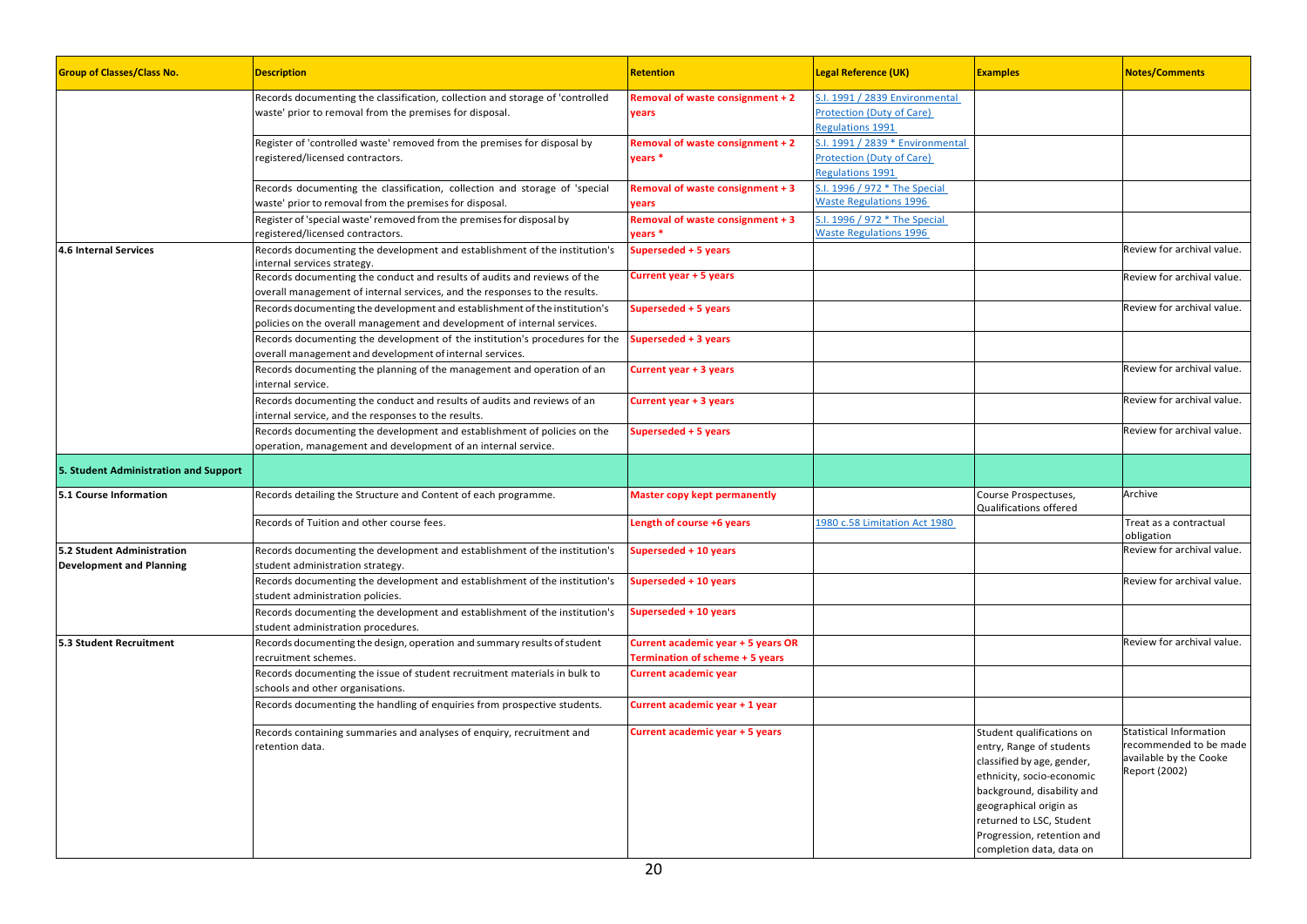| <b>Group of Classes/Class No.</b>                          | <b>Description</b>                                                                                                                                    | <b>Retention</b>                                                                                                                                   | <b>Legal Reference (UK)</b>   | <b>Examples</b>                                                                                                                                                | <b>Notes/Comments</b>                                                                                              |
|------------------------------------------------------------|-------------------------------------------------------------------------------------------------------------------------------------------------------|----------------------------------------------------------------------------------------------------------------------------------------------------|-------------------------------|----------------------------------------------------------------------------------------------------------------------------------------------------------------|--------------------------------------------------------------------------------------------------------------------|
|                                                            |                                                                                                                                                       |                                                                                                                                                    |                               | qualifications awarded, data<br>on employment/training<br>outcomes for<br>graduates/students                                                                   |                                                                                                                    |
| 5.4 Student Admission Policies and<br><b>Procedures</b>    | Records documenting the development and establishment of the institution's Superseded + 10 years<br>admission criteria and policies.                  |                                                                                                                                                    |                               |                                                                                                                                                                | Review for archival value.                                                                                         |
|                                                            | Records documenting the handling of applications for admission: successful<br>applications.                                                           | End of student relationship + 6 years                                                                                                              | 1980 c.58 Limitation Act 1980 |                                                                                                                                                                |                                                                                                                    |
|                                                            | Records documenting the handling of applications for admission: unsuccessful<br>applications.                                                         | Current academic year + 1 year                                                                                                                     |                               |                                                                                                                                                                |                                                                                                                    |
|                                                            | Records documenting the administration of the clearing process.                                                                                       | Current academic year + 1 year                                                                                                                     |                               |                                                                                                                                                                | Appropriate for Colleges<br>involved in degree level<br>courses                                                    |
|                                                            | Records containing data on overall student numbers.                                                                                                   | Current academic year + 1 year                                                                                                                     |                               |                                                                                                                                                                |                                                                                                                    |
| 5.5 Student Admission and<br><b>Registration/Enrolment</b> | Records documenting the registration of individual students on programmes.                                                                            | Termination of student relationship +6<br>vears                                                                                                    | 1980 c.58 Limitation Act 1980 |                                                                                                                                                                |                                                                                                                    |
|                                                            | Records documenting the initial assessment of Students.                                                                                               | Termination of student relationship + 6<br>years                                                                                                   | 1980 c.58 Limitation Act 1980 | 1.Student Qualifications on<br>Entry 2. Key Skills Assessments<br>3.Care Student Assessments                                                                   |                                                                                                                    |
|                                                            | Records containing summaries and analyses of data on registration of students<br>on programmes.                                                       | Current academic year + 5 years                                                                                                                    |                               |                                                                                                                                                                |                                                                                                                    |
|                                                            | Records documenting the design, conduct and review of induction programmes<br>for new students.                                                       | Completion of induction programme<br>5 years                                                                                                       |                               | IT Security Policies for<br>Students, IT<br>illegal/inappropriate Use,<br>Disciplinary procedures<br>Plagiarism/copyright,<br>Financial/payments of Fees       |                                                                                                                    |
|                                                            | Records documenting the administration of induction programmes and events<br>for new students.                                                        | Current academic year + 1 year                                                                                                                     |                               |                                                                                                                                                                |                                                                                                                    |
| 5.6 Student Record Administration                          | Records about the collection, maintenance, and use of personal information<br>about students                                                          | Superseded + 6 years minimum                                                                                                                       | 1980 c.58 Limitation Act 1980 |                                                                                                                                                                | Archival value Policies to<br>be kept permanently?                                                                 |
|                                                            | Records containing full personal data on individual students.                                                                                         | Minimum required. Variable for<br>different types of personal data.<br><b>Recommended maximum retention:</b><br><b>End of 'registered student'</b> | 1980 c.58 Limitation Act 1980 |                                                                                                                                                                |                                                                                                                    |
|                                                            |                                                                                                                                                       | relationship with institution + 6 years                                                                                                            |                               |                                                                                                                                                                |                                                                                                                    |
|                                                            | Core student data.                                                                                                                                    | This is the minimal record kept to<br>provide references for former<br>students required for at least 10 years                                     |                               |                                                                                                                                                                | Life-long learner record<br>will fall into this category.<br>Ceases to be a personal<br>record on death of student |
|                                                            | Records of administration of Student Financial and employment support.                                                                                | <b>Current + 6 Years</b>                                                                                                                           |                               | New Deal Records. Modern<br>Apprenticeship Records.<br>Access Fund Applications.<br>Individualised Student Record<br>(ISRS). Individualised Learner<br>Records |                                                                                                                    |
|                                                            | Records containing standard analyses of data from individual students' records. Current academic year + 5 years                                       |                                                                                                                                                    |                               |                                                                                                                                                                | Review for archival value.                                                                                         |
|                                                            | Records documenting the handling of requests for ad hoc analyses of data from <b>Last action on request + 1 year</b><br>individual students' records. |                                                                                                                                                    |                               |                                                                                                                                                                |                                                                                                                    |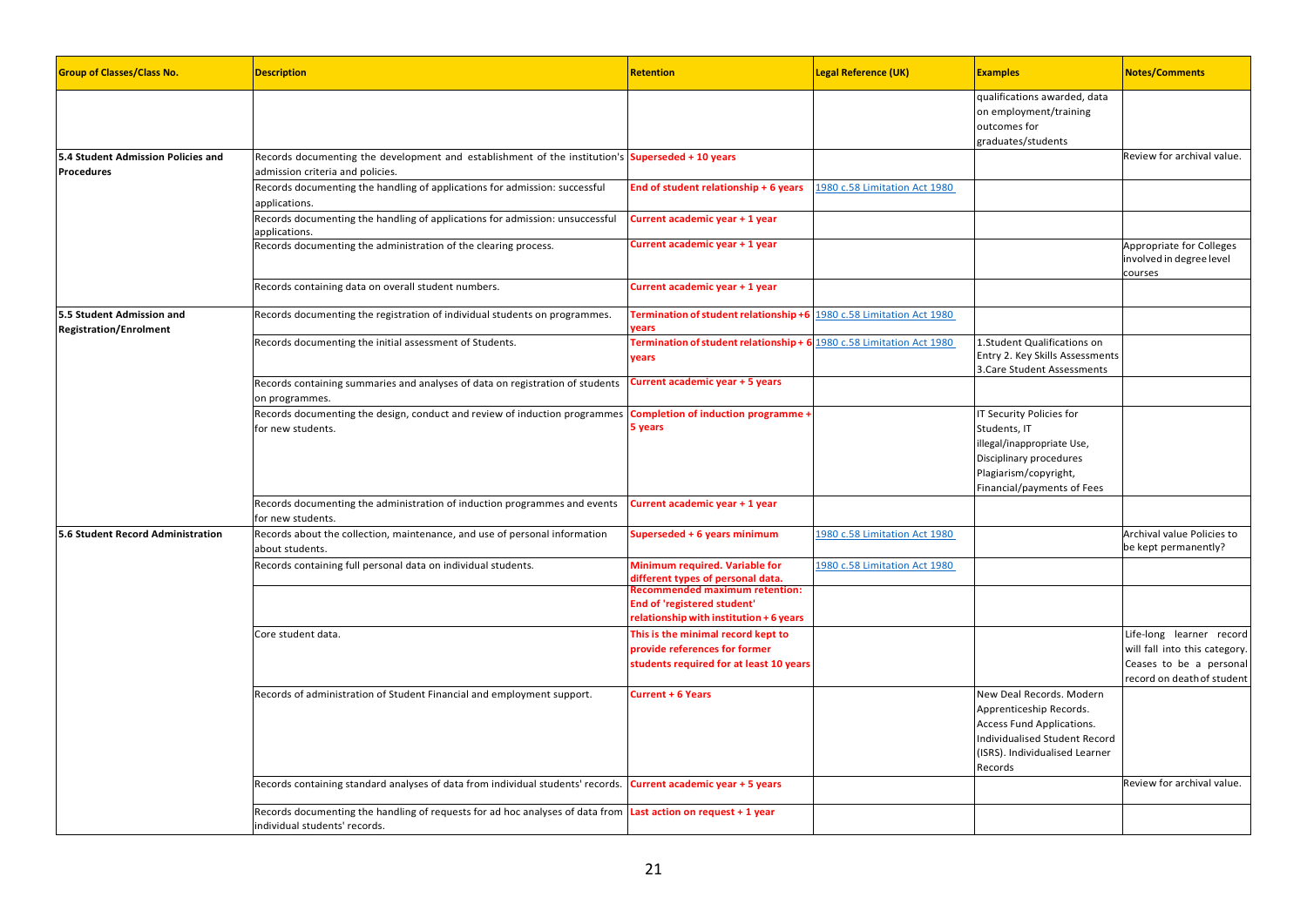| <b>Group of Classes/Class No.</b>                     | <b>Description</b>                                                                                                                                                                             | <b>Retention</b>                                              | <b>Legal Reference (UK)</b>   | <b>Examples</b>                                                              | <b>Notes/Comments</b>                                                                                                                                                                    |
|-------------------------------------------------------|------------------------------------------------------------------------------------------------------------------------------------------------------------------------------------------------|---------------------------------------------------------------|-------------------------------|------------------------------------------------------------------------------|------------------------------------------------------------------------------------------------------------------------------------------------------------------------------------------|
|                                                       | Records documenting the handling of individual students'/employers' requests<br>for statements of results/transcripts.                                                                         | Last action on request + 1 year                               |                               |                                                                              |                                                                                                                                                                                          |
|                                                       | First Destination Surveys: individual responses.                                                                                                                                               | <b>Completion of analysis of responses</b>                    |                               |                                                                              |                                                                                                                                                                                          |
| 5.7 Student Progress and Assessment<br>Administration | Records documenting the academic progress of individual students and formal<br>action taken by the institution to deal with unsatisfactory progress.                                           | <b>Termination of relationship with</b><br>student $+6$ years | 1980 c.58 Limitation Act 1980 |                                                                              | May be included in<br>Student record 5.6 above                                                                                                                                           |
|                                                       | Records documenting the withdrawal of individual students from the institution. Termination of relationship with                                                                               | student $+6$ years                                            | 1980 c.58 Limitation Act 1980 |                                                                              | May be included in<br>Student record 5.6 above                                                                                                                                           |
|                                                       | Records documenting the termination of individual students' programmes.                                                                                                                        | Termination of student relationship + 6<br>years              | 1980 c.58 Limitation Act 1980 |                                                                              |                                                                                                                                                                                          |
|                                                       | Records documenting the development and establishment of the institution's<br>assessment and examination rules and procedures.                                                                 | Superseded + 10 years                                         |                               |                                                                              | Review for archival value.                                                                                                                                                               |
|                                                       | Records documenting the selection, appointment and training of external<br>examiners.                                                                                                          | Termination of appointment + 1 year                           |                               |                                                                              |                                                                                                                                                                                          |
|                                                       | Records documenting the control of examination papers and examination<br>scripts.                                                                                                              | Current academic year + 1 year                                |                               |                                                                              |                                                                                                                                                                                          |
|                                                       | Records documenting the timetabling of examinations.                                                                                                                                           | Current academic year + 1 year                                |                               |                                                                              |                                                                                                                                                                                          |
|                                                       | Records documenting the organisation of examination facilities, including<br>special arrangements for students with special needs.                                                             | Current academic year + 1 year                                |                               |                                                                              |                                                                                                                                                                                          |
|                                                       | Records documenting individual students' submission of assessed work and<br>handling of reports of mitigating circumstances.                                                                   | Current academic year + 1 year<br>(Minimum)                   |                               |                                                                              | May have to be held longer<br>as part of continuous<br>assessment process or<br>record retainedif part of<br>disciplinary/plagiarism                                                     |
|                                                       | Records documenting feedback on academic progress, and general academic<br>guidance and support, given to individual taught students.                                                          | Completion of student's programme +<br>6 years                | 1980 c.58 Limitation Act 1980 |                                                                              |                                                                                                                                                                                          |
|                                                       | Arrangements for Assessments and examinations.                                                                                                                                                 | Current year + 6 years                                        | <b>CCM</b>                    | L.Exam Timetables<br>2.Procedures<br>3. Regulations<br>4. Appeals Procedures | Consider implications of<br>1998 c.29.                                                                                                                                                   |
|                                                       | Pass/Qualification/Awards lists.                                                                                                                                                               | <b>Completion of Programme+10 years</b>                       |                               |                                                                              | External certification may<br>rely on examining body to<br>maintain records e.g. RSA<br>etc.<br>Colleges should consider<br>whether to maintain<br>record internally beyond<br>10 years. |
| 5.8 Student Discipline                                | Policies and Procedures for disciplinary proceedings against students.                                                                                                                         | <b>Superseded +6 Years</b>                                    | 1980 c.58 Limitation Act 1980 |                                                                              | Should be considered for<br>permanent retention                                                                                                                                          |
|                                                       | Records documenting the conduct and results of disciplinary proceedings<br>against individual students.                                                                                        | Last action on case + 6 years                                 | 1980 c.58 Limitation Act 1980 |                                                                              |                                                                                                                                                                                          |
| 5.9 Student Support and Welfare<br>Management         | Records documenting the development and establishment of the institution's<br>student support services strategy.<br>Records documenting the development and establishment of the institution's | Superseded + 10 years                                         |                               |                                                                              | Review for archival value.<br>Review for archival value.                                                                                                                                 |
|                                                       | student support services management policies.                                                                                                                                                  | Superseded + 10 years                                         |                               |                                                                              |                                                                                                                                                                                          |
|                                                       | Records documenting the development of the institution's student support<br>services management procedures.                                                                                    | Superseded + 5 years                                          |                               |                                                                              | Review for archival value.<br>Detail may be included in<br>the Student Handbook                                                                                                          |
|                                                       | Records documenting the development of procedures for the operation,<br>management and development of a student support service.                                                               | Superseded + 3 years                                          |                               |                                                                              |                                                                                                                                                                                          |
|                                                       | Records documenting the development and establishment of service standards                                                                                                                     | Superseded + 1 year                                           |                               |                                                                              |                                                                                                                                                                                          |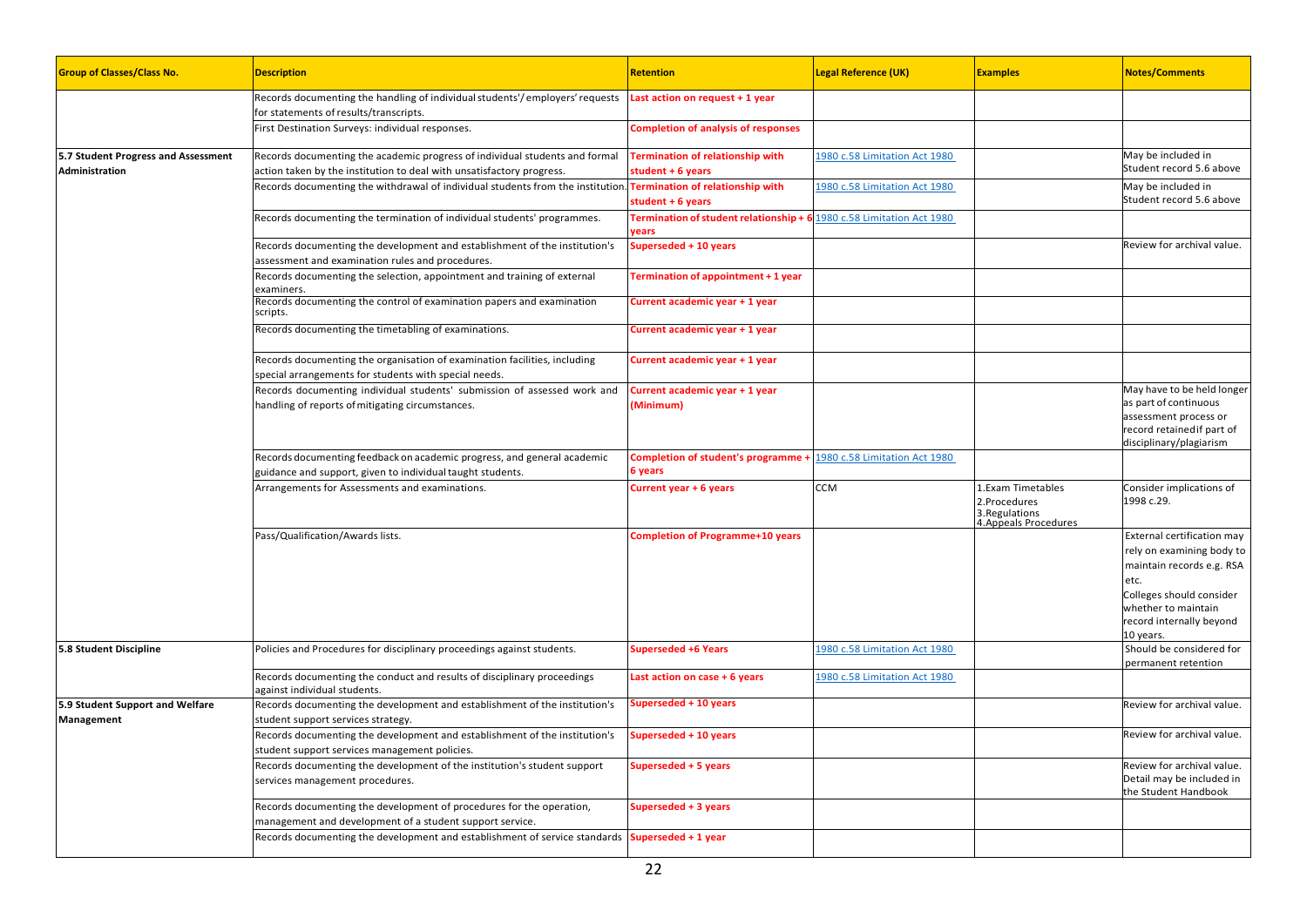| <b>Group of Classes/Class No.</b>    | <b>Description</b>                                                                                                                                                           | <b>Retention</b>                                     | <b>Legal Reference (UK)</b>                                          | <b>Examples</b>                                                                                                | <b>Notes/Comments</b>                                                                                                                                               |
|--------------------------------------|------------------------------------------------------------------------------------------------------------------------------------------------------------------------------|------------------------------------------------------|----------------------------------------------------------------------|----------------------------------------------------------------------------------------------------------------|---------------------------------------------------------------------------------------------------------------------------------------------------------------------|
|                                      | for a student support service.                                                                                                                                               |                                                      |                                                                      |                                                                                                                |                                                                                                                                                                     |
|                                      | Records documenting the conduct and results of independent reviews of<br>service quality, and the responses to the results.                                                  | Current year + 5 years                               |                                                                      |                                                                                                                | Review for archival value.                                                                                                                                          |
|                                      | Records documenting the provision of Welfare/Advice Services to individual<br>students.                                                                                      | current year +6 years                                | 1980 c.58 Limitation Act 1980                                        |                                                                                                                |                                                                                                                                                                     |
|                                      | <b>Student Counselling Services.</b>                                                                                                                                         | current year +2                                      |                                                                      | Counselling Files                                                                                              | Confidential                                                                                                                                                        |
|                                      | Student Health Services.                                                                                                                                                     | <b>Medical Records</b><br>permanent                  |                                                                      | Health Files                                                                                                   | Confidential                                                                                                                                                        |
|                                      | Records relating to the provision of Sports and Recreational facilities.                                                                                                     | Current Year +3                                      |                                                                      |                                                                                                                |                                                                                                                                                                     |
|                                      | Records Relating to Careers Advice.                                                                                                                                          | <b>Duration of enrolment +3 years</b>                | 1975 c.65 Sex Discrimination Act<br>1975                             |                                                                                                                |                                                                                                                                                                     |
|                                      |                                                                                                                                                                              |                                                      | 1995 c.50 Disability<br>Discrimination Act 1995                      |                                                                                                                |                                                                                                                                                                     |
|                                      | Records relating to the provision of Student Accommodation.                                                                                                                  | <b>Current + 6 Years</b>                             | 1980 c.58 Limitation Act 1980                                        |                                                                                                                | Policies and development<br>of properties will be found<br>in 4.1 above                                                                                             |
|                                      | Records relating to Learning Support for Students with specific needs.                                                                                                       | <b>Current +7 Years</b>                              | 1995 c.50 Disability<br><b>Discrimination Act 1995</b><br><b>CMM</b> | Initial Assessments, Blind<br>Students-Deaf Students,<br>Physically handicapped<br>Students                    |                                                                                                                                                                     |
|                                      | Records documenting the handling of user/customer complaints about a<br>student support service.                                                                             | Last action on complaint + 6 years                   | 1980c.58                                                             |                                                                                                                |                                                                                                                                                                     |
|                                      | Chaplaincy Services.                                                                                                                                                         | permanent                                            |                                                                      |                                                                                                                |                                                                                                                                                                     |
| 5.10 Student Liaison                 | Records relating to Meetings of Staff / Student Bodies.                                                                                                                      | permanent                                            |                                                                      | <b>Minutes of Meetings</b>                                                                                     | Publish under FOI?                                                                                                                                                  |
|                                      | Records documenting the design and conduct of surveys of Student satisfaction.                                                                                               | Completion of survey + 3 years                       |                                                                      |                                                                                                                |                                                                                                                                                                     |
|                                      | Results of user/customer surveys: individual responses.                                                                                                                      | <b>Completion of analysis of survey</b><br>responses |                                                                      |                                                                                                                |                                                                                                                                                                     |
|                                      | Results of student surveys: summaries and analyses of responses.                                                                                                             | Completion of survey + 3 years                       |                                                                      |                                                                                                                | Publish under FOI?                                                                                                                                                  |
| 5.11 Student Complaint Handling      | Records documenting policies and procedures for handling student complaints.                                                                                                 | permanent                                            |                                                                      | Harassment and bullying<br>policy, Complaints procedures                                                       | Archival                                                                                                                                                            |
|                                      | Records documenting the handling of formal complaints made by individual<br>students against the institution.                                                                | Last action on case + 6 years                        | 1980 c.58 Limitation Act 1980                                        |                                                                                                                |                                                                                                                                                                     |
|                                      | Records documenting the handling of complaints by individual students where<br>the formal complaints procedure is not initiated.                                             | Last action on complaint + 3 years                   |                                                                      |                                                                                                                | May include informal<br>complaints about<br>harassment, bullying or<br>discrimination, dealt with<br>as a matter if internal<br>discipline in the first<br>instance |
| 5.12 Student Associations and Unions | Records relating to the operation and activities of the Students Union, and other <b>permanent</b><br>clubs, associations and non-academic activities organised by students. |                                                      |                                                                      | Rag Week activities.<br>Constitution of S.U., and other<br>clubs etc. Codes of Practice.<br>Lists of Officers. |                                                                                                                                                                     |
|                                      | Student Publications.                                                                                                                                                        | permanent                                            |                                                                      | Newspaper, Event<br>programmes                                                                                 | Keep 2 clean sets for<br>Archive                                                                                                                                    |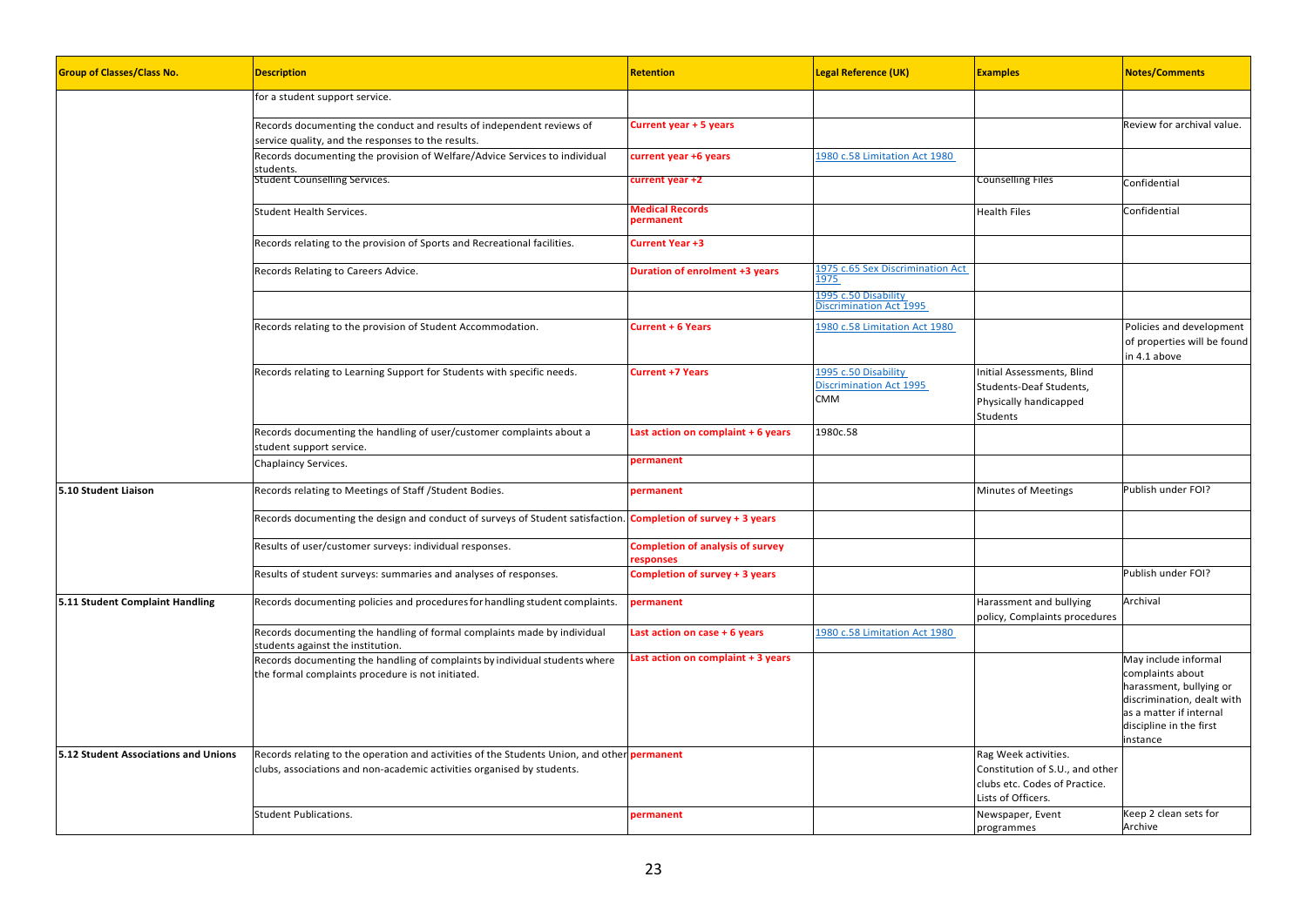| <b>Group of Classes/Class No.</b> | <b>Description</b>                                                                                                                                                                                                          | <b>Retention</b>                                                 | <b>Legal Reference (UK)</b>             | <b>Examples</b>                                                             | <b>Notes/Comments</b>                                                         |
|-----------------------------------|-----------------------------------------------------------------------------------------------------------------------------------------------------------------------------------------------------------------------------|------------------------------------------------------------------|-----------------------------------------|-----------------------------------------------------------------------------|-------------------------------------------------------------------------------|
| <b>6. Information Services</b>    |                                                                                                                                                                                                                             |                                                                  |                                         |                                                                             |                                                                               |
|                                   | 6.1 Information Resources Management Records documenting the development and establishment of the institution's<br>information resources management strategy.                                                               | Superseded + 5 years                                             |                                         |                                                                             | Review for archival value.                                                    |
|                                   | Records documenting the development and establishment of the institution's<br>information resources management policies.                                                                                                    | Superseded + 5 years                                             |                                         |                                                                             | Review for archival value.                                                    |
|                                   | Records documenting the development of the institution's information<br>resources management procedures.                                                                                                                    | Superseded + 3 years                                             |                                         |                                                                             |                                                                               |
|                                   | Records documenting the institution's notification of data controller details to<br>the Office of the Information Commissioner.                                                                                             | <b>Expiry of notification + 6 years</b>                          | 1980 c.58 Limitation Act 1980           |                                                                             |                                                                               |
|                                   | Records documenting the handling of requests for access to personal<br>information held by the institution under the Data Protection Act 1998.                                                                              | Last action on request + 6 years                                 | 1980 c.58 Limitation Act 1980           |                                                                             |                                                                               |
|                                   | Records containing (anonymised) management statistics, analyses and reports of <b>Current year + 10 years</b><br>requests for access to personal information held by the institution under the<br>Data Protection Act 1998. |                                                                  |                                         |                                                                             |                                                                               |
|                                   | Records documenting the development and maintenance of the institution's<br>Publication Scheme, as required by the Freedom of Information Acts.                                                                             | <b>Completion of revision of Publication</b><br>Scheme + 5 years | 2000 Freedom of Information Act<br>2000 |                                                                             | Subject to revision and<br>direction from the<br>Information<br>Commissioners |
|                                   | Records documenting the handling of requests for access to information held by Last action on request + 6 years<br>the institution under the Freedom of Information Acts.                                                   |                                                                  | 1980 c.58 Limitation Act 1980           |                                                                             | Subject to revision and<br>direction from the<br>Information<br>Commissioners |
|                                   | Records containing (anonymised) management statistics, analyses and reports of <b>Current year + 10 years</b><br>requests for access to information held by the institution under the Freedom of<br>Information Acts.       |                                                                  |                                         |                                                                             |                                                                               |
|                                   | Records documenting applications for permission to copy material outside the<br>scope of the Higher Education Licence Agreement, and the results.                                                                           | Last action on application + 6 years                             | 1980 c.58 Limitation Act 1980           |                                                                             |                                                                               |
|                                   | Records documenting routine monitoring of copying.                                                                                                                                                                          | Current year + 1 year                                            |                                         |                                                                             |                                                                               |
|                                   | Records documenting the institution's participation in inspections undertaken<br>by copyright owners or their representatives to check the institution's<br>compliance with legal and contractual provisions.               | Last action on inspection + 1 year                               |                                         |                                                                             |                                                                               |
|                                   | Records documenting the handling of requests from third parties to use<br>material in which the institution owns the copyright.                                                                                             | Last action on request + 5 years                                 |                                         |                                                                             |                                                                               |
|                                   | Records documenting classification and indexing schemes for business and<br>other records.<br>Records documenting the monitoring and control of the storage of records.                                                     | Superseded + 5 years<br>Current year + 1 year                    |                                         |                                                                             |                                                                               |
|                                   |                                                                                                                                                                                                                             |                                                                  |                                         |                                                                             |                                                                               |
|                                   | Final versions of Records Retention Schedules.                                                                                                                                                                              | Life of institution                                              |                                         |                                                                             |                                                                               |
|                                   | Records documenting authorisation for the disposal of redundant business<br>records.                                                                                                                                        | Life of records $+6$ years                                       | 1980 c.58 Limitation Act 1980           |                                                                             |                                                                               |
|                                   | Records documenting the transfer of records to the institution's archives,<br>where this is required by established Records Retention Schedules.                                                                            | Completion of transfer + 1 year                                  |                                         |                                                                             |                                                                               |
|                                   | Records documenting the development and establishment of the selection<br>criteria for records to be preserved as archives.                                                                                                 | <b>Life of archives</b>                                          |                                         |                                                                             |                                                                               |
|                                   | Records documenting the appraisal, selection and acquisition of records for<br>preservation as institutional archives.                                                                                                      | Life of records                                                  |                                         |                                                                             |                                                                               |
|                                   | Records of the administration of Archive Material.                                                                                                                                                                          | <b>NA</b>                                                        |                                         | Rules governing access and use<br>of Archive material,<br>Catalogues/Guides |                                                                               |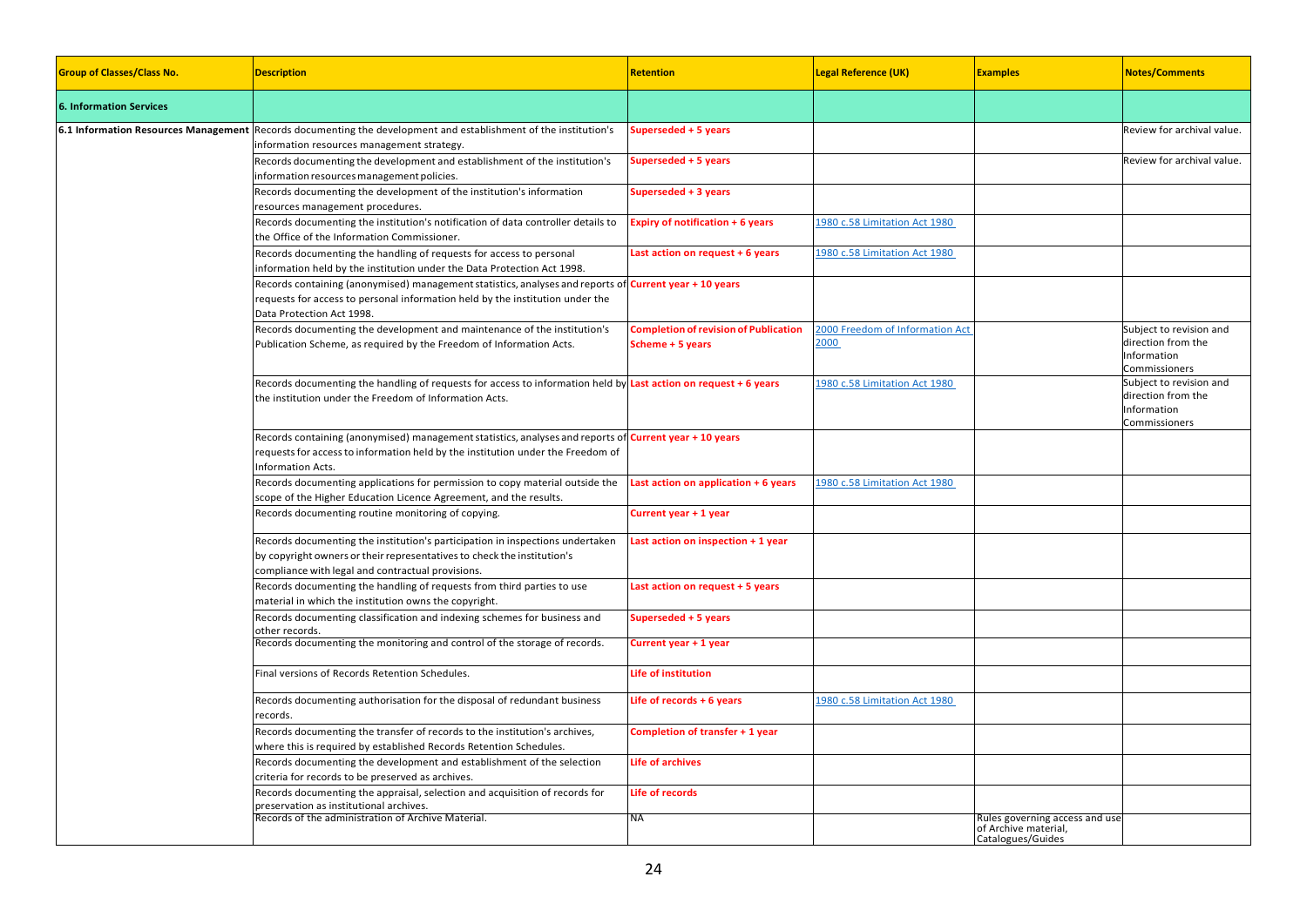| <b>Group of Classes/Class No.</b>                               | <b>Description</b>                                                                                                                                                              | <b>Retention</b>                                                     | <b>Legal Reference (UK)</b>   | <b>Examples</b>                                                                                                    | <b>Notes/Comments</b>                                                                   |
|-----------------------------------------------------------------|---------------------------------------------------------------------------------------------------------------------------------------------------------------------------------|----------------------------------------------------------------------|-------------------------------|--------------------------------------------------------------------------------------------------------------------|-----------------------------------------------------------------------------------------|
|                                                                 | Records documenting authorisation for the disposal of de-accessioned records.                                                                                                   | <b>Life of archives</b>                                              |                               |                                                                                                                    | Detailed Information<br>about archive<br>administration not<br>included here            |
|                                                                 | Records documenting the development and establishment of the institution's<br>selection/acceptance criteria for collections and publications.                                   | <b>NA</b>                                                            |                               |                                                                                                                    | Detailed Information about<br>Library and Collection<br>management not included<br>here |
|                                                                 | Records documenting policies governing availability and access to Library<br>Facilities.                                                                                        | Life of Policy+6 years                                               |                               | Opening Hours of Libraries,<br>General Conditions of Use,<br>Library Discipline,<br>Catalogues/Guides to materials | Review all policies for<br>archival value                                               |
| 6.2 Intellectual Property Management                            | Records documenting the development and establishment of the institution's<br>intellectual property management strategy.                                                        | Superseded + 5 years                                                 |                               |                                                                                                                    | Review for archival value.                                                              |
|                                                                 | Records documenting the development and establishment of the institution's<br>intellectual property management policies.                                                        | Superseded + 5 years                                                 |                               |                                                                                                                    | Review for archival value.                                                              |
|                                                                 | Records documenting the development and establishment of the institution's<br>intellectual property management procedures.                                                      | Superseded + 3 years                                                 |                               |                                                                                                                    |                                                                                         |
|                                                                 | Original patent documents.                                                                                                                                                      | Life of patent                                                       |                               |                                                                                                                    | Review for archival value.                                                              |
|                                                                 | Records documenting the assignment of institutional patents to third parties.                                                                                                   | Termination of assignment + 6 years<br>OR Life of patent $+$ 6 years | 1980 c.58 Limitation Act 1980 |                                                                                                                    |                                                                                         |
|                                                                 | Records documenting the licensing of institutional patents to third parties.                                                                                                    | Termination of license + 6 years OR<br>Life of patent $+6$ years     | 1980 c.58 Limitation Act 1980 |                                                                                                                    |                                                                                         |
|                                                                 | Records documenting administration of patent licensing agreements and<br>collection of fees.                                                                                    | <b>Termination of licence + 6 years</b>                              | 1980 c.58 Limitation Act 1980 |                                                                                                                    |                                                                                         |
| 6.3 Information and Communications<br><b>Systems Management</b> | Records documenting the development and establishment of the institution's<br>ICT systems strategy.                                                                             |                                                                      |                               |                                                                                                                    |                                                                                         |
|                                                                 | Records documenting the formulation of plans for the implementation of the<br>institution's ICT systems strategy.                                                               | Superseded + 5 years                                                 |                               |                                                                                                                    | Review for archival value.                                                              |
|                                                                 | Records containing reports of performance against the plans for the<br>implementation of the institution's ICT systems strategy.                                                | Current academic year + 5 years                                      |                               |                                                                                                                    | Review for archival value.                                                              |
|                                                                 | Records documenting the conduct and results of audits and reviews of the ICT<br>systems management function, and responses to the results.                                      | Current academic year + 5 years                                      |                               |                                                                                                                    | Review for archival value.                                                              |
|                                                                 | Records documenting the development and establishment of the institution's<br>ICT systems management policies.                                                                  | Superseded + 5 years                                                 |                               | <b>Mission Statements</b>                                                                                          | Review for archival value.                                                              |
|                                                                 | Records documenting the development of the institution's ICT systems<br>management procedures.                                                                                  | Superseded + 3 years                                                 |                               |                                                                                                                    |                                                                                         |
|                                                                 | Records documenting the initial development and post-implementation<br>modification and maintenance of ICT systems.                                                             | Decommissioning of system + 5 years                                  |                               |                                                                                                                    |                                                                                         |
|                                                                 | Records documenting the initial development of ICT systems which are not<br>implemented.                                                                                        | Last action on development + 5 years                                 |                               |                                                                                                                    |                                                                                         |
|                                                                 | Records documenting the management of ICT systems development projects<br>(i.e. project management records).                                                                    | Termination of project + 5 years                                     |                               |                                                                                                                    |                                                                                         |
|                                                                 | Records documenting the routine monitoring and testing of the operation of ICT Current year + 1 year<br>systems, and action taken to rectify problems and optimise performance. |                                                                      |                               |                                                                                                                    |                                                                                         |
|                                                                 | Records documenting faults reported by users of ICT systems, and action taken<br>to investigate and resolve the problem.                                                        | Last action on fault + 1 year                                        |                               |                                                                                                                    |                                                                                         |
|                                                                 | Records documenting the management of system data storage, including the<br>operation of routine data backup, archiving and deletion routines.                                  | Current year + 1 year                                                |                               |                                                                                                                    |                                                                                         |
|                                                                 | Records documenting user requests to recover data from backup or archive                                                                                                        | Last action on request + 3 months                                    |                               |                                                                                                                    |                                                                                         |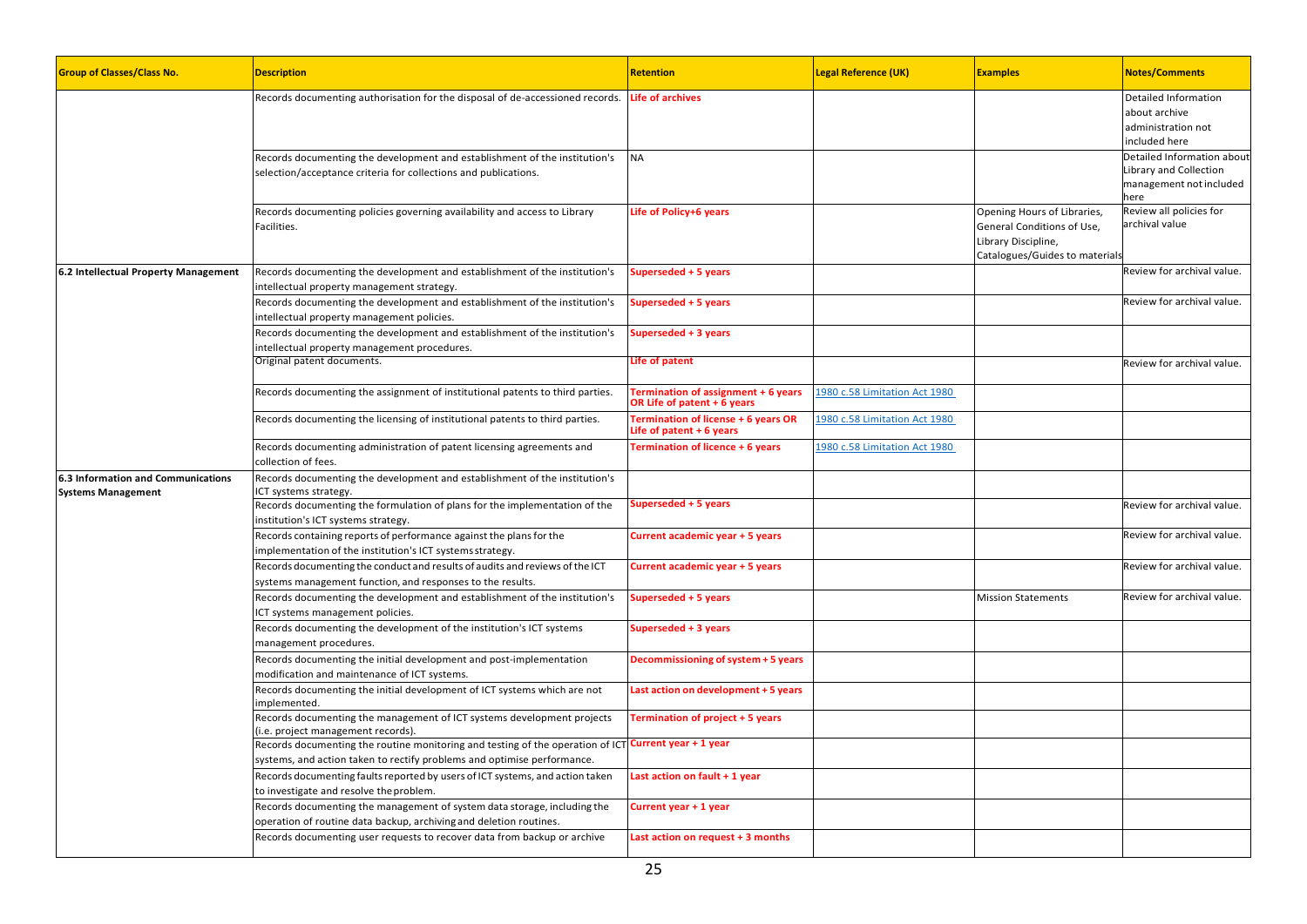| <b>Group of Classes/Class No.</b>                                 | <b>Description</b>                                                                                                                                                                                                            | <b>Retention</b>                    | <b>Legal Reference (UK)</b> | <b>Examples</b>                                                                                                                    | <b>Notes/Comments</b>                              |
|-------------------------------------------------------------------|-------------------------------------------------------------------------------------------------------------------------------------------------------------------------------------------------------------------------------|-------------------------------------|-----------------------------|------------------------------------------------------------------------------------------------------------------------------------|----------------------------------------------------|
|                                                                   | stores, and action taken.                                                                                                                                                                                                     |                                     |                             |                                                                                                                                    |                                                    |
|                                                                   | Records documenting the maintenance of appropriate software licences for live Issue of new licence<br>CT systems.                                                                                                             |                                     |                             |                                                                                                                                    |                                                    |
|                                                                   | Records documenting the security arrangements for ICT systems.                                                                                                                                                                | Decommissioning of system + 5 years |                             |                                                                                                                                    |                                                    |
|                                                                   | Records documenting the opening, maintenance and closure of user accounts<br>for ICT systems.                                                                                                                                 | Closure of account + 1 year         |                             |                                                                                                                                    |                                                    |
|                                                                   | Records documenting routine monitoring of the use of ICT systems to ensure<br>compliance with legal requirements and institutional policies.                                                                                  | Current year + 1 year               |                             |                                                                                                                                    |                                                    |
|                                                                   | Records documenting attempted or actual security breaches of the institution's <b>Last action on incident + 1 year</b><br>ICT systems, and action taken.                                                                      |                                     |                             |                                                                                                                                    |                                                    |
|                                                                   | Requests for, and authorisation of, connections of third party equipment to the <b>Termination of connection + 1 year</b><br>institution's networks, either on institutional premises or via dial-up<br>communications links. |                                     |                             |                                                                                                                                    |                                                    |
|                                                                   | Records documenting the removal / return of mobile ICT systems hardware and Return of equipment + 3 months<br>software from / to the institution's premises.                                                                  |                                     |                             |                                                                                                                                    |                                                    |
|                                                                   | Records documenting arrangements for the sanitisation of institutional ICT<br>equipment prior to disposal.                                                                                                                    | Disposal of equipment + 1 year      |                             |                                                                                                                                    |                                                    |
|                                                                   | Records documenting the development of technical and application training for Superseded + 1 year<br>ICT system users.                                                                                                        |                                     |                             |                                                                                                                                    |                                                    |
|                                                                   | Records documenting user requests for technical and application support, and<br>assistance provided.                                                                                                                          | Last action on request + 1 year     |                             |                                                                                                                                    |                                                    |
|                                                                   | Records governing the policies for availability and conditions of use of<br>computing facilities.                                                                                                                             | Life of Policy+6 years              |                             | Information Security Policy,<br>Email Policy, Janet Acceptable<br>Use rules and Athens Rules.                                      | Review all policies for<br>archive                 |
| 7. Teaching and Learning                                          |                                                                                                                                                                                                                               |                                     |                             |                                                                                                                                    |                                                    |
| 7.1 Course Information                                            | Records detailing information available about current courses, programmes,<br>Departments, Schools, Facilities for Students                                                                                                   | Superseded +2 years                 |                             | Course handbooks, Term<br>Dates, Structure of Courses,<br>Qualifications gained, Work<br>Experience, List of Validating<br>Bodies. | Master copy of material to<br>retained for Archive |
| 7.2 Institutional Teaching Policies and<br><b>Procedures</b>      | Records documenting the development and establishment of the institution's<br>teaching strategy.                                                                                                                              | Superseded + 10 years               |                             |                                                                                                                                    | Review for archival value.                         |
|                                                                   | Records documenting the development and establishment of the institution's<br>teaching policies.                                                                                                                              | Superseded + 10 years               |                             |                                                                                                                                    | Review for archival value.                         |
|                                                                   | Records documenting the development and establishment of the institution's<br>teaching procedures.                                                                                                                            | Superseded + 5 years                |                             |                                                                                                                                    | Review for archival value.                         |
|                                                                   | Records documenting the development of taught course assessment<br>procedures.                                                                                                                                                | <b>Life of course</b>               |                             |                                                                                                                                    | Review for archival value.                         |
|                                                                   | Final versions of taught course assessment procedures.                                                                                                                                                                        | Life of course                      |                             |                                                                                                                                    | Review for archival value.                         |
| 7.3 Teaching Quality Assurance and<br>Monitoring                  | Records documenting the development of the institution's internal quality<br>assurance processes.                                                                                                                             | <b>While current</b>                |                             |                                                                                                                                    | Review for archival value.                         |
|                                                                   | Records documenting the conduct and results of formal internal reviews of<br>teaching quality, and responses to the results.                                                                                                  | Current academic year + 5 years     |                             |                                                                                                                                    | Review for archival value.                         |
|                                                                   | Records documenting the conduct and results of external reviews and audits of Next Review completed + 5 years<br>eaching quality and standards.                                                                               |                                     |                             |                                                                                                                                    | Review for archival value.                         |
| 7.4 Development and Execution of<br><b>Programmes and Courses</b> | Records documenting the development of the institution's programmes.                                                                                                                                                          | Superseded + 10 years               |                             | Programme/Course<br>specifications. Qualifications.                                                                                | Review for archival value.                         |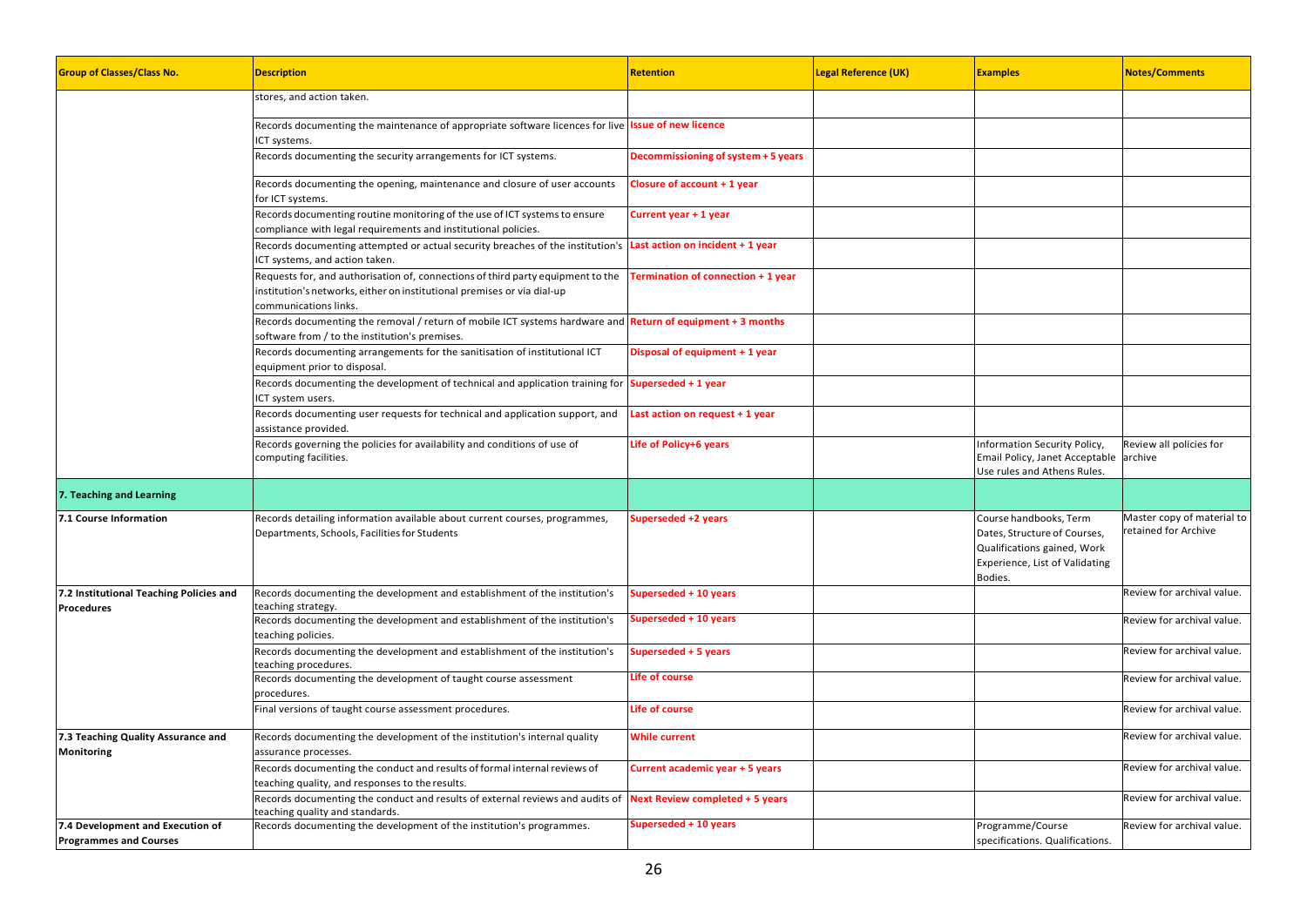| <b>Group of Classes/Class No.</b>                     | <b>Description</b>                                                                                                                                                 | <b>Retention</b>                                              | <b>Legal Reference (UK)</b> | <b>Examples</b>                                                                                                                                | <b>Notes/Comments</b>                                                                                           |
|-------------------------------------------------------|--------------------------------------------------------------------------------------------------------------------------------------------------------------------|---------------------------------------------------------------|-----------------------------|------------------------------------------------------------------------------------------------------------------------------------------------|-----------------------------------------------------------------------------------------------------------------|
|                                                       |                                                                                                                                                                    |                                                               |                             | Key Outcomes. Assessment<br>Procedures/Appeals. Periodic<br>Reports of departmental<br>programme reviews.                                      |                                                                                                                 |
|                                                       | Records documenting monitoring of external developments and trends to<br>inform the development of the institution's programmes.                                   | Current academic year + 5 years                               |                             |                                                                                                                                                |                                                                                                                 |
|                                                       | Records documenting the conduct and results of formal reviews of the<br>nstitution's programmes and courses and responses to the results.                          | Current academic year + 10 years                              |                             | Roles, Responsibilities and<br>Authority of bodies involved in<br>monitoring and review<br>processes. Accreditation and<br>monitoring reports. | Review for archival value.                                                                                      |
|                                                       | Records documenting the monitoring of programme developments in other FE<br>nstitutions.                                                                           | Current academic year + 1 year                                |                             |                                                                                                                                                |                                                                                                                 |
|                                                       | Records documenting the process of obtaining approval and/or accreditation<br>for taught programmes from professional, statutory or other accreditation<br>oodies. | Life of programme                                             |                             |                                                                                                                                                |                                                                                                                 |
|                                                       | Records containing data on, and analyses of, student numbers and other<br>programme statistics.                                                                    | Current academic year + 5 years                               |                             |                                                                                                                                                |                                                                                                                 |
|                                                       | Records documenting routine solicited feedback on taught programmes from                                                                                           | Current academic year + 5 years OR                            |                             |                                                                                                                                                |                                                                                                                 |
|                                                       | staff and examiners: individual feedback.                                                                                                                          | Life of course $+1$ year                                      |                             |                                                                                                                                                |                                                                                                                 |
|                                                       | Records documenting the development of the institution's courses.                                                                                                  | Life of course + 10 years                                     |                             |                                                                                                                                                | Review for archival value.                                                                                      |
|                                                       | Final versions of taught course materials.                                                                                                                         | <b>Life of course</b>                                         |                             |                                                                                                                                                | Check for copyright<br>mplications between<br>institution and course<br>compiler.<br>Review for archival value. |
|                                                       | Working papers documenting the planning and conduct of teaching events.                                                                                            | Current academic year + 1 year                                |                             |                                                                                                                                                |                                                                                                                 |
| 7.5 Internal and External Review of<br><b>Courses</b> | Records containing data on, and analyses of, student numbers and other taught<br>course statistics                                                                 | Current academic year + 5 years                               |                             |                                                                                                                                                |                                                                                                                 |
|                                                       | Records documenting routine solicited feedback on taught courses from staff<br>and examiners: individual feedback.                                                 | Current academic year + 5 years OR<br>Life of course + 1 year |                             |                                                                                                                                                | May be required as part of<br><b>OFSTED review</b>                                                              |
|                                                       | Records documenting routine solicited feedback on taught courses from<br>students: individual feedback.                                                            | <b>Completion of analysis of feedback</b>                     |                             |                                                                                                                                                |                                                                                                                 |
|                                                       | Records containing (anonymised) summaries and analyses of routine solicited<br>eedback on taught courses from staff, examiners and students.                       | Current academic year + 5 years OR<br>Life of course + 1 year |                             |                                                                                                                                                | May also be required as<br>part of OFSTED review                                                                |
|                                                       | Records containing reports of routine internal reviews of taught courses.                                                                                          | Current academic year + 5 years                               |                             |                                                                                                                                                | Review for archival value.                                                                                      |
|                                                       | Records documenting the conduct and results of formal reviews of taught<br>courses, and the responses to the results.                                              | Current academic year + 5 years                               |                             |                                                                                                                                                | Review for archival value.                                                                                      |
| 7.6 Course Administration                             | <b>Timetabling of Courses</b>                                                                                                                                      | Current year + 1 year                                         |                             |                                                                                                                                                |                                                                                                                 |
|                                                       | Assignment of students to classes/groups                                                                                                                           | Current year + 1 year                                         |                             |                                                                                                                                                |                                                                                                                 |
|                                                       | Course Assignment Registers                                                                                                                                        | Current year + 1 year                                         |                             |                                                                                                                                                |                                                                                                                 |
| <b>8. External Relations</b>                          |                                                                                                                                                                    |                                                               |                             |                                                                                                                                                |                                                                                                                 |
|                                                       | 8.1 Government and Regulator Relations Records containing information that institutions are legally obliged to provide to permanent<br>the funding Bodies          |                                                               | DEL, (NI)<br>ELWa, (Wales)  | Statistical Returns e.g.<br>Classification of student<br>entry. Student retention                                                              | Should be reviewed for<br>archive                                                                               |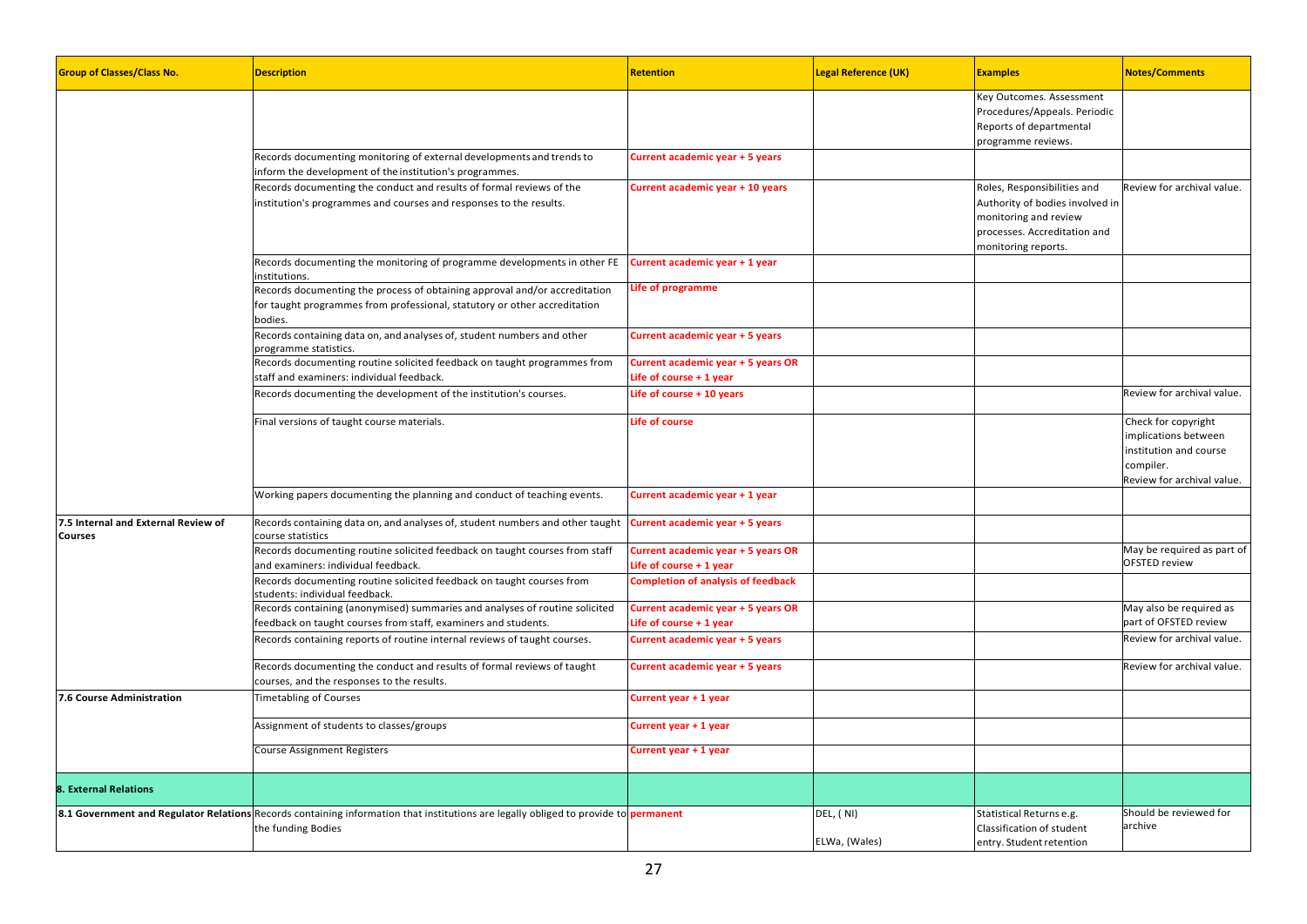| <b>Group of Classes/Class No.</b> | <b>Description</b>                                                                                                                                                                             | <b>Retention</b>                                    | <b>Legal Reference (UK)</b>             | <b>Examples</b>                                                                                           | <b>Notes/Comments</b>                                                                        |
|-----------------------------------|------------------------------------------------------------------------------------------------------------------------------------------------------------------------------------------------|-----------------------------------------------------|-----------------------------------------|-----------------------------------------------------------------------------------------------------------|----------------------------------------------------------------------------------------------|
|                                   |                                                                                                                                                                                                |                                                     | LSC, (England)                          | rates. Employment &<br>Training Data. Data on<br>ethnicity, disability etc.                               |                                                                                              |
|                                   | <b>Inspection Reports</b>                                                                                                                                                                      | permanent                                           | <b>OFSTED</b>                           | Reviews and follow-up reports. Should be reviewed for<br>Subject Reviews and follow up archive<br>reports |                                                                                              |
|                                   | Reports/Returns made to standards bodies, professional bodies, other<br>government departments.                                                                                                | permanent                                           |                                         |                                                                                                           | Should be reviewed for<br>archive                                                            |
|                                   | Records dealing with the management of relationships with regulatory bodies                                                                                                                    | Current Year +6                                     | 1908c.58                                | Instructions. Correspondence.<br>Negotiations. Copy minutes of<br>meetings.                               |                                                                                              |
|                                   | Monitoring of and participation in the development of policies which will affect<br>the institution                                                                                            | permanent                                           |                                         |                                                                                                           |                                                                                              |
| 8.2 Institutional Relations       | Records documenting the development and establishment of the institution's<br>sector relations strategy.                                                                                       | Superseded + 5 years                                |                                         |                                                                                                           | Review for archival value.                                                                   |
|                                   | Records documenting the development and establishment of the institution's<br>sector relations management policies.                                                                            | Superseded + 5 years                                |                                         |                                                                                                           | Review for archival value.                                                                   |
|                                   | Records documenting the institution's general communications with other<br>institutions, other educational institutions, professional associations and bodies.                                 | Current year + 5 years                              |                                         |                                                                                                           | Review for archival value.                                                                   |
|                                   | Records documenting general enquiries from institutions and other bodies in<br>the sector, the internal handling of these enquiries and the responses given.                                   | Last action of enquiry + 1 year                     |                                         |                                                                                                           |                                                                                              |
|                                   | Records relating to cooperative partnerships                                                                                                                                                   | end of partnership+6 years                          | 1980 c.58 Limitation Act 1980           | Knowledge Transfer<br>partnerships, Joint venture<br>agreements                                           |                                                                                              |
|                                   | Records documenting the establishment and maintenance of corporate or<br>individual (institutionally-funded) membership of professional associations and<br>other organisations in the sector. | Renewal<br>Termination of membership + 1 year       |                                         |                                                                                                           |                                                                                              |
|                                   | Records documenting the institution's official representation on committees of<br>professional and other organisations in the sector.                                                          | <b>Termination of membership of</b><br>organisation |                                         |                                                                                                           |                                                                                              |
| 8.3 Community Relations           | Records documenting the development and establishment of the institution's<br>community relations strategy.                                                                                    | Superseded + 5 years                                |                                         |                                                                                                           | Review for archival value.                                                                   |
|                                   | Records documenting the development and establishment of the institution's<br>community relations management policies.                                                                         | Superseded + 5 years                                |                                         |                                                                                                           | Review for archival value.                                                                   |
|                                   | Records documenting enquiries from members of the community and the<br>esponses provided.                                                                                                      | Last action of enquiry + 2 years                    | 2000 Freedom of Information Act<br>2000 |                                                                                                           | To be treated as an FOI<br>request                                                           |
|                                   | Records documenting complaints from members of the local community, the<br>internal handling of these complaints and the responses provided.                                                   | Last action on complaint + 1 year                   |                                         |                                                                                                           | Assuming that the<br>substance of the complaint<br>is not covered by specific<br>legislation |
|                                   | Records documenting the organisation and administration of local community<br>events.                                                                                                          | Completion of event + 1 year                        |                                         |                                                                                                           |                                                                                              |
| 8.4 Marketing and Recruitment     | Records documenting the development and establishment of the institution's<br>marketing policy.                                                                                                | Superseded + 5 years                                |                                         |                                                                                                           | Review for archival value.                                                                   |
|                                   | Design and control of the institution's corporate identity                                                                                                                                     | permanent                                           |                                         | Designs. Promotional<br>materials/items.                                                                  | Review for archival value.                                                                   |
|                                   | Identification and exploitation of promotional opportunities                                                                                                                                   | Superseded + 5 years                                |                                         |                                                                                                           |                                                                                              |
|                                   | Student Recruitment information and materials                                                                                                                                                  | current+5 years                                     |                                         | Prospectus. Open Days. Own-<br>Language materials for<br>minority groups.                                 | Review for archival value.                                                                   |
|                                   | Planning and execution of Marketing Campaigns and impact assessment                                                                                                                            | permanent                                           |                                         |                                                                                                           | Review for archival value.                                                                   |